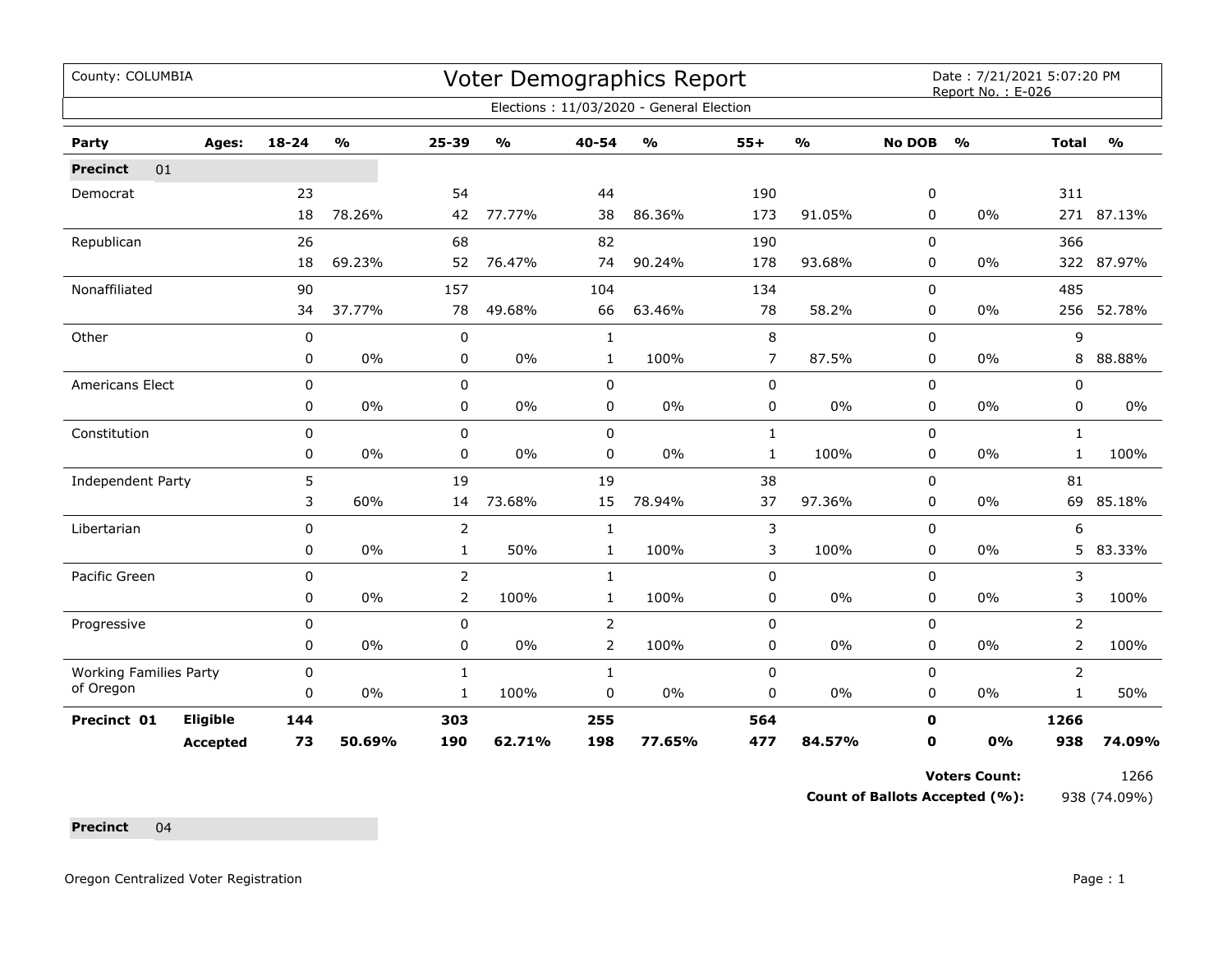| County: COLUMBIA              |                |                         |                |                         |                | Voter Demographics Report                |                |               |               | Date: 7/21/2021 5:07:20 PM<br>Report No.: E-026 |              |               |
|-------------------------------|----------------|-------------------------|----------------|-------------------------|----------------|------------------------------------------|----------------|---------------|---------------|-------------------------------------------------|--------------|---------------|
|                               |                |                         |                |                         |                | Elections: 11/03/2020 - General Election |                |               |               |                                                 |              |               |
| Party<br>Ages:                | 18-24          | $\mathbf{0}/\mathbf{0}$ | 25-39          | $\mathbf{0}/\mathbf{0}$ | 40-54          | $\mathbf{O}/\mathbf{o}$                  | $55+$          | $\frac{0}{0}$ | <b>No DOB</b> | O <sub>0</sub>                                  | <b>Total</b> | $\frac{1}{2}$ |
| Democrat                      | $\,8\,$        |                         | 26             |                         | 45             |                                          | 151            |               | $\pmb{0}$     |                                                 | 230          |               |
|                               | $\overline{7}$ | 87.5%                   | 22             | 84.61%                  | 42             | 93.33%                                   | 137            | 90.72%        | 0             | 0%                                              | 208          | 90.43%        |
| Republican                    | $\, 8$         |                         | 42             |                         | 54             |                                          | 149            |               | $\mathbf 0$   |                                                 | 253          |               |
|                               | 6              | 75%                     | 33             | 78.57%                  | 41             | 75.92%                                   | 141            | 94.63%        | $\pmb{0}$     | 0%                                              | 221          | 87.35%        |
| Nonaffiliated                 | 47             |                         | 96             |                         | 54             |                                          | 107            |               | $\pmb{0}$     |                                                 | 304          |               |
|                               | 22             | 46.8%                   | 49             | 51.04%                  | 39             | 72.22%                                   | 68             | 63.55%        | 0             | 0%                                              | 178          | 58.55%        |
| Other                         | $\pmb{0}$      |                         | $\mathbf{1}$   |                         | $\overline{2}$ |                                          | $\mathsf{2}$   |               | $\pmb{0}$     |                                                 | 5            |               |
|                               | 0              | 0%                      | $\mathbf{1}$   | 100%                    | $\overline{2}$ | 100%                                     | $\mathbf{1}$   | 50%           | 0             | $0\%$                                           | 4            | 80%           |
| <b>Americans Elect</b>        | 0              |                         | 0              |                         | $\mathbf 0$    |                                          | $\mathbf 0$    |               | $\mathbf 0$   |                                                 | $\Omega$     |               |
|                               | 0              | $0\%$                   | 0              | 0%                      | $\mathbf 0$    | 0%                                       | 0              | 0%            | $\mathbf 0$   | $0\%$                                           | $\mathbf 0$  | $0\%$         |
| Constitution                  | 0              |                         | $\mathbf{1}$   |                         | $1\,$          |                                          | 4              |               | $\pmb{0}$     |                                                 | 6            |               |
|                               | 0              | $0\%$                   | $\pmb{0}$      | $0\%$                   | $\mathbf{1}$   | 100%                                     | 3              | 75%           | $\pmb{0}$     | $0\%$                                           | 4            | 66.66%        |
| <b>Independent Party</b>      | 0              |                         | 10             |                         | 5              |                                          | 12             |               | $\pmb{0}$     |                                                 | 27           |               |
|                               | $\pmb{0}$      | 0%                      | $\overline{7}$ | 70%                     | 5              | 100%                                     | 12             | 100%          | 0             | 0%                                              | 24           | 88.88%        |
| Libertarian                   | $\overline{2}$ |                         | 0              |                         | $\mathbf 0$    |                                          | $\overline{2}$ |               | $\mathbf 0$   |                                                 | 4            |               |
|                               | $\overline{2}$ | 100%                    | 0              | 0%                      | 0              | 0%                                       | $\overline{2}$ | 100%          | 0             | $0\%$                                           | 4            | 100%          |
| Pacific Green                 | $\pmb{0}$      |                         | $\mathbf 0$    |                         | $\pmb{0}$      |                                          | 0              |               | $\pmb{0}$     |                                                 | $\pmb{0}$    |               |
|                               | 0              | 0%                      | 0              | 0%                      | $\pmb{0}$      | 0%                                       | 0              | 0%            | 0             | 0%                                              | $\mathsf 0$  | 0%            |
| Progressive                   | 0              |                         | $\mathbf 0$    |                         | $\pmb{0}$      |                                          | $\mathbf 0$    |               | $\pmb{0}$     |                                                 | $\pmb{0}$    |               |
|                               | 0              | 0%                      | 0              | 0%                      | $\pmb{0}$      | 0%                                       | 0              | 0%            | $\pmb{0}$     | 0%                                              | $\pmb{0}$    | 0%            |
| <b>Working Families Party</b> | 0              |                         | $\mathbf 0$    |                         | $\mathbf{1}$   |                                          | $\mathbf 0$    |               | $\pmb{0}$     |                                                 | $\mathbf{1}$ |               |
| of Oregon                     | 0              | $0\%$                   | 0              | 0%                      | 0              | 0%                                       | 0              | 0%            | 0             | $0\%$                                           | 0            | 0%            |
| Eligible<br>Precinct 04       | 65             |                         | 176            |                         | 162            |                                          | 427            |               | 0             |                                                 | 830          |               |
| <b>Accepted</b>               | 37             | 56.92%                  | 112            | 63.64%                  | 130            | 80.25%                                   | 364            | 85.25%        | $\mathbf{0}$  | 0%                                              | 643          | 77.47%        |
|                               |                |                         |                |                         |                |                                          |                |               |               | <b>Voters Count:</b>                            |              | 830           |
|                               |                |                         |                |                         |                |                                          |                |               |               | <b>Count of Ballots Accepted (%):</b>           |              | 643 (77.47%)  |
| 05<br><b>Precinct</b>         |                |                         |                |                         |                |                                          |                |               |               |                                                 |              |               |
| Democrat                      | 9              |                         | 27             |                         | 38             |                                          | 128            |               | 0             |                                                 | 202          |               |
|                               | 5              | 55.55%                  | 21             | 77.77%                  | 36             | 94.73%                                   | 118            | 92.18%        | $\Omega$      | 0%                                              | 180          | 89.1%         |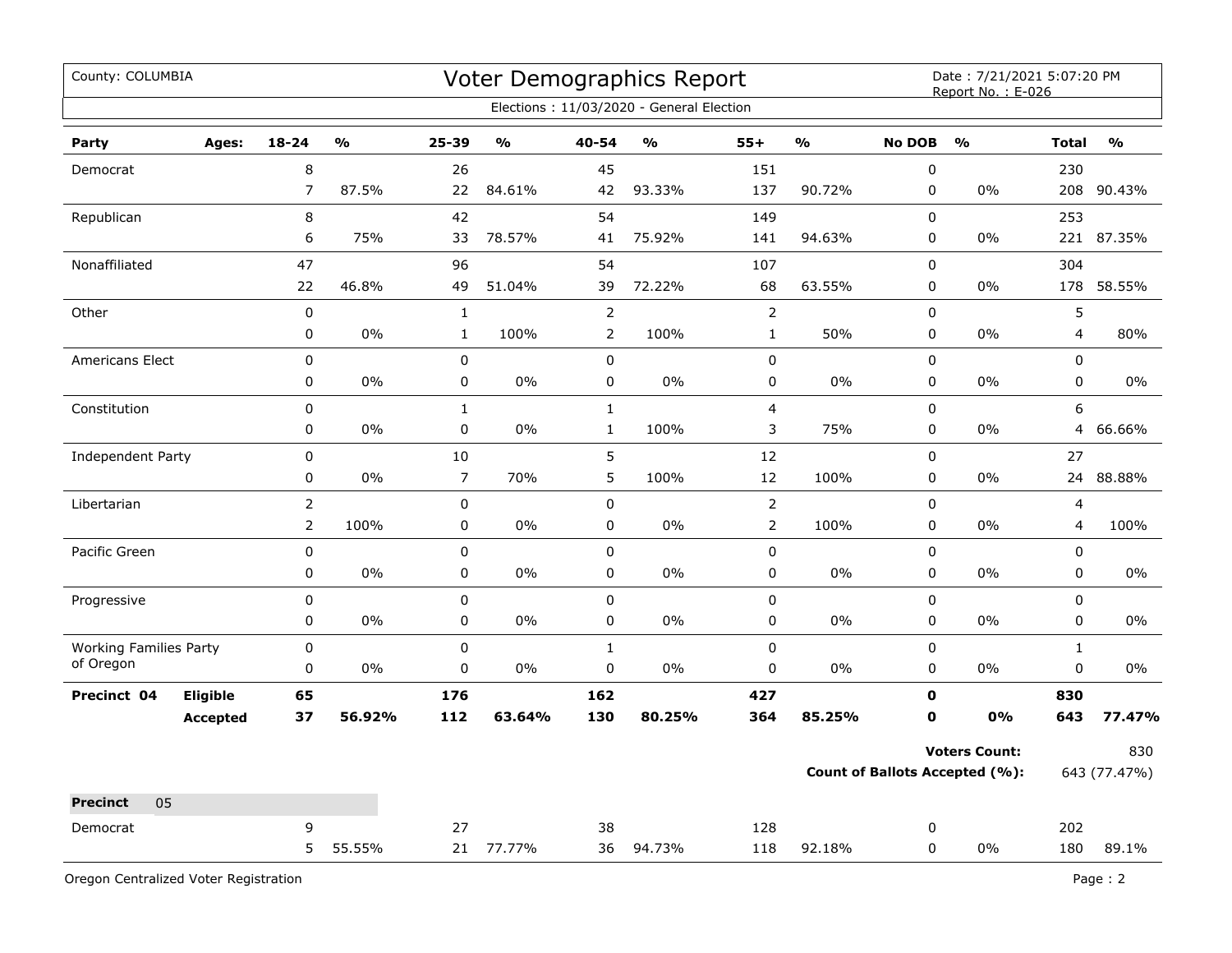| County: COLUMBIA              |                 |              |                         |              |                         |                | <b>Voter Demographics Report</b>         |              |                         |               | Date: 7/21/2021 5:07:20 PM<br>Report No.: E-026 |                         |                         |
|-------------------------------|-----------------|--------------|-------------------------|--------------|-------------------------|----------------|------------------------------------------|--------------|-------------------------|---------------|-------------------------------------------------|-------------------------|-------------------------|
|                               |                 |              |                         |              |                         |                | Elections: 11/03/2020 - General Election |              |                         |               |                                                 |                         |                         |
| Party                         | Ages:           | 18-24        | $\mathbf{0}/\mathbf{0}$ | 25-39        | $\mathbf{O}/\mathbf{o}$ | 40-54          | $\mathsf{o}\mathsf{v}_\mathsf{o}$        | $55+$        | $\mathbf{O}/\mathbf{O}$ | <b>No DOB</b> | $\mathbf{O}/\mathbf{o}$                         | <b>Total</b>            | $\mathbf{O}/\mathbf{o}$ |
| Republican                    |                 | 15           |                         | 26           |                         | 58             |                                          | 117          |                         | 0             |                                                 | 216                     |                         |
|                               |                 | 12           | 80%                     | 19           | 73.07%                  | 55             | 94.82%                                   | 112          | 95.72%                  | $\mathbf 0$   | $0\%$                                           |                         | 198 91.66%              |
| Nonaffiliated                 |                 | 47           |                         | 67           |                         | 73             |                                          | 79           |                         | 0             |                                                 | 266                     |                         |
|                               |                 | 25           | 53.19%                  | 37           | 55.22%                  | 58             | 79.45%                                   | 60           | 75.94%                  | 0             | $0\%$                                           | 180                     | 67.66%                  |
| Other                         |                 | $\pmb{0}$    |                         | 0            |                         | 3              |                                          | $\mathbf 1$  |                         | 0             |                                                 | $\overline{\mathbf{4}}$ |                         |
|                               |                 | 0            | $0\%$                   | $\mathbf 0$  | $0\%$                   | 3              | 100%                                     | $\mathbf 1$  | 100%                    | 0             | $0\%$                                           | 4                       | 100%                    |
| Americans Elect               |                 | 0            |                         | 0            |                         | $\mathbf 0$    |                                          | 0            |                         | $\mathbf 0$   |                                                 | $\mathbf 0$             |                         |
|                               |                 | 0            | $0\%$                   | 0            | $0\%$                   | 0              | $0\%$                                    | 0            | $0\%$                   | 0             | $0\%$                                           | $\mathbf 0$             | $0\%$                   |
| Constitution                  |                 | 0            |                         | $\mathbf{1}$ |                         | $\mathbf 0$    |                                          | $\mathbf{1}$ |                         | 0             |                                                 | $\overline{2}$          |                         |
|                               |                 | 0            | $0\%$                   | $\mathbf{1}$ | 100%                    | $\pmb{0}$      | 0%                                       | $\pmb{0}$    | $0\%$                   | 0             | $0\%$                                           | $\mathbf 1$             | 50%                     |
| Independent Party             |                 | $\mathbf{1}$ |                         | 3            |                         | 8              |                                          | 16           |                         | $\mathbf 0$   |                                                 | 28                      |                         |
|                               |                 | 0            | 0%                      | 2            | 66.66%                  | $\overline{7}$ | 87.5%                                    | 15           | 93.75%                  | 0             | $0\%$                                           | 24                      | 85.71%                  |
| Libertarian                   |                 | $\mathbf{1}$ |                         | 3            |                         | $\mathbf{1}$   |                                          | 5            |                         | $\mathbf 0$   |                                                 | 10                      |                         |
|                               |                 | 0            | 0%                      | $\mathbf{1}$ | 33.33%                  | $\mathbf{1}$   | 100%                                     | 4            | 80%                     | $\mathbf 0$   | $0\%$                                           | 6                       | 60%                     |
| Pacific Green                 |                 | 0            |                         | 0            |                         | 3              |                                          | 0            |                         | $\pmb{0}$     |                                                 | 3                       |                         |
|                               |                 | 0            | $0\%$                   | 0            | $0\%$                   | 3              | 100%                                     | 0            | $0\%$                   | 0             | $0\%$                                           | 3                       | 100%                    |
| Progressive                   |                 | 0            |                         | $\mathbf 0$  |                         | $\mathbf 0$    |                                          | $\mathbf 0$  |                         | $\mathbf 0$   |                                                 | $\mathbf 0$             |                         |
|                               |                 | 0            | $0\%$                   | 0            | 0%                      | $\mathbf 0$    | 0%                                       | 0            | $0\%$                   | 0             | $0\%$                                           | 0                       | $0\%$                   |
| <b>Working Families Party</b> |                 | 0            |                         | $\mathbf{1}$ |                         | $\mathsf 0$    |                                          | 0            |                         | $\mathbf 0$   |                                                 | $\mathbf{1}$            |                         |
| of Oregon                     |                 | 0            | $0\%$                   | $\mathbf{1}$ | 100%                    | $\mathbf 0$    | 0%                                       | 0            | $0\%$                   | 0             | $0\%$                                           | $\mathbf{1}$            | 100%                    |
| Precinct 05                   | Eligible        | 73           |                         | 128          |                         | 184            |                                          | 347          |                         | $\mathbf 0$   |                                                 | 732                     |                         |
|                               | <b>Accepted</b> | 42           | 57.53%                  | 82           | 64.06%                  | 163            | 88.59%                                   | 310          | 89.34%                  | $\mathbf 0$   | 0%                                              | 597                     | 81.56%                  |
|                               |                 |              |                         |              |                         |                |                                          |              |                         |               | <b>Voters Count:</b>                            |                         | 732                     |
|                               |                 |              |                         |              |                         |                |                                          |              |                         |               | <b>Count of Ballots Accepted (%):</b>           |                         | 597 (81.56%)            |
| <b>Precinct</b><br>06         |                 |              |                         |              |                         |                |                                          |              |                         |               |                                                 |                         |                         |
| Democrat                      |                 | 10           |                         | 53           |                         | 77             |                                          | 319          |                         | 0             |                                                 | 459                     |                         |
|                               |                 | 8            | 80%                     | 38           | 71.69%                  | 68             | 88.31%                                   | 296          | 92.78%                  | $\mathbf 0$   | $0\%$                                           |                         | 410 89.32%              |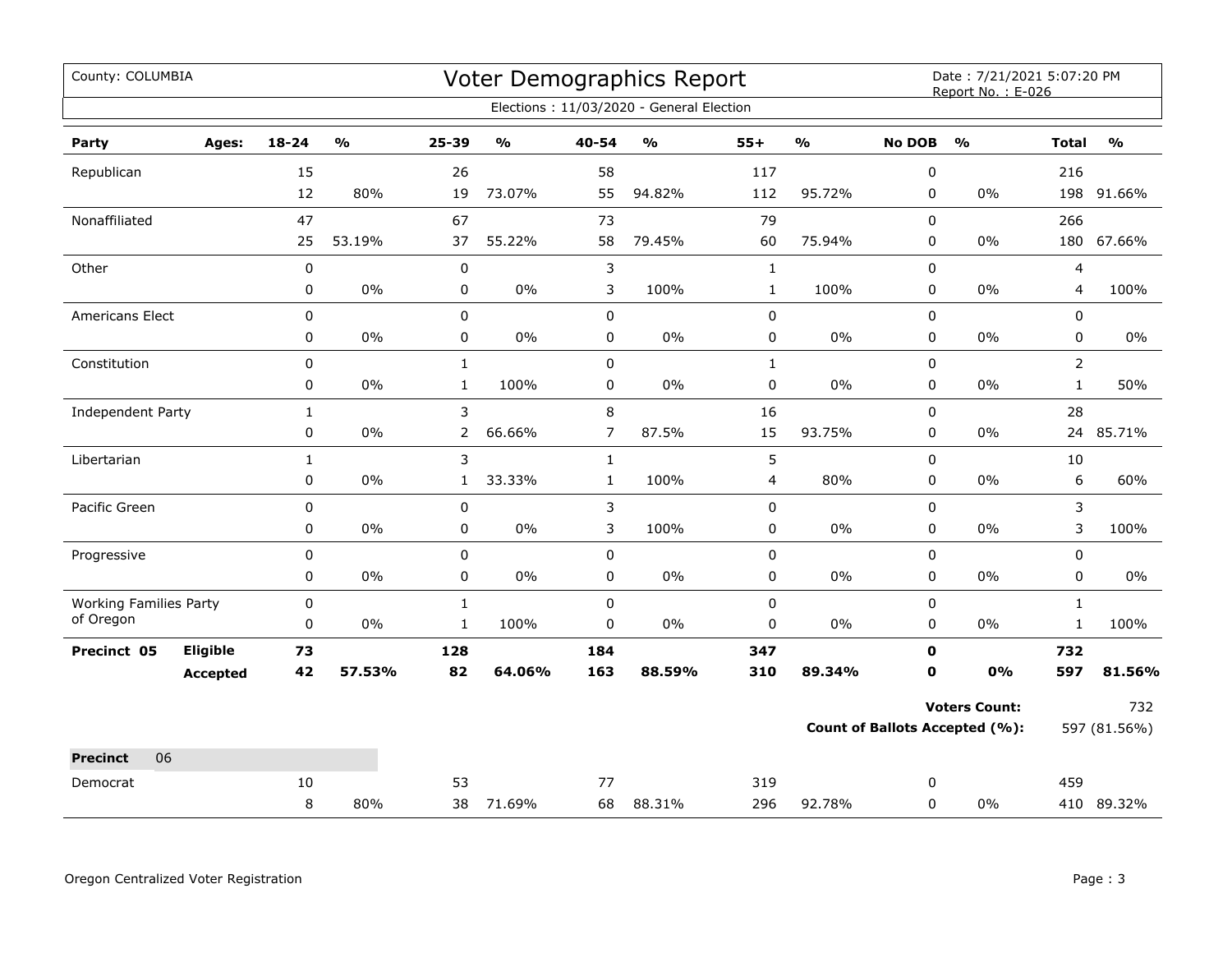| County: COLUMBIA              |                 |                |               |              |               |                | Voter Demographics Report<br>Elections: 11/03/2020 - General Election |                |               |                  | Date: 7/21/2021 5:07:20 PM<br>Report No.: E-026 |                |               |
|-------------------------------|-----------------|----------------|---------------|--------------|---------------|----------------|-----------------------------------------------------------------------|----------------|---------------|------------------|-------------------------------------------------|----------------|---------------|
| Party                         | Ages:           | $18 - 24$      | $\frac{1}{2}$ | 25-39        | $\frac{0}{0}$ | 40-54          | $\frac{0}{0}$                                                         | $55+$          | $\frac{9}{6}$ | <b>No DOB</b>    | $\frac{0}{0}$                                   | <b>Total</b>   | $\frac{0}{0}$ |
|                               |                 | 22             |               | 55           |               | 84             |                                                                       | 241            |               | $\boldsymbol{0}$ |                                                 | 402            |               |
| Republican                    |                 | 17             | 77.27%        | 47           | 85.45%        | 77             | 91.66%                                                                | 230            | 95.43%        | $\pmb{0}$        | 0%                                              | 371            | 92.28%        |
| Nonaffiliated                 |                 | 95             |               | 145          |               | 155            |                                                                       | 177            |               | $\mathbf 0$      |                                                 | 572            |               |
|                               |                 | 47             | 49.47%        | 72           | 49.65%        | 102            | 65.8%                                                                 | 145            | 81.92%        | $\pmb{0}$        | 0%                                              | 366            | 63.98%        |
| Other                         |                 | $\mathbf{1}$   |               | $\mathbf{1}$ |               | 5              |                                                                       | $\mathsf{2}\,$ |               | $\pmb{0}$        |                                                 | 9              |               |
|                               |                 | 0              | 0%            | $\mathbf{1}$ | 100%          | 5              | 100%                                                                  | $\overline{2}$ | 100%          | $\pmb{0}$        | 0%                                              | 8              | 88.88%        |
| Americans Elect               |                 | 0              |               | $\pmb{0}$    |               | $\mathbf 0$    |                                                                       | $\pmb{0}$      |               | 0                |                                                 | 0              |               |
|                               |                 | 0              | 0%            | $\pmb{0}$    | 0%            | 0              | 0%                                                                    | $\pmb{0}$      | $0\%$         | 0                | 0%                                              | 0              | 0%            |
| Constitution                  |                 | $\mathbf{1}$   |               | $\pmb{0}$    |               | $\mathbf{3}$   |                                                                       | $\mathfrak{Z}$ |               | $\pmb{0}$        |                                                 | $\overline{7}$ |               |
|                               |                 | $\mathbf{1}$   | 100%          | $\pmb{0}$    | 0%            | 3              | 100%                                                                  | 3              | 100%          | 0                | 0%                                              | $\overline{7}$ | 100%          |
| Independent Party             |                 | $\overline{2}$ |               | 18           |               | 12             |                                                                       | 29             |               | $\pmb{0}$        |                                                 | 61             |               |
|                               |                 | $\overline{2}$ | 100%          | 11           | 61.11%        | 12             | 100%                                                                  | 28             | 96.55%        | $\pmb{0}$        | 0%                                              | 53             | 86.88%        |
| Libertarian                   |                 | $\mathbf{1}$   |               | 3            |               | $\mathbf{3}$   |                                                                       | $\mathfrak{Z}$ |               | $\pmb{0}$        |                                                 | 10             |               |
|                               |                 | $\mathbf{1}$   | 100%          | 3            | 100%          | 3              | 100%                                                                  | 3              | 100%          | $\pmb{0}$        | 0%                                              | 10             | 100%          |
| Pacific Green                 |                 | $\pmb{0}$      |               | 0            |               | $\mathbf{1}$   |                                                                       | $\mathbf{1}$   |               | $\mathbf 0$      |                                                 | $\overline{2}$ |               |
|                               |                 | 0              | 0%            | 0            | 0%            | $\mathbf{1}$   | 100%                                                                  | $\mathbf{1}$   | 100%          | $\mathbf 0$      | 0%                                              | $\overline{2}$ | 100%          |
| Progressive                   |                 | $\mathbf{1}$   |               | $\mathbf 0$  |               | $\mathbf 0$    |                                                                       | $\mathbf{1}$   |               | $\mathbf 0$      |                                                 | $\overline{2}$ |               |
|                               |                 | 0              | 0%            | $\pmb{0}$    | 0%            | $\pmb{0}$      | 0%                                                                    | $\mathbf{1}$   | 100%          | 0                | 0%                                              | $\mathbf{1}$   | 50%           |
| <b>Working Families Party</b> |                 | 0              |               | $\pmb{0}$    |               | $\overline{2}$ |                                                                       | $\mathsf{2}\,$ |               | $\pmb{0}$        |                                                 | 4              |               |
| of Oregon                     |                 | 0              | 0%            | 0            | 0%            | $\overline{2}$ | 100%                                                                  | 0              | 0%            | $\pmb{0}$        | 0%                                              | $\overline{2}$ | 50%           |
| Precinct 06                   | Eligible        | 133            |               | 275          |               | 342            |                                                                       | 778            |               | $\mathbf 0$      |                                                 | 1528           |               |
|                               | <b>Accepted</b> | 76             | 57.14%        | 172          | 62.55%        | 273            | 79.82%                                                                | 709            | 91.13%        | $\mathbf 0$      | 0%                                              | 1230           | 80.50%        |
|                               |                 |                |               |              |               |                |                                                                       |                |               |                  | <b>Voters Count:</b>                            |                | 1528          |
|                               |                 |                |               |              |               |                |                                                                       |                |               |                  | Count of Ballots Accepted (%):                  |                | 1230 (80.50%) |
| 08<br><b>Precinct</b>         |                 |                |               |              |               |                |                                                                       |                |               |                  |                                                 |                |               |
| Democrat                      |                 | 6              |               | 23           |               | 61             |                                                                       | 181            |               | 0                |                                                 | 271            |               |
|                               |                 | 4              | 66.66%        | 18           | 78.26%        | 50             | 81.96%                                                                | 161            | 88.95%        | $\mathbf 0$      | 0%                                              |                | 233 85.97%    |
| Republican                    |                 | 14             |               | 42           |               | 61             |                                                                       | 154            |               | $\pmb{0}$        |                                                 | 271            |               |
|                               |                 | 10             | 71.42%        | 36           | 85.71%        | 55             | 90.16%                                                                | 139            | 90.25%        | 0                | $0\%$                                           |                | 240 88.56%    |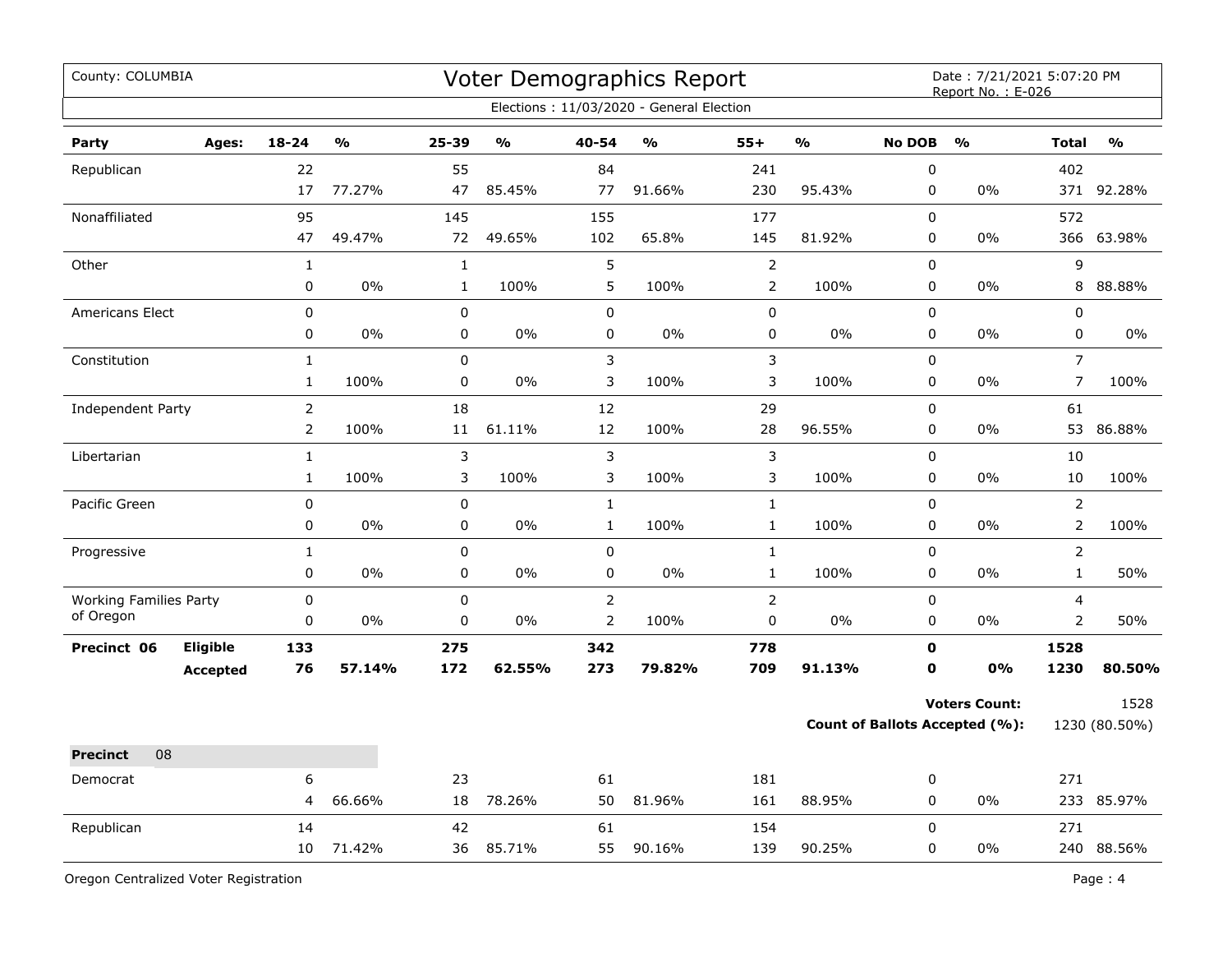| County: COLUMBIA              |                 |                |               |                  |               |                | <b>Voter Demographics Report</b>         |              |               |               | Date: 7/21/2021 5:07:20 PM<br>Report No.: E-026 |                |               |
|-------------------------------|-----------------|----------------|---------------|------------------|---------------|----------------|------------------------------------------|--------------|---------------|---------------|-------------------------------------------------|----------------|---------------|
|                               |                 |                |               |                  |               |                | Elections: 11/03/2020 - General Election |              |               |               |                                                 |                |               |
| Party                         | Ages:           | $18 - 24$      | $\frac{0}{0}$ | 25-39            | $\frac{1}{2}$ | $40 - 54$      | %                                        | $55+$        | $\frac{0}{0}$ | <b>No DOB</b> | $\frac{1}{2}$                                   | <b>Total</b>   | $\frac{0}{0}$ |
| Nonaffiliated                 |                 | 47             |               | 104              |               | 93             |                                          | 123          |               | $\pmb{0}$     |                                                 | 367            |               |
|                               |                 | 23             | 48.93%        | 48               | 46.15%        | 60             | 64.51%                                   | 84           | 68.29%        | 0             | 0%                                              |                | 215 58.58%    |
| Other                         |                 | $\mathbf 0$    |               | 3                |               | $\mathbf{1}$   |                                          | 5            |               | $\mathbf 0$   |                                                 | 9              |               |
|                               |                 | 0              | $0\%$         | $\mathbf{1}$     | 33.33%        | $\mathbf{1}$   | 100%                                     | $\mathsf S$  | 100%          | 0             | 0%                                              | $7^{\circ}$    | 77.77%        |
| Americans Elect               |                 | $\mathsf 0$    |               | 0                |               | 0              |                                          | $\pmb{0}$    |               | 0             |                                                 | 0              |               |
|                               |                 | 0              | 0%            | $\boldsymbol{0}$ | 0%            | $\mathsf 0$    | 0%                                       | $\pmb{0}$    | $0\%$         | $\mathbf 0$   | 0%                                              | 0              | $0\%$         |
| Constitution                  |                 | 0              |               | 0                |               | $\mathbf{1}$   |                                          | $\pmb{0}$    |               | 0             |                                                 | $\mathbf{1}$   |               |
|                               |                 | 0              | $0\%$         | 0                | $0\%$         | $\pmb{0}$      | 0%                                       | $\pmb{0}$    | $0\%$         | 0             | 0%                                              | 0              | $0\%$         |
| Independent Party             |                 | $\overline{2}$ |               | 8                |               | 14             |                                          | 17           |               | $\mathbf 0$   |                                                 | 41             |               |
|                               |                 | $\overline{2}$ | 100%          | $\overline{7}$   | 87.5%         | 11             | 78.57%                                   | 16           | 94.11%        | 0             | 0%                                              | 36             | 87.8%         |
| Libertarian                   |                 | $\overline{2}$ |               | $\overline{2}$   |               | $\mathbf 2$    |                                          | $\mathbf 2$  |               | $\mathbf 0$   |                                                 | 8              |               |
|                               |                 | $\overline{2}$ | 100%          | $\overline{2}$   | 100%          | $\overline{2}$ | 100%                                     | $\mathbf{1}$ | 50%           | 0             | 0%                                              | $\overline{7}$ | 87.5%         |
| Pacific Green                 |                 | $\mathbf 0$    |               | $\mathbf 0$      |               | $\overline{2}$ |                                          | $\mathbf 0$  |               | $\mathbf 0$   |                                                 | $\overline{2}$ |               |
|                               |                 | 0              | 0%            | 0                | 0%            | $\overline{2}$ | 100%                                     | 0            | 0%            | 0             | 0%                                              | $\overline{2}$ | 100%          |
| Progressive                   |                 | $\pmb{0}$      |               | $\mathbf 0$      |               | $\pmb{0}$      |                                          | $\pmb{0}$    |               | 0             |                                                 | 0              |               |
|                               |                 | 0              | $0\%$         | $\pmb{0}$        | $0\%$         | $\pmb{0}$      | $0\%$                                    | $\pmb{0}$    | $0\%$         | 0             | 0%                                              | 0              | $0\%$         |
| <b>Working Families Party</b> |                 | 0              |               | $\mathbf{1}$     |               | $\overline{2}$ |                                          | $\mathbf 1$  |               | $\pmb{0}$     |                                                 | 4              |               |
| of Oregon                     |                 | 0              | $0\%$         | 0                | $0\%$         | $\mathbf{1}$   | 50%                                      | $\mathbf 1$  | 100%          | 0             | $0\%$                                           | $\overline{2}$ | 50%           |
| Precinct 08                   | Eligible        | 71             |               | 183              |               | 237            |                                          | 483          |               | $\mathbf 0$   |                                                 | 974            |               |
|                               | <b>Accepted</b> | 41             | 57.75%        | 112              | 61.20%        | 182            | 76.79%                                   | 407          | 84.27%        | $\mathbf 0$   | 0%                                              | 742            | 76.18%        |
|                               |                 |                |               |                  |               |                |                                          |              |               |               | <b>Voters Count:</b>                            |                | 974           |
|                               |                 |                |               |                  |               |                |                                          |              |               |               | <b>Count of Ballots Accepted (%):</b>           |                | 742 (76.18%)  |
| 10<br><b>Precinct</b>         |                 |                |               |                  |               |                |                                          |              |               |               |                                                 |                |               |
| Democrat                      |                 | 24             |               | 64               |               | 56             |                                          | 241          |               | 0             |                                                 | 385            |               |
|                               |                 | 18             | 75%           | 58               | 90.62%        | 49             | 87.5%                                    | 228          | 94.6%         | 0             | $0\%$                                           |                | 353 91.68%    |
| Republican                    |                 | 21             |               | 38               |               | 84             |                                          | 186          |               | $\mathbf 0$   |                                                 | 329            |               |
|                               |                 | 17             | 80.95%        | 34               | 89.47%        | 81             | 96.42%                                   | 181          | 97.31%        | 0             | 0%                                              |                | 313 95.13%    |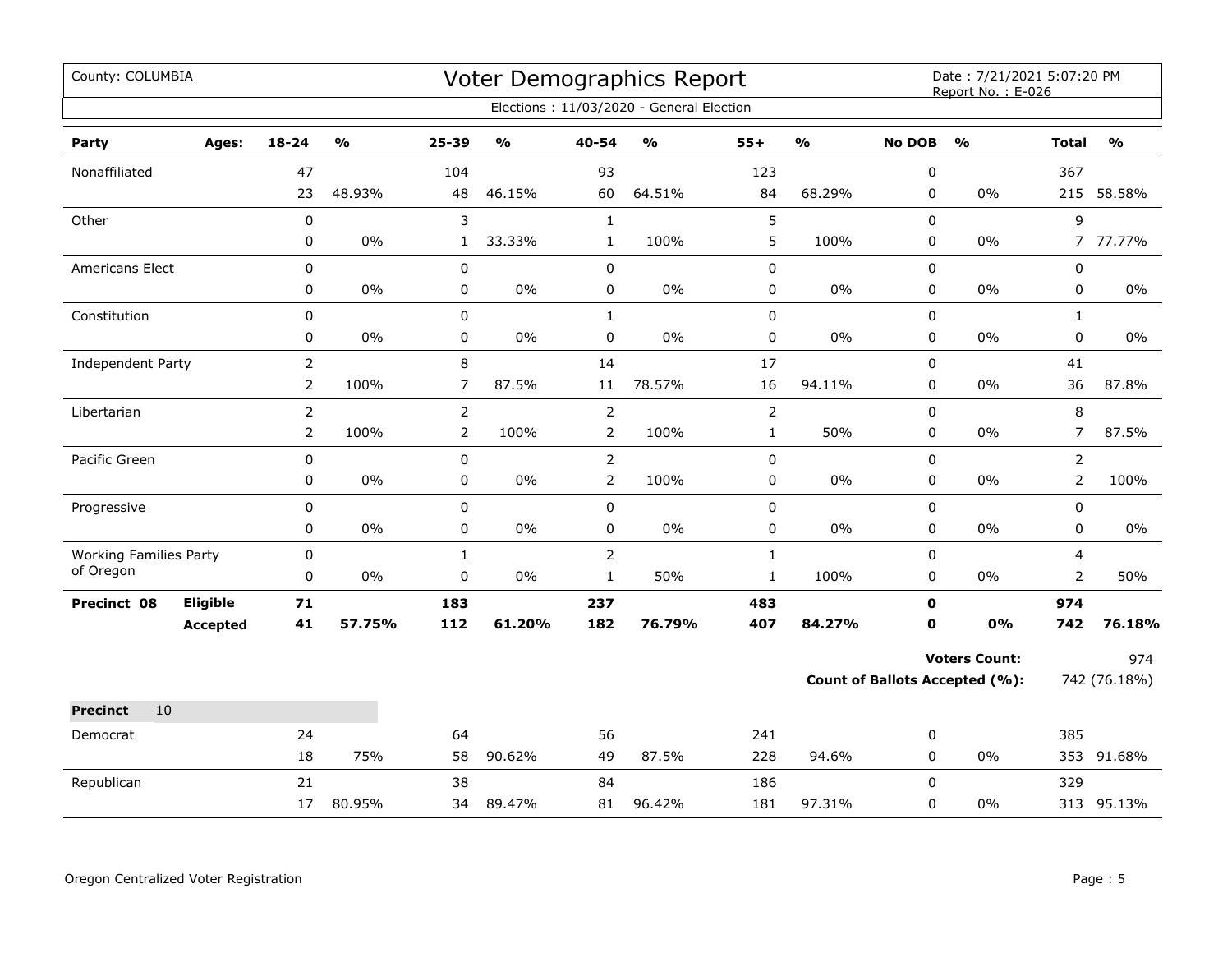| County: COLUMBIA                           |                             |                                  |                         |                              |               |                              | Voter Demographics Report<br>Elections: 11/03/2020 - General Election |                              |               |                            | Date: 7/21/2021 5:07:20 PM<br>Report No.: E-026        |                              |                      |
|--------------------------------------------|-----------------------------|----------------------------------|-------------------------|------------------------------|---------------|------------------------------|-----------------------------------------------------------------------|------------------------------|---------------|----------------------------|--------------------------------------------------------|------------------------------|----------------------|
| Party                                      | Ages:                       | $18 - 24$                        | $\mathbf{O}/\mathbf{O}$ | 25-39                        | $\frac{1}{2}$ | 40-54                        | $\frac{0}{0}$                                                         | $55+$                        | $\frac{0}{0}$ | <b>No DOB</b>              | $\frac{0}{0}$                                          | <b>Total</b>                 | $\frac{0}{0}$        |
| Nonaffiliated                              |                             | 46<br>26                         | 56.52%                  | 87<br>60                     | 68.96%        | 84<br>52                     | 61.9%                                                                 | 86<br>64                     | 74.41%        | $\pmb{0}$<br>$\pmb{0}$     | 0%                                                     | 303                          | 202 66.66%           |
| Other                                      |                             | 0<br>0                           | 0%                      | $\mathbf{1}$<br>$\mathbf{1}$ | 100%          | 5<br>$\overline{4}$          | 80%                                                                   | $\mathbf{1}$<br>$\mathbf 1$  | 100%          | $\mathbf 0$<br>$\pmb{0}$   | 0%                                                     | $\overline{7}$<br>6          | 85.71%               |
| Americans Elect                            |                             | 0<br>0                           | 0%                      | $\pmb{0}$<br>0               | 0%            | $\pmb{0}$<br>0               | 0%                                                                    | $\pmb{0}$<br>0               | $0\%$         | $\mathbf 0$<br>$\pmb{0}$   | 0%                                                     | 0<br>0                       | 0%                   |
| Constitution                               |                             | $\mathsf 0$<br>0                 | 0%                      | $\mathbf{1}$<br>$\mathbf{1}$ | 100%          | $\mathbf 0$<br>0             | 0%                                                                    | $\pmb{0}$<br>0               | 0%            | 0<br>0                     | 0%                                                     | $\mathbf{1}$<br>$\mathbf{1}$ | 100%                 |
| <b>Independent Party</b>                   |                             | 3<br>$\overline{2}$              | 66.66%                  | 16<br>15                     | 93.75%        | 9<br>9                       | 100%                                                                  | 19<br>19                     | 100%          | 0<br>0                     | 0%                                                     | 47<br>45                     | 95.74%               |
| Libertarian                                |                             | $\mathsf 0$<br>0                 | 0%                      | 4<br>3                       | 75%           | $\mathbf{1}$<br>$\mathbf{1}$ | 100%                                                                  | $\mathbf{1}$<br>$\mathbf{1}$ | 100%          | 0<br>$\pmb{0}$             | 0%                                                     | 6<br>5                       | 83.33%               |
| Pacific Green                              |                             | $\overline{2}$<br>$\overline{2}$ | 100%                    | $\mathsf 0$<br>$\pmb{0}$     | 0%            | $\mathsf 0$<br>$\pmb{0}$     | 0%                                                                    | $\mathbf{1}$<br>$\mathbf{1}$ | 100%          | $\mathbf 0$<br>$\pmb{0}$   | 0%                                                     | 3<br>3                       | 100%                 |
| Progressive                                |                             | 0<br>0                           | $0\%$                   | $\mathbf 0$<br>0             | $0\%$         | $\mathbf 0$<br>0             | 0%                                                                    | 0<br>0                       | $0\%$         | 0<br>0                     | $0\%$                                                  | 0<br>0                       | $0\%$                |
| <b>Working Families Party</b><br>of Oregon |                             | 0<br>0                           | 0%                      | 0<br>0                       | $0\%$         | $\mathbf 0$<br>$\mathbf 0$   | 0%                                                                    | $\mathbf{1}$<br>$\mathbf 0$  | $0\%$         | $\Omega$<br>0              | $0\%$                                                  | $\mathbf{1}$<br>0            | 0%                   |
| Precinct 10                                | Eligible<br><b>Accepted</b> | 96<br>65                         | 67.71%                  | 211<br>172                   | 81.52%        | 239<br>196                   | 82.01%                                                                | 536<br>495                   | 92.35%        | $\mathbf 0$<br>$\mathbf o$ | <b>0%</b>                                              | 1082<br>928                  | 85.77%               |
|                                            |                             |                                  |                         |                              |               |                              |                                                                       |                              |               |                            | <b>Voters Count:</b><br>Count of Ballots Accepted (%): |                              | 1082<br>928 (85.77%) |
| 12<br><b>Precinct</b>                      |                             |                                  |                         |                              |               |                              |                                                                       |                              |               |                            |                                                        |                              |                      |
| Democrat                                   |                             | 25<br>15                         | 60%                     | 59<br>52                     | 88.13%        | 83<br>77                     | 92.77%                                                                | 277<br>265                   | 95.66%        | 0<br>0                     | 0%                                                     | 444                          | 409 92.11%           |
| Republican                                 |                             | 26<br>21                         | 80.76%                  | 55<br>51                     | 92.72%        | 85<br>78                     | 91.76%                                                                | 220<br>208                   | 94.54%        | $\mathbf 0$<br>$\pmb{0}$   | 0%                                                     | 386                          | 358 92.74%           |
| Nonaffiliated                              |                             | 58<br>26                         | 44.82%                  | 127<br>71                    | 55.9%         | 80<br>57                     | 71.25%                                                                | 113<br>87                    | 76.99%        | $\mathbf 0$<br>0           | 0%                                                     | 378                          | 241 63.75%           |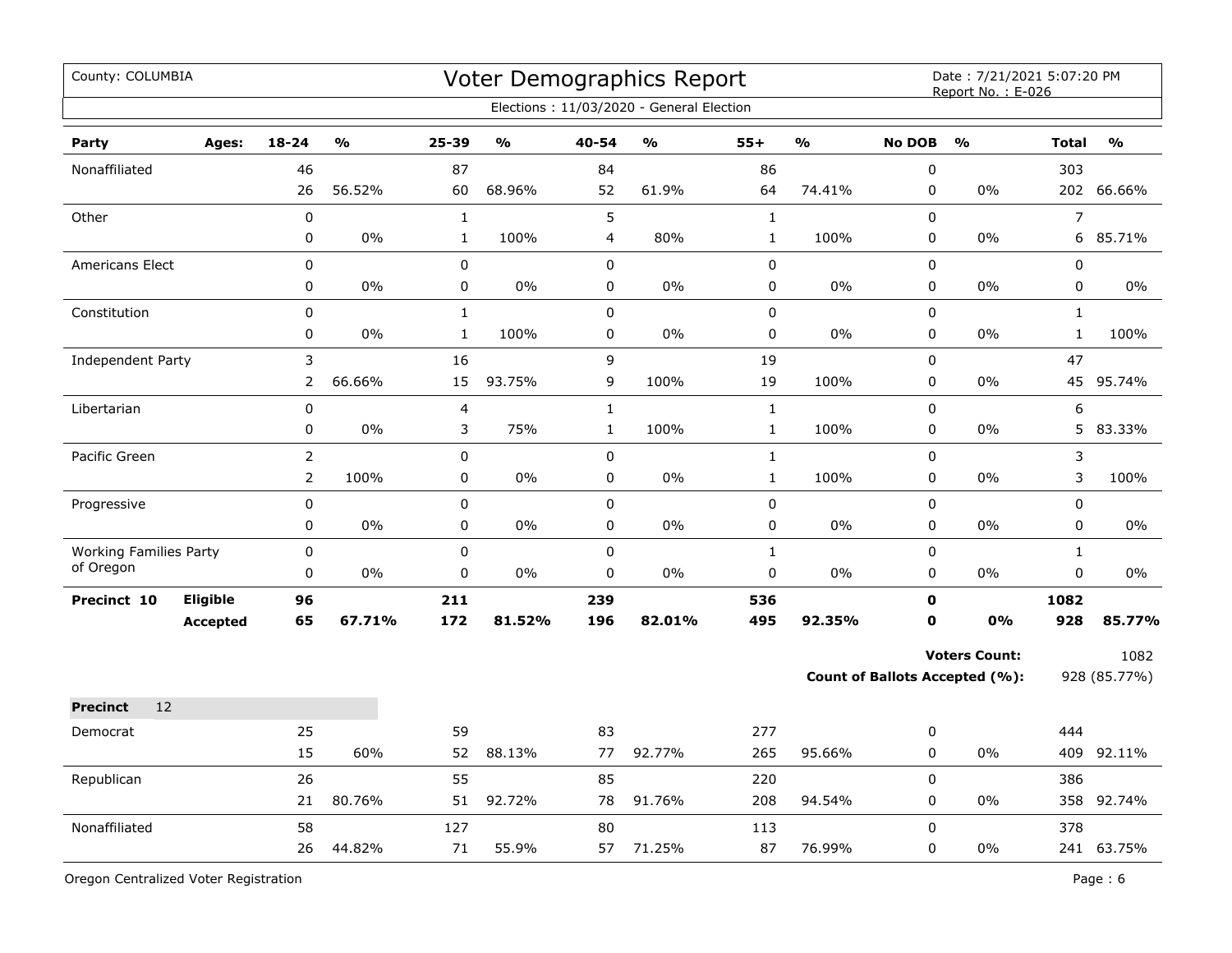| County: COLUMBIA              |                 |                |                         |                |                                   |                | Voter Demographics Report<br>Elections: 11/03/2020 - General Election |                |                                   |               | Date: 7/21/2021 5:07:20 PM<br>Report No.: E-026 |                |                                   |
|-------------------------------|-----------------|----------------|-------------------------|----------------|-----------------------------------|----------------|-----------------------------------------------------------------------|----------------|-----------------------------------|---------------|-------------------------------------------------|----------------|-----------------------------------|
|                               |                 |                |                         |                |                                   |                |                                                                       |                |                                   |               |                                                 |                |                                   |
| Party                         | Ages:           | 18-24          | $\mathbf{O}/\mathbf{o}$ | 25-39          | $\mathsf{o}\mathsf{v}_\mathsf{o}$ | 40-54          | $\mathsf{o}\mathsf{v}_\mathsf{o}$                                     | $55+$          | $\mathsf{o}\mathsf{v}_\mathsf{o}$ | <b>No DOB</b> | $\frac{0}{0}$                                   | <b>Total</b>   | $\mathsf{o}\mathsf{v}_\mathsf{o}$ |
| Other                         |                 | 0              |                         | $\overline{2}$ |                                   | $\pmb{0}$      |                                                                       | $\mathbf{1}$   |                                   | 0             |                                                 | 3              |                                   |
|                               |                 | 0              | 0%                      | $\overline{2}$ | 100%                              | $\pmb{0}$      | 0%                                                                    | $\mathbf{1}$   | 100%                              | 0             | 0%                                              | 3              | 100%                              |
| Americans Elect               |                 | 0              |                         | 0              |                                   | $\pmb{0}$      |                                                                       | 0              |                                   | 0             |                                                 | $\mathbf 0$    |                                   |
|                               |                 | 0              | $0\%$                   | 0              | $0\%$                             | $\pmb{0}$      | $0\%$                                                                 | 0              | $0\%$                             | 0             | 0%                                              | 0              | $0\%$                             |
| Constitution                  |                 | 0              |                         | $\mathbf 1$    |                                   | $\mathbf{1}$   |                                                                       | 0              |                                   | 0             |                                                 | $\overline{2}$ |                                   |
|                               |                 | 0              | $0\%$                   | $\mathbf 1$    | 100%                              | $\mathbf 1$    | 100%                                                                  | $\pmb{0}$      | $0\%$                             | 0             | 0%                                              | $\overline{2}$ | 100%                              |
| Independent Party             |                 | 10             |                         | 14             |                                   | 6              |                                                                       | 26             |                                   | $\Omega$      |                                                 | 56             |                                   |
|                               |                 | 8              | 80%                     | 10             | 71.42%                            | 6              | 100%                                                                  | 25             | 96.15%                            | 0             | 0%                                              | 49             | 87.5%                             |
| Libertarian                   |                 | 0              |                         | 5              |                                   | 6              |                                                                       | $\overline{2}$ |                                   | 0             |                                                 | 13             |                                   |
|                               |                 | 0              | $0\%$                   | 4              | 80%                               | 6              | 100%                                                                  | $\overline{2}$ | 100%                              | 0             | 0%                                              | 12             | 92.3%                             |
| Pacific Green                 |                 | 0              |                         | 0              |                                   | $\overline{2}$ |                                                                       | 0              |                                   | 0             |                                                 | $\overline{2}$ |                                   |
|                               |                 | 0              | $0\%$                   | 0              | $0\%$                             | $\overline{2}$ | 100%                                                                  | 0              | $0\%$                             | 0             | 0%                                              | 2              | 100%                              |
| Progressive                   |                 | 0              |                         | $\mathbf{1}$   |                                   | $\pmb{0}$      |                                                                       | 0              |                                   | 0             |                                                 | $\mathbf{1}$   |                                   |
|                               |                 | 0              | $0\%$                   | 0              | $0\%$                             | $\pmb{0}$      | $0\%$                                                                 | 0              | $0\%$                             | 0             | $0\%$                                           | 0              | $0\%$                             |
| <b>Working Families Party</b> |                 | 0              |                         | 4              |                                   | $\mathbf{1}$   |                                                                       | $\mathbf{1}$   |                                   | 0             |                                                 | 6              |                                   |
| of Oregon                     |                 | 0              | 0%                      | 2              | 50%                               | $\mathbf 1$    | 100%                                                                  | $\mathbf{1}$   | 100%                              | 0             | $0\%$                                           | $\overline{4}$ | 66.66%                            |
| Precinct 12                   | Eligible        | 119            |                         | 268            |                                   | 264            |                                                                       | 640            |                                   | $\mathbf 0$   |                                                 | 1291           |                                   |
|                               | <b>Accepted</b> | 70             | 58.82%                  | 193            | 72.01%                            | 228            | 86.36%                                                                | 589            | 92.03%                            | $\mathbf{0}$  | 0%                                              | 1080           | 83.66%                            |
|                               |                 |                |                         |                |                                   |                |                                                                       |                |                                   |               | <b>Voters Count:</b>                            |                | 1291                              |
|                               |                 |                |                         |                |                                   |                |                                                                       |                |                                   |               | <b>Count of Ballots Accepted (%):</b>           |                | 1080 (83.66%)                     |
| <b>Precinct</b><br>14         |                 |                |                         |                |                                   |                |                                                                       |                |                                   |               |                                                 |                |                                   |
| Democrat                      |                 | 5              |                         | 20             |                                   | 26             |                                                                       | 120            |                                   | 0             |                                                 | 171            |                                   |
|                               |                 | $\overline{4}$ | 80%                     | 16             | 80%                               | 24             | 92.3%                                                                 | 112            | 93.33%                            | 0             | 0%                                              |                | 156 91.22%                        |
| Republican                    |                 | 14             |                         | 36             |                                   | 43             |                                                                       | 113            |                                   | $\mathbf 0$   |                                                 | 206            |                                   |
|                               |                 | 12             | 85.71%                  | 28             | 77.77%                            | 42             | 97.67%                                                                | 106            | 93.8%                             | 0             | 0%                                              |                | 188 91.26%                        |
| Nonaffiliated                 |                 | 29             |                         | 58             |                                   | 46             |                                                                       | 63             |                                   | 0             |                                                 | 196            |                                   |
|                               |                 | 17             | 58.62%                  | 39             | 67.24%                            | 37             | 80.43%                                                                | 43             | 68.25%                            | 0             | 0%                                              |                | 136 69.38%                        |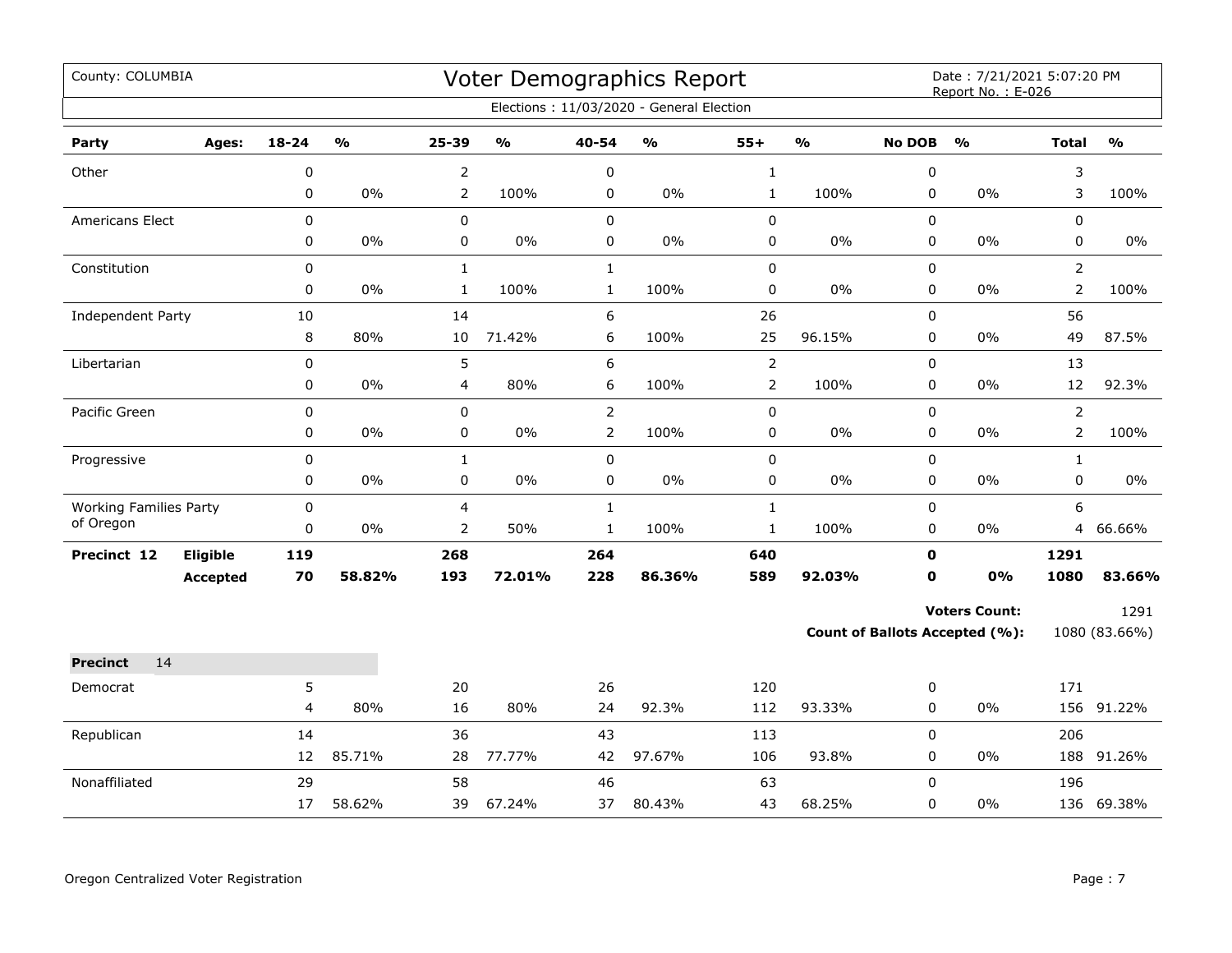| County: COLUMBIA              |                 |                |                         |                |               |                | Voter Demographics Report                |                |               |               | Date: 7/21/2021 5:07:20 PM<br>Report No.: E-026 |                |               |
|-------------------------------|-----------------|----------------|-------------------------|----------------|---------------|----------------|------------------------------------------|----------------|---------------|---------------|-------------------------------------------------|----------------|---------------|
|                               |                 |                |                         |                |               |                | Elections: 11/03/2020 - General Election |                |               |               |                                                 |                |               |
| Party                         | Ages:           | $18 - 24$      | $\mathbf{O}/\mathbf{O}$ | 25-39          | $\frac{0}{0}$ | 40-54          | $\mathsf{o}\mathsf{v}_\mathsf{o}$        | $55+$          | $\frac{1}{2}$ | <b>No DOB</b> | $\frac{1}{2}$                                   | <b>Total</b>   | $\frac{9}{0}$ |
| Other                         |                 | $\mathbf 0$    |                         | 3              |               | $\mathbf{1}$   |                                          | $\overline{2}$ |               | 0             |                                                 | 6              |               |
|                               |                 | 0              | $0\%$                   | 2              | 66.66%        | $\mathbf{1}$   | 100%                                     | $\overline{2}$ | 100%          | $\mathbf 0$   | $0\%$                                           | 5              | 83.33%        |
| <b>Americans Elect</b>        |                 | $\mathbf 0$    |                         | 0              |               | $\mathbf 0$    |                                          | $\pmb{0}$      |               | 0             |                                                 | 0              |               |
|                               |                 | 0              | $0\%$                   | 0              | $0\%$         | 0              | 0%                                       | 0              | $0\%$         | 0             | $0\%$                                           | 0              | $0\%$         |
| Constitution                  |                 | $\mathbf 0$    |                         | $\mathbf{1}$   |               | 0              |                                          | $\pmb{0}$      |               | $\mathbf 0$   |                                                 | $\mathbf{1}$   |               |
|                               |                 | 0              | 0%                      | $\mathbf{1}$   | 100%          | 0              | $0\%$                                    | 0              | $0\%$         | 0             | $0\%$                                           | $\mathbf{1}$   | 100%          |
| Independent Party             |                 | $\overline{2}$ |                         | $\overline{7}$ |               | $\overline{7}$ |                                          | $\overline{7}$ |               | 0             |                                                 | 23             |               |
|                               |                 | $\mathbf{1}$   | 50%                     | 5              | 71.42%        | $\overline{7}$ | 100%                                     | $\overline{7}$ | 100%          | $\mathbf 0$   | $0\%$                                           | 20             | 86.95%        |
| Libertarian                   |                 | $\mathbf{1}$   |                         | 3              |               | $\overline{2}$ |                                          | $\overline{2}$ |               | $\mathbf 0$   |                                                 | 8              |               |
|                               |                 | 0              | $0\%$                   | $\mathbf{2}$   | 66.66%        | $\overline{2}$ | 100%                                     | $\overline{2}$ | 100%          | $\mathbf 0$   | $0\%$                                           | 6              | 75%           |
| Pacific Green                 |                 | $\mathbf 0$    |                         | $\mathbf 0$    |               | $\mathbf 0$    |                                          | $\pmb{0}$      |               | 0             |                                                 | $\mathbf 0$    |               |
|                               |                 | $\mathbf 0$    | $0\%$                   | 0              | 0%            | 0              | 0%                                       | 0              | $0\%$         | $\mathbf 0$   | $0\%$                                           | $\mathbf 0$    | 0%            |
| Progressive                   |                 | $\mathbf 0$    |                         | $\pmb{0}$      |               | 0              |                                          | $\pmb{0}$      |               | $\mathbf 0$   |                                                 | $\mathbf 0$    |               |
|                               |                 | 0              | $0\%$                   | 0              | 0%            | 0              | 0%                                       | 0              | $0\%$         | 0             | $0\%$                                           | $\mathbf 0$    | 0%            |
| <b>Working Families Party</b> |                 | $\pmb{0}$      |                         | $\mathbf{1}$   |               | $\mathbf 0$    |                                          | 0              |               | $\mathbf 0$   |                                                 | $\mathbf{1}$   |               |
| of Oregon                     |                 | 0              | $0\%$                   | 0              | $0\%$         | 0              | 0%                                       | 0              | $0\%$         | $\mathbf 0$   | $0\%$                                           | $\mathsf 0$    | $0\%$         |
| Precinct 14                   | <b>Eligible</b> | 51             |                         | 129            |               | 125            |                                          | 307            |               | $\mathbf 0$   |                                                 | 612            |               |
|                               | <b>Accepted</b> | 34             | 66.67%                  | 93             | 72.09%        | 113            | 90.40%                                   | 272            | 88.60%        | 0             | 0%                                              | 512            | 83.66%        |
|                               |                 |                |                         |                |               |                |                                          |                |               |               | <b>Voters Count:</b>                            |                | 612           |
|                               |                 |                |                         |                |               |                |                                          |                |               |               | Count of Ballots Accepted (%):                  |                | 512 (83.66%)  |
| 15<br><b>Precinct</b>         |                 |                |                         |                |               |                |                                          |                |               |               |                                                 |                |               |
| Democrat                      |                 | $\overline{7}$ |                         | 48             |               | 53             |                                          | 274            |               | 0             |                                                 | 382            |               |
|                               |                 | 5              | 71.42%                  | 38             | 79.16%        | 47             | 88.67%                                   | 251            | 91.6%         | 0             | $0\%$                                           |                | 341 89.26%    |
| Republican                    |                 | 31             |                         | 58             |               | 84             |                                          | 224            |               | 0             |                                                 | 397            |               |
|                               |                 | 24             | 77.41%                  | 48             | 82.75%        | 74             | 88.09%                                   | 203            | 90.62%        | $\mathbf 0$   | 0%                                              | 349            | 87.9%         |
| Nonaffiliated                 |                 | 96             |                         | 148            |               | 142            |                                          | 174            |               | 0             |                                                 | 560            |               |
|                               |                 | 40             | 41.66%                  | 78             | 52.7%         | 93             | 65.49%                                   | 116            | 66.66%        | $\mathbf 0$   | $0\%$                                           | 327            | 58.39%        |
| Other                         |                 | $\overline{2}$ |                         | 3              |               | 0              |                                          | 5              |               | $\Omega$      |                                                 | 10             |               |
|                               |                 | $\mathbf{1}$   | 50%                     | $\mathbf{1}$   | 33.33%        | 0              | 0%                                       | 5              | 100%          | 0             | $0\%$                                           | $\overline{7}$ | 70%           |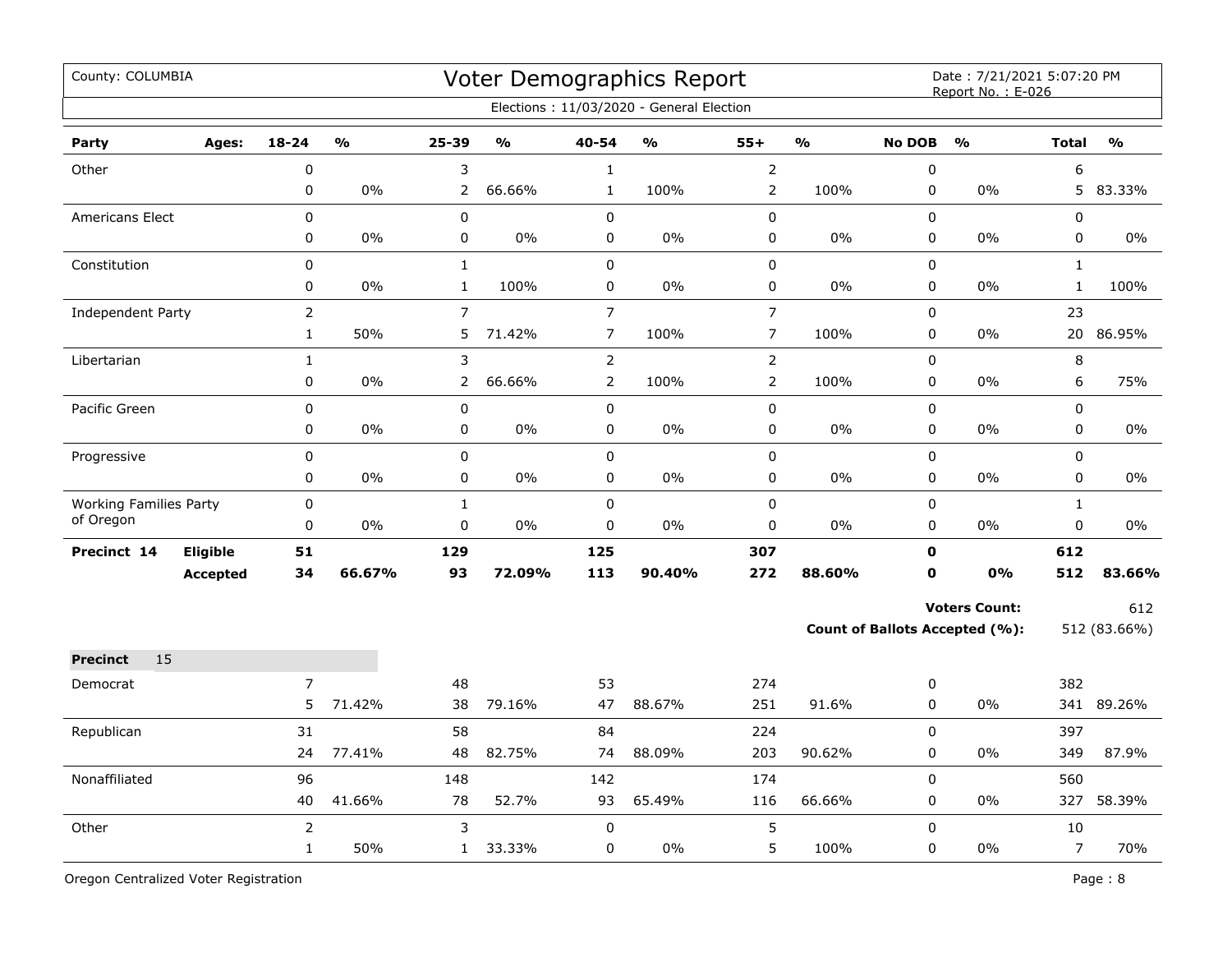| County: COLUMBIA              |          |              |        |                |               |                | Voter Demographics Report                |                |               |                  | Date: 7/21/2021 5:07:20 PM<br>Report No.: E-026 |                |               |
|-------------------------------|----------|--------------|--------|----------------|---------------|----------------|------------------------------------------|----------------|---------------|------------------|-------------------------------------------------|----------------|---------------|
|                               |          |              |        |                |               |                | Elections: 11/03/2020 - General Election |                |               |                  |                                                 |                |               |
| Party                         | Ages:    | $18 - 24$    | %      | 25-39          | $\frac{1}{2}$ | 40-54          | $\frac{1}{2}$                            | $55+$          | $\frac{1}{2}$ | <b>No DOB</b>    | $\frac{0}{0}$                                   | <b>Total</b>   | $\frac{0}{0}$ |
| Americans Elect               |          | 0            |        | $\pmb{0}$      |               | $\pmb{0}$      |                                          | $\pmb{0}$      |               | $\boldsymbol{0}$ |                                                 | 0              |               |
|                               |          | 0            | 0%     | 0              | $0\%$         | 0              | $0\%$                                    | 0              | 0%            | 0                | 0%                                              | 0              | $0\%$         |
| Constitution                  |          | 0            |        | $\overline{2}$ |               | $\mathbf{1}$   |                                          | 0              |               | $\mathbf 0$      |                                                 | 3              |               |
|                               |          | 0            | $0\%$  | $\overline{2}$ | 100%          | $\mathbf{1}$   | 100%                                     | 0              | 0%            | 0                | 0%                                              | 3              | 100%          |
| Independent Party             |          | 8            |        | 18             |               | 19             |                                          | 45             |               | 0                |                                                 | 90             |               |
|                               |          | 3            | 37.5%  | 16             | 88.88%        | 18             | 94.73%                                   | 42             | 93.33%        | 0                | $0\%$                                           | 79             | 87.77%        |
| Libertarian                   |          | 0            |        | 5              |               | $\overline{2}$ |                                          | $\overline{2}$ |               | 0                |                                                 | 9              |               |
|                               |          | 0            | $0\%$  | 4              | 80%           | $\overline{2}$ | 100%                                     | $\mathbf 1$    | 50%           | 0                | 0%                                              |                | 7 77.77%      |
| Pacific Green                 |          | 0            |        | $\overline{2}$ |               | $\mathbf{1}$   |                                          | $\mathbf 1$    |               | 0                |                                                 | 4              |               |
|                               |          | 0            | $0\%$  | $\overline{2}$ | 100%          | $\mathbf{1}$   | 100%                                     | $\mathbf{1}$   | 100%          | $\pmb{0}$        | $0\%$                                           | 4              | 100%          |
| Progressive                   |          | $\mathbf{1}$ |        | 0              |               | 0              |                                          | $\pmb{0}$      |               | $\pmb{0}$        |                                                 | $\mathbf{1}$   |               |
|                               |          | $\mathbf{1}$ | 100%   | 0              | $0\%$         | $\pmb{0}$      | $0\%$                                    | 0              | $0\%$         | $\pmb{0}$        | 0%                                              | $\mathbf{1}$   | 100%          |
| <b>Working Families Party</b> |          | $\mathbf 0$  |        | $\mathbf 0$    |               | 2              |                                          | 0              |               | 0                |                                                 | $\overline{2}$ |               |
| of Oregon                     |          | 0            | $0\%$  | 0              | $0\%$         | $\mathbf{1}$   | 50%                                      | 0              | 0%            | 0                | $0\%$                                           | $\mathbf{1}$   | 50%           |
| Precinct 15                   | Eligible | 145          |        | 284            |               | 304            |                                          | 725            |               | $\mathbf 0$      |                                                 | 1458           |               |
|                               | Accepted | 74           | 51.03% | 189            | 66.55%        | 237            | 77.96%                                   | 619            | 85.38%        | 0                | <b>0%</b>                                       | 1119           | 76.75%        |
|                               |          |              |        |                |               |                |                                          |                |               |                  | <b>Voters Count:</b>                            |                | 1458          |
|                               |          |              |        |                |               |                |                                          |                |               |                  | Count of Ballots Accepted (%):                  |                | 1119 (76.75%) |
| 17<br><b>Precinct</b>         |          |              |        |                |               |                |                                          |                |               |                  |                                                 |                |               |
| Democrat                      |          | 3            |        | 19             |               | 29             |                                          | 93             |               | 0                |                                                 | 144            |               |
|                               |          | 3            | 100%   | 8              | 42.1%         | 22             | 75.86%                                   | 83             | 89.24%        | 0                | 0%                                              |                | 116 80.55%    |
| Republican                    |          | 10           |        | 24             |               | 35             |                                          | 95             |               | $\Omega$         |                                                 | 164            |               |
|                               |          | $10\,$       | 100%   | 17             | 70.83%        | 32             | 91.42%                                   | 91             | 95.78%        | $\boldsymbol{0}$ | 0%                                              | 150            | 91.46%        |
| Nonaffiliated                 |          | 44           |        | 91             |               | 72             |                                          | 82             |               | 0                |                                                 | 289            |               |
|                               |          | 14           | 31.81% | 42             | 46.15%        | 41             | 56.94%                                   | 58             | 70.73%        | 0                | 0%                                              | 155            | 53.63%        |
| Other                         |          | $\mathbf 0$  |        | $\mathbf 0$    |               | $\mathbf{1}$   |                                          | 3              |               | $\mathbf 0$      |                                                 | 4              |               |
|                               |          | 0            | 0%     | 0              | $0\%$         | $\mathbf{1}$   | 100%                                     | 2              | 66.66%        | $\mathbf 0$      | 0%                                              | 3              | 75%           |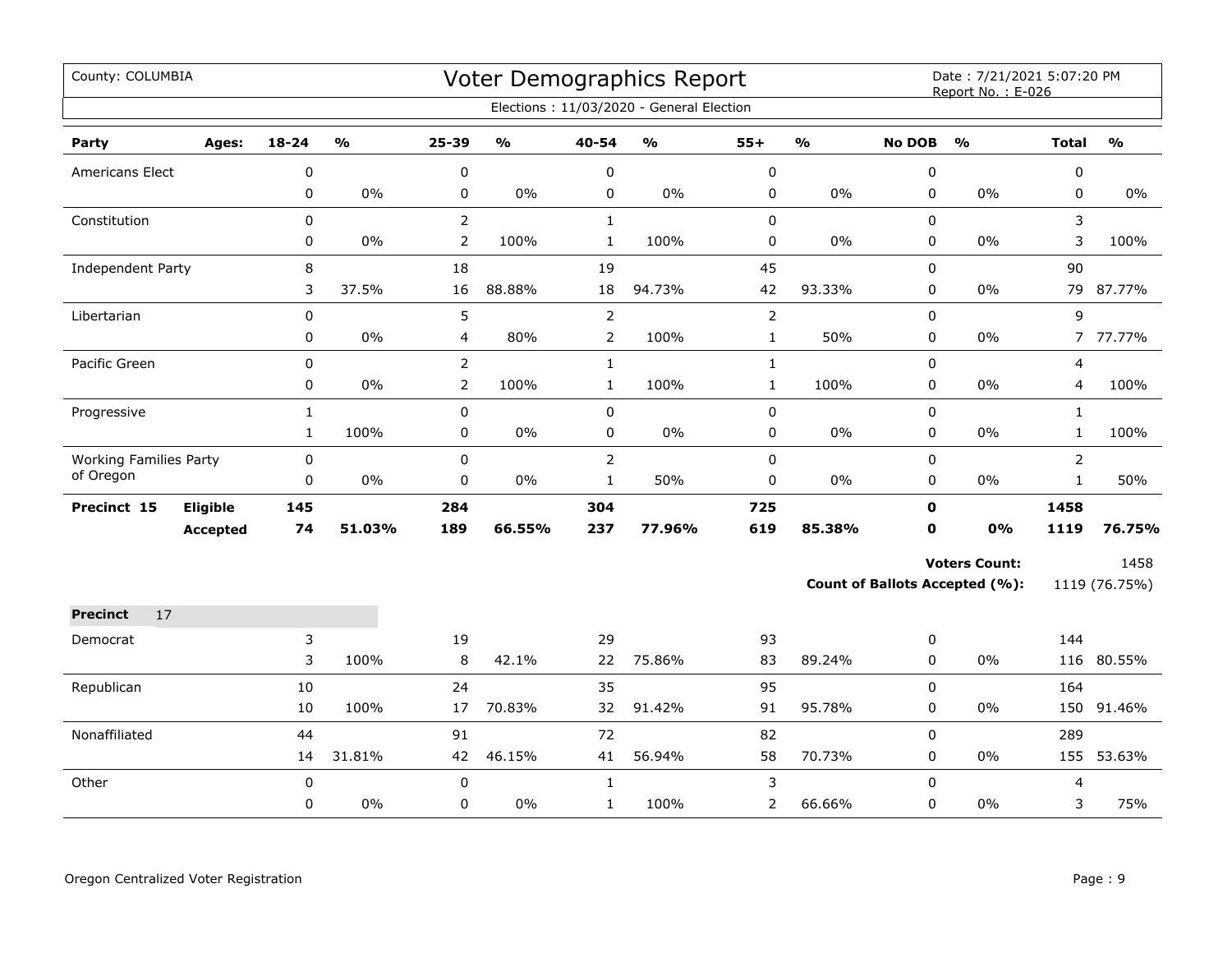| County: COLUMBIA              |                 |                |                                   |                |                                   |                | Voter Demographics Report<br>Elections: 11/03/2020 - General Election |              |               |               | Date: 7/21/2021 5:07:20 PM<br>Report No.: E-026 |                |               |
|-------------------------------|-----------------|----------------|-----------------------------------|----------------|-----------------------------------|----------------|-----------------------------------------------------------------------|--------------|---------------|---------------|-------------------------------------------------|----------------|---------------|
|                               |                 |                |                                   |                |                                   |                |                                                                       |              |               |               |                                                 |                |               |
| Party                         | Ages:           | $18 - 24$      | $\mathsf{o}\mathsf{v}_\mathsf{o}$ | 25-39          | $\mathsf{o}\mathsf{v}_\mathsf{o}$ | 40-54          | $\frac{1}{2}$                                                         | $55+$        | $\frac{1}{2}$ | <b>No DOB</b> | $\frac{0}{0}$                                   | <b>Total</b>   | $\frac{1}{2}$ |
| Americans Elect               |                 | $\pmb{0}$      |                                   | $\mathbf 0$    |                                   | $\mathbf 0$    |                                                                       | $\pmb{0}$    |               | $\pmb{0}$     |                                                 | 0              |               |
|                               |                 | $\pmb{0}$      | 0%                                | 0              | 0%                                | $\pmb{0}$      | 0%                                                                    | $\pmb{0}$    | 0%            | $\pmb{0}$     | 0%                                              | 0              | $0\%$         |
| Constitution                  |                 | $\mathbf{1}$   |                                   | $\mathbf{1}$   |                                   | $\mathbf{1}$   |                                                                       | $\pmb{0}$    |               | $\pmb{0}$     |                                                 | 3              |               |
|                               |                 | $\mathbf{1}$   | 100%                              | 0              | 0%                                | $\mathbf 1$    | 100%                                                                  | $\pmb{0}$    | 0%            | $\pmb{0}$     | 0%                                              | $\overline{2}$ | 66.66%        |
| Independent Party             |                 | $\overline{2}$ |                                   | 6              |                                   | $\overline{4}$ |                                                                       | 13           |               | $\pmb{0}$     |                                                 | 25             |               |
|                               |                 | $\overline{2}$ | 100%                              | 4              | 66.66%                            | $\overline{4}$ | 100%                                                                  | $11\,$       | 84.61%        | 0             | 0%                                              | 21             | 84%           |
| Libertarian                   |                 | 0              |                                   | $\mathbf{1}$   |                                   | 3              |                                                                       | $\mathbf 2$  |               | $\mathbf 0$   |                                                 | 6              |               |
|                               |                 | 0              | $0\%$                             | 0              | 0%                                | $\mathbf{1}$   | 33.33%                                                                | $\mathbf 1$  | 50%           | $\mathbf 0$   | 0%                                              | $\overline{2}$ | 33.33%        |
| Pacific Green                 |                 | $\pmb{0}$      |                                   | $\pmb{0}$      |                                   | $\mathbf 1$    |                                                                       | $\mathbf 0$  |               | $\pmb{0}$     |                                                 | $\mathbf{1}$   |               |
|                               |                 | 0              | 0%                                | 0              | 0%                                | $\mathbf{1}$   | 100%                                                                  | 0            | 0%            | 0             | 0%                                              | $\mathbf{1}$   | 100%          |
| Progressive                   |                 | 0              |                                   | $\mathbf{1}$   |                                   | $\mathbf 0$    |                                                                       | $\pmb{0}$    |               | $\mathbf 0$   |                                                 | $\mathbf{1}$   |               |
|                               |                 | 0              | 0%                                | $\mathbf{1}$   | 100%                              | $\pmb{0}$      | $0\%$                                                                 | $\pmb{0}$    | 0%            | $\pmb{0}$     | 0%                                              | $\mathbf{1}$   | 100%          |
| <b>Working Families Party</b> |                 | $\pmb{0}$      |                                   | 0              |                                   | $\pmb{0}$      |                                                                       | $\pmb{0}$    |               | $\pmb{0}$     |                                                 | 0              |               |
| of Oregon                     |                 | 0              | 0%                                | 0              | 0%                                | 0              | 0%                                                                    | $\pmb{0}$    | 0%            | 0             | 0%                                              | 0              | 0%            |
| Precinct 17                   | Eligible        | 60             |                                   | 143            |                                   | 146            |                                                                       | 288          |               | $\mathbf 0$   |                                                 | 637            |               |
|                               | <b>Accepted</b> | 30             | 50.00%                            | 72             | 50.35%                            | 103            | 70.55%                                                                | 246          | 85.42%        | $\mathbf 0$   | 0%                                              | 451            | 70.80%        |
|                               |                 |                |                                   |                |                                   |                |                                                                       |              |               |               |                                                 |                |               |
|                               |                 |                |                                   |                |                                   |                |                                                                       |              |               |               | <b>Voters Count:</b>                            |                | 637           |
|                               |                 |                |                                   |                |                                   |                |                                                                       |              |               |               | Count of Ballots Accepted (%):                  |                | 451 (70.80%)  |
| 18<br><b>Precinct</b>         |                 |                |                                   |                |                                   |                |                                                                       |              |               |               |                                                 |                |               |
| Democrat                      |                 | $\mathbf{1}$   |                                   | 4              |                                   | 10             |                                                                       | 61           |               | 0             |                                                 | 76             |               |
|                               |                 | $\mathbf{1}$   | 100%                              | $\overline{2}$ | 50%                               | 9              | 90%                                                                   | 56           | 91.8%         | $\Omega$      | 0%                                              | 68             | 89.47%        |
| Republican                    |                 | 6              |                                   | 4              |                                   | 13             |                                                                       | 37           |               | $\pmb{0}$     |                                                 | 60             |               |
|                               |                 | 4              | 66.66%                            | 3              | 75%                               | 13             | 100%                                                                  | 34           | 91.89%        | 0             | 0%                                              | 54             | 90%           |
| Nonaffiliated                 |                 | $\overline{7}$ |                                   | 25             |                                   | 16             |                                                                       | 48           |               | $\pmb{0}$     |                                                 | 96             |               |
|                               |                 | 3              | 42.85%                            | 17             | 68%                               | $\overline{4}$ | 25%                                                                   | 35           | 72.91%        | 0             | 0%                                              | 59             | 61.45%        |
| Other                         |                 | $\pmb{0}$      |                                   | $\pmb{0}$      |                                   | $\mathbf 0$    |                                                                       | $\mathbf{1}$ |               | 0             |                                                 | $\mathbf{1}$   |               |
|                               |                 | $\mathbf 0$    | $0\%$                             | 0              | 0%                                | $\mathbf 0$    | $0\%$                                                                 | $\mathbf{1}$ | 100%          | 0             | $0\%$                                           | $\mathbf{1}$   | 100%          |
| Americans Elect               |                 | $\Omega$       |                                   | 0              |                                   | $\Omega$       |                                                                       | $\Omega$     |               | 0             |                                                 | $\Omega$       |               |
|                               |                 | 0              | 0%                                | 0              | 0%                                | $\mathbf 0$    | 0%                                                                    | $\mathbf 0$  | 0%            | 0             | 0%                                              | 0              | $0\%$         |
|                               |                 |                |                                   |                |                                   |                |                                                                       |              |               |               |                                                 |                |               |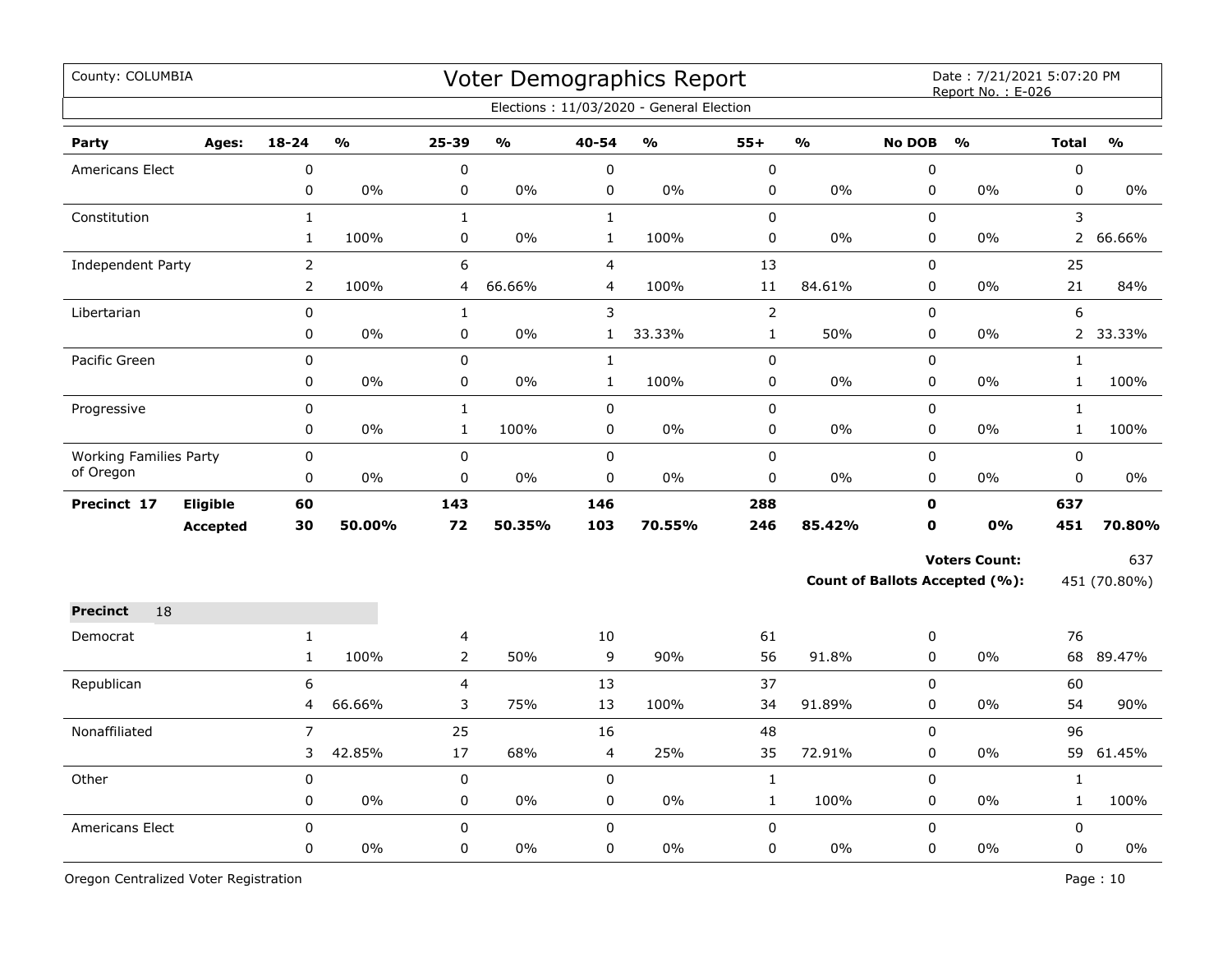| County: COLUMBIA              |                 |              |               |              |               |                | <b>Voter Demographics Report</b><br>Elections: 11/03/2020 - General Election |                |               |               | Date: 7/21/2021 5:07:20 PM<br>Report No.: E-026 |                |               |
|-------------------------------|-----------------|--------------|---------------|--------------|---------------|----------------|------------------------------------------------------------------------------|----------------|---------------|---------------|-------------------------------------------------|----------------|---------------|
|                               |                 |              |               |              |               |                |                                                                              |                |               |               |                                                 |                |               |
| Party                         | Ages:           | $18 - 24$    | $\frac{1}{2}$ | 25-39        | $\frac{0}{0}$ | 40-54          | $\frac{1}{2}$                                                                | $55+$          | $\frac{1}{2}$ | <b>No DOB</b> | $\mathbf{O}/\mathbf{O}$                         | <b>Total</b>   | $\frac{1}{2}$ |
| Constitution                  |                 | 0            |               | 0            |               | $\pmb{0}$      |                                                                              | $\mathbf{1}$   |               | 0             |                                                 | $\mathbf{1}$   |               |
|                               |                 | 0            | $0\%$         | 0            | $0\%$         | $\pmb{0}$      | $0\%$                                                                        | $\mathbf 1$    | 100%          | 0             | 0%                                              | $\mathbf{1}$   | 100%          |
| <b>Independent Party</b>      |                 | $\mathbf 0$  |               | $\mathbf{1}$ |               | $\overline{2}$ |                                                                              | 9              |               | 0             |                                                 | 12             |               |
|                               |                 | 0            | $0\%$         | 0            | $0\%$         | $\overline{2}$ | 100%                                                                         | 8              | 88.88%        | 0             | 0%                                              | 10             | 83.33%        |
| Libertarian                   |                 | 0            |               | 0            |               | $\mathsf 0$    |                                                                              | $\mathsf{3}$   |               | 0             |                                                 | 3              |               |
|                               |                 | 0            | $0\%$         | 0            | $0\%$         | $\pmb{0}$      | 0%                                                                           | $\overline{2}$ | 66.66%        | 0             | 0%                                              | $\overline{2}$ | 66.66%        |
| Pacific Green                 |                 | $\pmb{0}$    |               | $\mathsf 0$  |               | $\pmb{0}$      |                                                                              | $\pmb{0}$      |               | 0             |                                                 | 0              |               |
|                               |                 | 0            | 0%            | 0            | 0%            | $\pmb{0}$      | $0\%$                                                                        | $\pmb{0}$      | 0%            | 0             | $0\%$                                           | 0              | $0\%$         |
| Progressive                   |                 | $\mathbf 0$  |               | $\mathbf 0$  |               | $\mathbf 0$    |                                                                              | $\pmb{0}$      |               | 0             |                                                 | 0              |               |
|                               |                 | 0            | $0\%$         | 0            | $0\%$         | $\pmb{0}$      | 0%                                                                           | $\pmb{0}$      | 0%            | 0             | $0\%$                                           | 0              | $0\%$         |
| <b>Working Families Party</b> |                 | $\mathbf 0$  |               | $\mathbf 0$  |               | $\mathbf{1}$   |                                                                              | $\pmb{0}$      |               | 0             |                                                 | $\mathbf{1}$   |               |
| of Oregon                     |                 | $\pmb{0}$    | $0\%$         | 0            | $0\%$         | $\mathbf{1}$   | 100%                                                                         | $\mathbf 0$    | 0%            | 0             | 0%                                              | $\mathbf{1}$   | 100%          |
| Precinct 18                   | Eligible        | 14           |               | 34           |               | 42             |                                                                              | 160            |               | $\mathbf{0}$  |                                                 | 250            |               |
|                               | <b>Accepted</b> | 8            | 57.14%        | 22           | 64.71%        | 29             | 69.05%                                                                       | 137            | 85.63%        | $\mathbf{0}$  | 0%                                              | 196            | 78.40%        |
|                               |                 |              |               |              |               |                |                                                                              |                |               |               | <b>Voters Count:</b>                            |                | 250           |
|                               |                 |              |               |              |               |                |                                                                              |                |               |               | <b>Count of Ballots Accepted (%):</b>           |                | 196 (78.40%)  |
| <b>Precinct</b><br>19         |                 |              |               |              |               |                |                                                                              |                |               |               |                                                 |                |               |
| Democrat                      |                 | 30           |               | 48           |               | 71             |                                                                              | 231            |               | 0             |                                                 | 380            |               |
|                               |                 | 25           | 83.33%        | 45           | 93.75%        | 62             | 87.32%                                                                       | 218            | 94.37%        | 0             | 0%                                              | 350            | 92.1%         |
| Republican                    |                 | 23           |               | 48           |               | 103            |                                                                              | 227            |               | 0             |                                                 | 401            |               |
|                               |                 | 19           | 82.6%         | 45           | 93.75%        | 98             | 95.14%                                                                       | 215            | 94.71%        | 0             | 0%                                              |                | 377 94.01%    |
| Nonaffiliated                 |                 | 63           |               | 90           |               | 91             |                                                                              | 108            |               | 0             |                                                 | 352            |               |
|                               |                 | 50           | 79.36%        | 58           | 64.44%        | 71             | 78.02%                                                                       | 90             | 83.33%        | 0             | $0\%$                                           | 269            | 76.42%        |
| Other                         |                 | $\mathbf{1}$ |               | 0            |               | $\mathbf 1$    |                                                                              | $\pmb{0}$      |               | 0             |                                                 | $\overline{2}$ |               |
|                               |                 | $\mathbf{1}$ | 100%          | 0            | $0\%$         | $\mathbf{1}$   | 100%                                                                         | $\pmb{0}$      | 0%            | 0             | $0\%$                                           | $\overline{2}$ | 100%          |
| Americans Elect               |                 | $\mathbf 0$  |               | 0            |               | $\mathbf 0$    |                                                                              | $\pmb{0}$      |               | 0             |                                                 | 0              |               |
|                               |                 | 0            | 0%            | 0            | 0%            | $\mathbf 0$    | 0%                                                                           | $\pmb{0}$      | 0%            | 0             | 0%                                              | 0              | 0%            |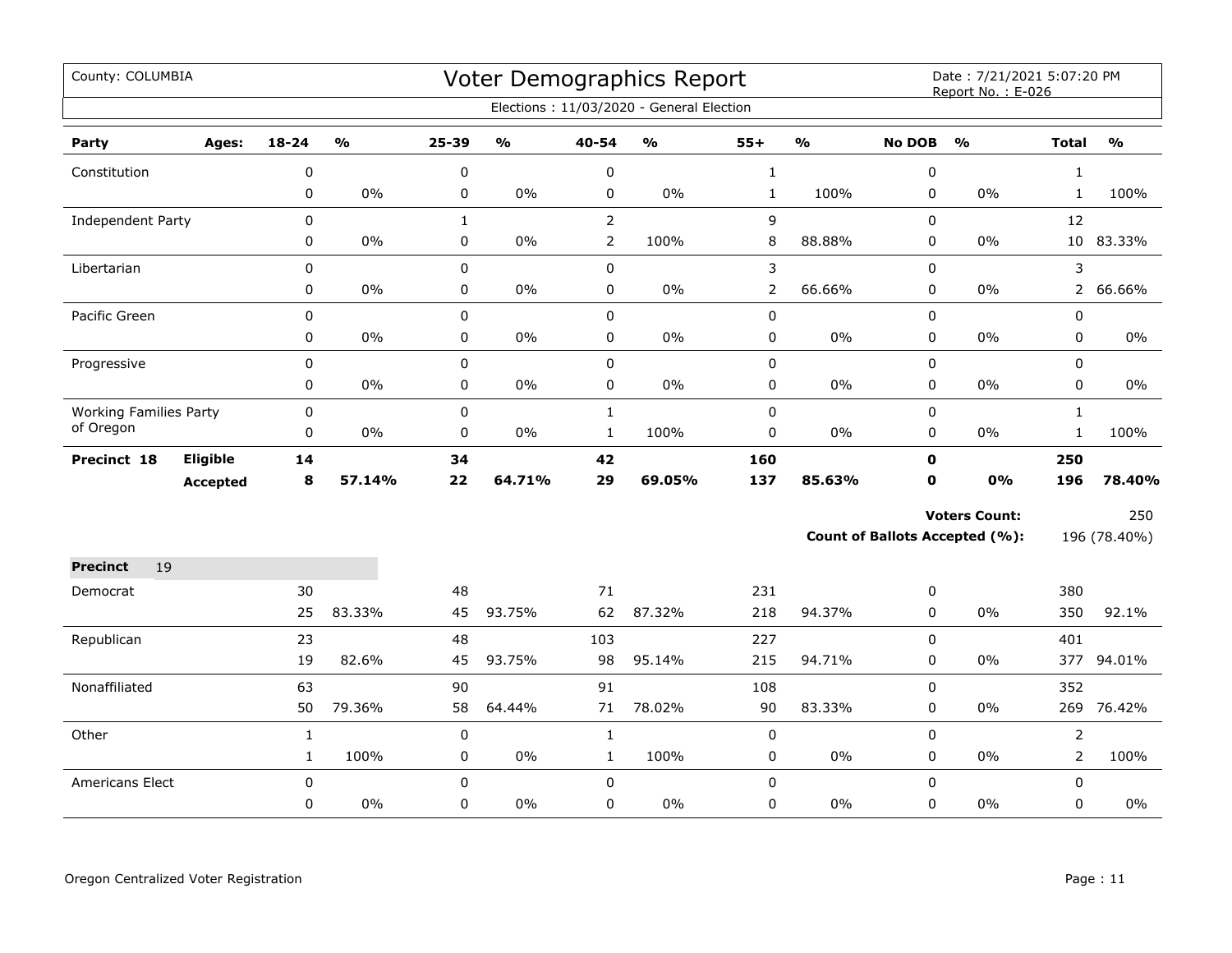| County: COLUMBIA                           |                 |                |                         |              |                                   |              | Voter Demographics Report<br>Elections: 11/03/2020 - General Election |             |                         |               | Date: 7/21/2021 5:07:20 PM<br>Report No.: E-026 |              |               |
|--------------------------------------------|-----------------|----------------|-------------------------|--------------|-----------------------------------|--------------|-----------------------------------------------------------------------|-------------|-------------------------|---------------|-------------------------------------------------|--------------|---------------|
| Party                                      | Ages:           | $18 - 24$      | $\mathbf{0}/\mathbf{0}$ | 25-39        | $\mathsf{o}\mathsf{v}_\mathsf{o}$ | 40-54        | $\mathsf{o}\mathsf{v}_\mathsf{o}$                                     | $55+$       | $\mathbf{0}/\mathbf{0}$ | <b>No DOB</b> | $\frac{0}{0}$                                   | <b>Total</b> | $\frac{1}{2}$ |
| Constitution                               |                 | $\pmb{0}$      |                         | 0            |                                   | $\pmb{0}$    |                                                                       | $\pmb{0}$   |                         | 0             |                                                 | 0            |               |
|                                            |                 | $\pmb{0}$      | 0%                      | 0            | 0%                                | $\pmb{0}$    | 0%                                                                    | $\pmb{0}$   | 0%                      | $\pmb{0}$     | 0%                                              | 0            | 0%            |
| <b>Independent Party</b>                   |                 | $\overline{4}$ |                         | 10           |                                   | 9            |                                                                       | 19          |                         | 0             |                                                 | 42           |               |
|                                            |                 | 4              | 100%                    | 9            | 90%                               | 8            | 88.88%                                                                | 18          | 94.73%                  | 0             | 0%                                              | 39           | 92.85%        |
| Libertarian                                |                 | $\mathbf{1}$   |                         | $\mathbf 1$  |                                   | $\mathbf 1$  |                                                                       | $\mathsf 3$ |                         | 0             |                                                 | 6            |               |
|                                            |                 | $\mathbf 0$    | 0%                      | $\mathbf{1}$ | 100%                              | $\mathbf{1}$ | 100%                                                                  | 3           | 100%                    | 0             | $0\%$                                           |              | 5 83.33%      |
| Pacific Green                              |                 | $\mathbf 0$    |                         | $\mathbf 1$  |                                   | $\mathbf 0$  |                                                                       | $\mathbf 0$ |                         | 0             |                                                 | $\mathbf{1}$ |               |
|                                            |                 | 0              | 0%                      | $\mathbf{1}$ | 100%                              | $\mathbf 0$  | 0%                                                                    | $\pmb{0}$   | 0%                      | 0             | 0%                                              | $\mathbf{1}$ | 100%          |
| Progressive                                |                 | $\mathbf 0$    |                         | $\mathbf 0$  |                                   | $\mathbf 0$  |                                                                       | $\pmb{0}$   |                         | 0             |                                                 | 0            |               |
|                                            |                 | 0              | 0%                      | 0            | $0\%$                             | 0            | $0\%$                                                                 | 0           | 0%                      | 0             | 0%                                              | 0            | 0%            |
| <b>Working Families Party</b><br>of Oregon |                 | $\mathbf 0$    |                         | $\mathbf{1}$ |                                   | $\mathbf 0$  |                                                                       | $\mathsf 0$ |                         | 0             |                                                 | $\mathbf{1}$ |               |
|                                            |                 | $\pmb{0}$      | 0%                      | 0            | $0\%$                             | $\pmb{0}$    | 0%                                                                    | $\pmb{0}$   | 0%                      | 0             | 0%                                              | 0            | $0\%$         |
| Precinct 19                                | Eligible        | 122            |                         | 199          |                                   | 276          |                                                                       | 588         |                         | $\mathbf 0$   |                                                 | 1185         |               |
|                                            | <b>Accepted</b> | 99             | 81.15%                  | 159          | 79.90%                            | 241          | 87.32%                                                                | 544         | 92.52%                  | $\mathbf{0}$  | <b>0%</b>                                       | 1043         | 88.02%        |
|                                            |                 |                |                         |              |                                   |              |                                                                       |             |                         |               | <b>Voters Count:</b>                            |              | 1185          |
|                                            |                 |                |                         |              |                                   |              |                                                                       |             |                         |               | <b>Count of Ballots Accepted (%):</b>           |              | 1043 (88.02%) |
| 20<br><b>Precinct</b>                      |                 |                |                         |              |                                   |              |                                                                       |             |                         |               |                                                 |              |               |
| Democrat                                   |                 | 12             |                         | 49           |                                   | 46           |                                                                       | 166         |                         | 0             |                                                 | 273          |               |
|                                            |                 | 12             | 100%                    | 46           | 93.87%                            | 43           | 93.47%                                                                | 161         | 96.98%                  | 0             | 0%                                              |              | 262 95.97%    |
| Republican                                 |                 | 11             |                         | 50           |                                   | 66           |                                                                       | 161         |                         | 0             |                                                 | 288          |               |
|                                            |                 | 10             | 90.9%                   | 45           | 90%                               | 61           | 92.42%                                                                | 155         | 96.27%                  | 0             | $0\%$                                           | 271          | 94.09%        |
| Nonaffiliated                              |                 | 24             |                         | 58           |                                   | 53           |                                                                       | 67          |                         | 0             |                                                 | 202          |               |
|                                            |                 | 18             | 75%                     | 36           | 62.06%                            | 35           | 66.03%                                                                | 52          | 77.61%                  | 0             | 0%                                              | 141          | 69.8%         |
| Other                                      |                 | $\pmb{0}$      |                         | $\pmb{0}$    |                                   | $\pmb{0}$    |                                                                       | $\mathbf 1$ |                         | $\pmb{0}$     |                                                 | $\mathbf 1$  |               |
|                                            |                 | $\pmb{0}$      | 0%                      | 0            | 0%                                | $\pmb{0}$    | 0%                                                                    | $\mathbf 1$ | 100%                    | 0             | 0%                                              | $\mathbf{1}$ | 100%          |
| <b>Americans Elect</b>                     |                 | $\pmb{0}$      |                         | $\mathbf 0$  |                                   | $\pmb{0}$    |                                                                       | $\pmb{0}$   |                         | 0             |                                                 | 0            |               |
|                                            |                 | $\mathbf 0$    | 0%                      | 0            | 0%                                | $\pmb{0}$    | 0%                                                                    | $\pmb{0}$   | 0%                      | 0             | 0%                                              | 0            | $0\%$         |
| Constitution                               |                 | $\pmb{0}$      |                         | $\mathbf{1}$ |                                   | $\pmb{0}$    |                                                                       | $\pmb{0}$   |                         | $\Omega$      |                                                 | $\mathbf{1}$ |               |
|                                            |                 | 0              | 0%                      | $\mathbf{1}$ | 100%                              | $\mathbf 0$  | 0%                                                                    | $\pmb{0}$   | 0%                      | 0             | 0%                                              | $\mathbf{1}$ | 100%          |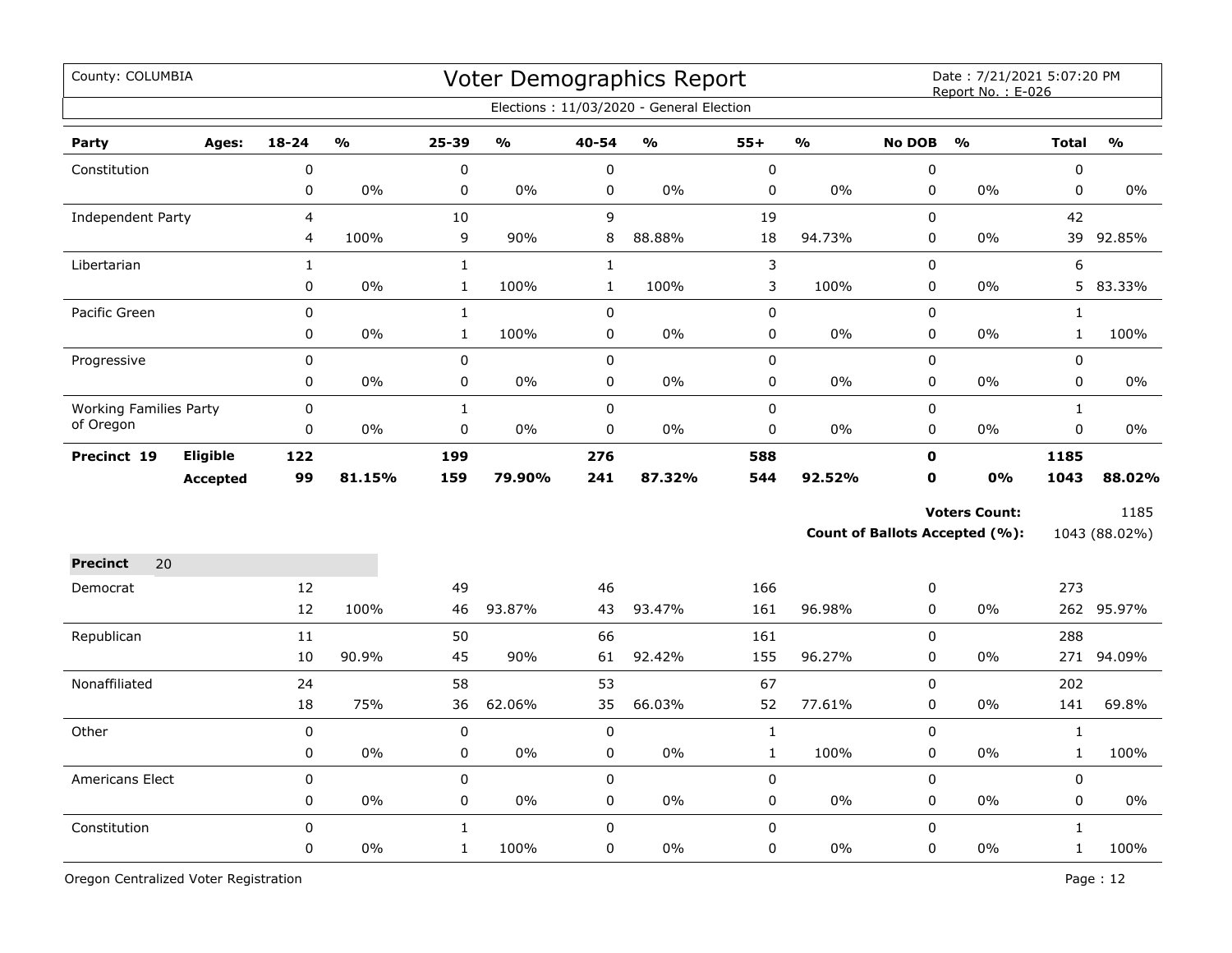| County: COLUMBIA              |                 |              |                         |                |                                   |                | Voter Demographics Report                |                |               |               | Date: 7/21/2021 5:07:20 PM<br>Report No.: E-026 |              |               |
|-------------------------------|-----------------|--------------|-------------------------|----------------|-----------------------------------|----------------|------------------------------------------|----------------|---------------|---------------|-------------------------------------------------|--------------|---------------|
|                               |                 |              |                         |                |                                   |                | Elections: 11/03/2020 - General Election |                |               |               |                                                 |              |               |
| Party                         | Ages:           | $18 - 24$    | $\mathbf{0}/\mathbf{0}$ | 25-39          | $\mathsf{o}\mathsf{v}_\mathsf{o}$ | 40-54          | $\mathsf{o}\mathsf{v}_\mathsf{o}$        | $55+$          | $\frac{0}{0}$ | <b>No DOB</b> | $\frac{0}{0}$                                   | <b>Total</b> | $\frac{0}{0}$ |
| Independent Party             |                 | 5            |                         | 4              |                                   | 6              |                                          | 18             |               | 0             |                                                 | 33           |               |
|                               |                 | 3            | 60%                     | 4              | 100%                              | 4              | 66.66%                                   | 18             | 100%          | 0             | 0%                                              |              | 29 87.87%     |
| Libertarian                   |                 | 0            |                         | 4              |                                   | $\pmb{0}$      |                                          | $\mathbf 1$    |               | $\Omega$      |                                                 | 5            |               |
|                               |                 | 0            | 0%                      | 3              | 75%                               | 0              | 0%                                       | $\mathbf 1$    | 100%          | 0             | $0\%$                                           | 4            | 80%           |
| Pacific Green                 |                 | 0            |                         | $\mathbf{1}$   |                                   | $\pmb{0}$      |                                          | $\pmb{0}$      |               | 0             |                                                 | $\mathbf{1}$ |               |
|                               |                 | 0            | $0\%$                   | $\mathbf{1}$   | 100%                              | $\pmb{0}$      | $0\%$                                    | $\pmb{0}$      | 0%            | 0             | 0%                                              | $\mathbf{1}$ | 100%          |
| Progressive                   |                 | 0            |                         | 0              |                                   | $\pmb{0}$      |                                          | $\pmb{0}$      |               | 0             |                                                 | 0            |               |
|                               |                 | 0            | 0%                      | 0              | $0\%$                             | $\pmb{0}$      | $0\%$                                    | $\mathbf 0$    | 0%            | 0             | 0%                                              | 0            | $0\%$         |
| <b>Working Families Party</b> |                 | $\pmb{0}$    |                         | $\mathbf 0$    |                                   | $\overline{2}$ |                                          | $\overline{2}$ |               | 0             |                                                 | 4            |               |
| of Oregon                     |                 | 0            | $0\%$                   | 0              | $0\%$                             | $\overline{2}$ | 100%                                     | $\mathbf 2$    | 100%          | 0             | $0\%$                                           | 4            | 100%          |
| Precinct 20                   | <b>Eligible</b> | 52           |                         | 167            |                                   | 173            |                                          | 416            |               | $\mathbf 0$   |                                                 | 808          |               |
|                               | <b>Accepted</b> | 43           | 82.69%                  | 136            | 81.44%                            | 145            | 83.82%                                   | 390            | 93.75%        | $\mathbf 0$   | 0%                                              | 714          | 88.37%        |
|                               |                 |              |                         |                |                                   |                |                                          |                |               |               | <b>Voters Count:</b>                            |              | 808           |
|                               |                 |              |                         |                |                                   |                |                                          |                |               |               | Count of Ballots Accepted (%):                  |              | 714 (88.37%)  |
| 21<br><b>Precinct</b>         |                 |              |                         |                |                                   |                |                                          |                |               |               |                                                 |              |               |
| Democrat                      |                 | 69           |                         | 219            |                                   | 245            |                                          | 531            |               | 0             |                                                 | 1064         |               |
|                               |                 | 53           | 76.81%                  | 172            | 78.53%                            | 219            | 89.38%                                   | 494            | 93.03%        | 0             | $0\%$                                           |              | 938 88.15%    |
| Republican                    |                 | 38           |                         | 166            |                                   | 171            |                                          | 354            |               | $\mathbf 0$   |                                                 | 729          |               |
|                               |                 | 25           | 65.78%                  | 136            | 81.92%                            | 155            | 90.64%                                   | 330            | 93.22%        | 0             | 0%                                              | 646          | 88.61%        |
| Nonaffiliated                 |                 | 193          |                         | 461            |                                   | 359            |                                          | 276            |               | 0             |                                                 | 1289         |               |
|                               |                 | 94           | 48.7%                   | 237            | 51.4%                             | 207            | 57.66%                                   | 188            | 68.11%        | 0             | $0\%$                                           |              | 726 56.32%    |
| Other                         |                 | $\pmb{0}$    |                         | $\overline{7}$ |                                   | 10             |                                          | 6              |               | 0             |                                                 | 23           |               |
|                               |                 | 0            | 0%                      | 3              | 42.85%                            | 8              | 80%                                      | 6              | 100%          | 0             | 0%                                              |              | 17 73.91%     |
| Americans Elect               |                 | $\pmb{0}$    |                         | 0              |                                   | $\pmb{0}$      |                                          | $\pmb{0}$      |               | 0             |                                                 | 0            |               |
|                               |                 | 0            | $0\%$                   | 0              | $0\%$                             | $\pmb{0}$      | $0\%$                                    | $\pmb{0}$      | 0%            | 0             | $0\%$                                           | 0            | 0%            |
| Constitution                  |                 | $\mathbf{1}$ |                         | 5              |                                   | $\overline{2}$ |                                          | $\overline{7}$ |               | $\Omega$      |                                                 | 15           |               |
|                               |                 | $\mathbf{1}$ | 100%                    | 4              | 80%                               | $\overline{2}$ | 100%                                     | 6              | 85.71%        | 0             | $0\%$                                           |              | 13 86.66%     |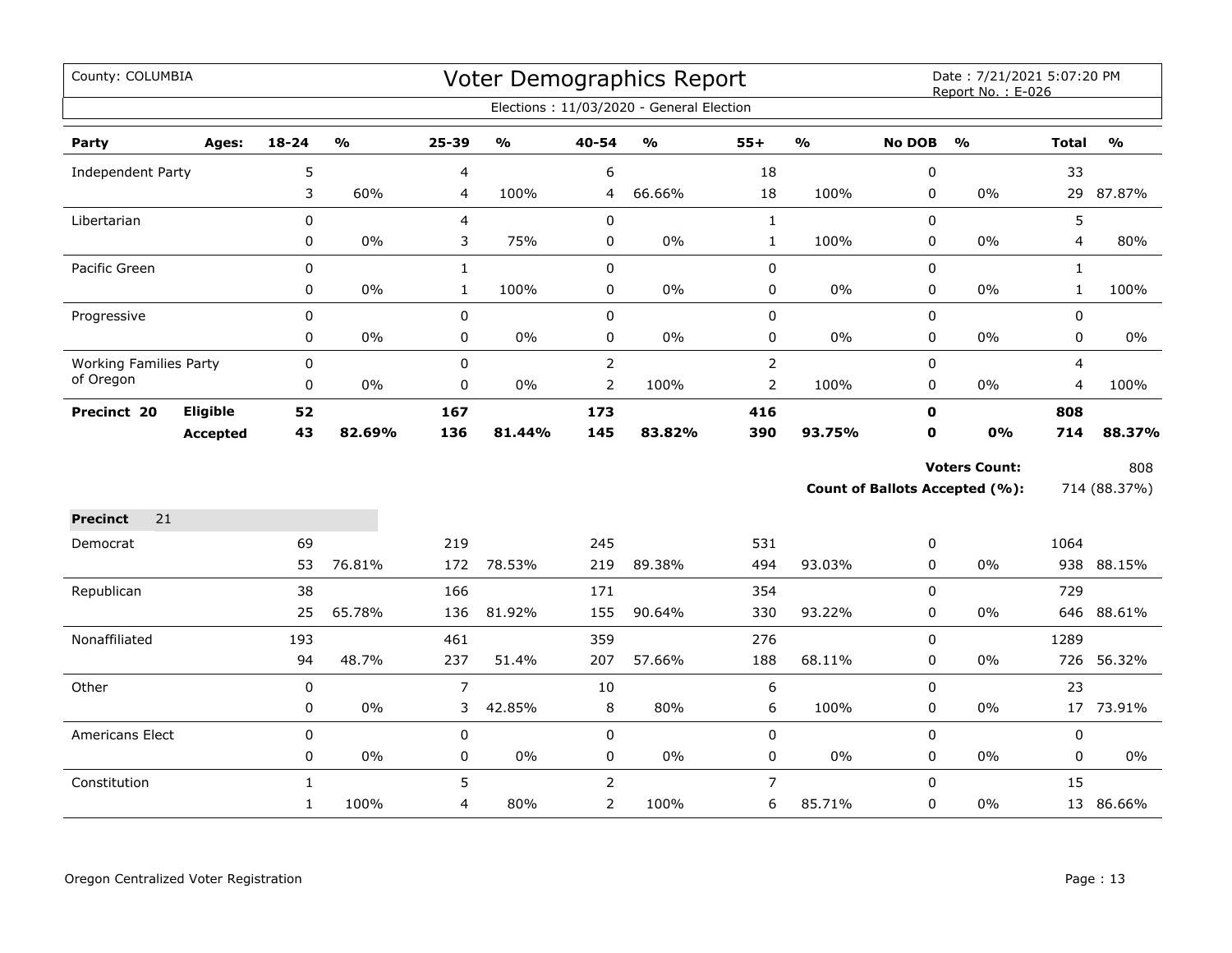| County: COLUMBIA              |                 |                  |        |                |               |                | Voter Demographics Report<br>Elections: 11/03/2020 - General Election |                |               |                  | Date: 7/21/2021 5:07:20 PM<br>Report No.: E-026 |                |               |
|-------------------------------|-----------------|------------------|--------|----------------|---------------|----------------|-----------------------------------------------------------------------|----------------|---------------|------------------|-------------------------------------------------|----------------|---------------|
|                               |                 |                  |        |                |               |                |                                                                       |                |               |                  |                                                 |                |               |
| Party                         | Ages:           | $18 - 24$        | %      | 25-39          | $\frac{0}{0}$ | 40-54          | $\frac{0}{0}$                                                         | $55+$          | $\frac{9}{6}$ | <b>No DOB</b>    | $\frac{0}{0}$                                   | <b>Total</b>   | $\frac{0}{0}$ |
| Independent Party             |                 | 12               |        | 45             |               | 34             |                                                                       | 53             |               | $\boldsymbol{0}$ |                                                 | 144            |               |
|                               |                 | 7                | 58.33% | 31             | 68.88%        | 29             | 85.29%                                                                | 49             | 92.45%        | 0                | 0%                                              |                | 116 80.55%    |
| Libertarian                   |                 | $\overline{2}$   |        | 17             |               | 5              |                                                                       | 9              |               | $\mathbf 0$      |                                                 | 33             |               |
|                               |                 | $\overline{2}$   | 100%   | 11             | 64.7%         | $\overline{4}$ | 80%                                                                   | 9              | 100%          | $\pmb{0}$        | 0%                                              | 26             | 78.78%        |
| Pacific Green                 |                 | $\overline{2}$   |        | 6              |               | $\overline{4}$ |                                                                       | $\overline{2}$ |               | $\pmb{0}$        |                                                 | 14             |               |
|                               |                 | 0                | 0%     | 4              | 66.66%        | 3              | 75%                                                                   | $\overline{2}$ | 100%          | 0                | 0%                                              | 9              | 64.28%        |
| Progressive                   |                 | 0                |        | $\overline{4}$ |               | $\mathbf{1}$   |                                                                       | 0              |               | $\mathbf 0$      |                                                 | 5              |               |
|                               |                 | 0                | 0%     | 4              | 100%          | $\mathbf{1}$   | 100%                                                                  | 0              | 0%            | 0                | 0%                                              | 5              | 100%          |
| <b>Working Families Party</b> |                 | $\mathbf 0$      |        | 6              |               | 6              |                                                                       | $\overline{4}$ |               | $\pmb{0}$        |                                                 | 16             |               |
| of Oregon                     |                 | $\mathbf 0$      | $0\%$  | $\overline{2}$ | 33.33%        | 4              | 66.66%                                                                | 3              | 75%           | $\mathbf 0$      | 0%                                              | 9              | 56.25%        |
| Precinct 21                   | <b>Eligible</b> | 317              |        | 936            |               | 837            |                                                                       | 1242           |               | $\mathbf o$      |                                                 | 3332           |               |
|                               | <b>Accepted</b> | 182              | 57.41% | 604            | 64.53%        | 632            | 75.51%                                                                | 1087           | 87.52%        | $\mathbf 0$      | 0%                                              | 2505           | 75.18%        |
|                               |                 |                  |        |                |               |                |                                                                       |                |               |                  | <b>Voters Count:</b>                            |                | 3332          |
|                               |                 |                  |        |                |               |                |                                                                       |                |               |                  | Count of Ballots Accepted (%):                  |                | 2505 (75.18%) |
|                               |                 |                  |        |                |               |                |                                                                       |                |               |                  |                                                 |                |               |
| 24<br><b>Precinct</b>         |                 |                  |        |                |               |                |                                                                       |                |               |                  |                                                 |                |               |
| Democrat                      |                 | 77               |        | 243            |               | 215            |                                                                       | 481            |               | $\boldsymbol{0}$ |                                                 | 1016           |               |
|                               |                 | 59               | 76.62% | 187            | 76.95%        | 180            | 83.72%                                                                | 434            | 90.22%        | $\mathbf 0$      | 0%                                              |                | 860 84.64%    |
| Republican                    |                 | 50               |        | 179            |               | 225            |                                                                       | 363            |               | 0                |                                                 | 817            |               |
|                               |                 | 35               | 70%    | 149            | 83.24%        | 208            | 92.44%                                                                | 340            | 93.66%        | $\mathbf 0$      | 0%                                              |                | 732 89.59%    |
| Nonaffiliated                 |                 | 168              |        | 472            |               | 309            |                                                                       | 269            |               | $\mathbf 0$      |                                                 | 1218           |               |
|                               |                 | 80               | 47.61% | 245            | 51.9%         | 189            | 61.16%                                                                | 169            | 62.82%        | $\mathbf 0$      | 0%                                              | 683            | 56.07%        |
| Other                         |                 | $\mathbf{1}$     |        | 10             |               | 6              |                                                                       | 9              |               | $\mathbf 0$      |                                                 | 26             |               |
|                               |                 | 0                | 0%     | 6              | 60%           | 5              | 83.33%                                                                | $\, 8$         | 88.88%        | $\pmb{0}$        | 0%                                              | 19             | 73.07%        |
| Americans Elect               |                 | 0                |        | 0              |               | $\mathbf 0$    |                                                                       | $\pmb{0}$      |               | $\mathbf 0$      |                                                 | 0              |               |
|                               |                 | 0                | 0%     | 0              | $0\%$         | $\pmb{0}$      | $0\%$                                                                 | $\pmb{0}$      | $0\%$         | $\pmb{0}$        | 0%                                              | 0              | 0%            |
| Constitution                  |                 | $\boldsymbol{0}$ |        | 3              |               | $\mathbf{1}$   |                                                                       | $\mathbf 1$    |               | $\mathbf 0$      |                                                 | 5              |               |
|                               |                 | 0                | 0%     | 0              | $0\%$         | $\mathbf{1}$   | 100%                                                                  | $\mathbf{1}$   | 100%          | 0                | 0%                                              | $\overline{2}$ | 40%           |
| <b>Independent Party</b>      |                 | 15               |        | 50             |               | 51             |                                                                       | 54             |               | $\mathbf 0$      |                                                 | 170            |               |
|                               |                 | 10               | 66.66% | 27             | 54%           | 44             | 86.27%                                                                | 40             | 74.07%        | $\pmb{0}$        | 0%                                              |                | 121 71.17%    |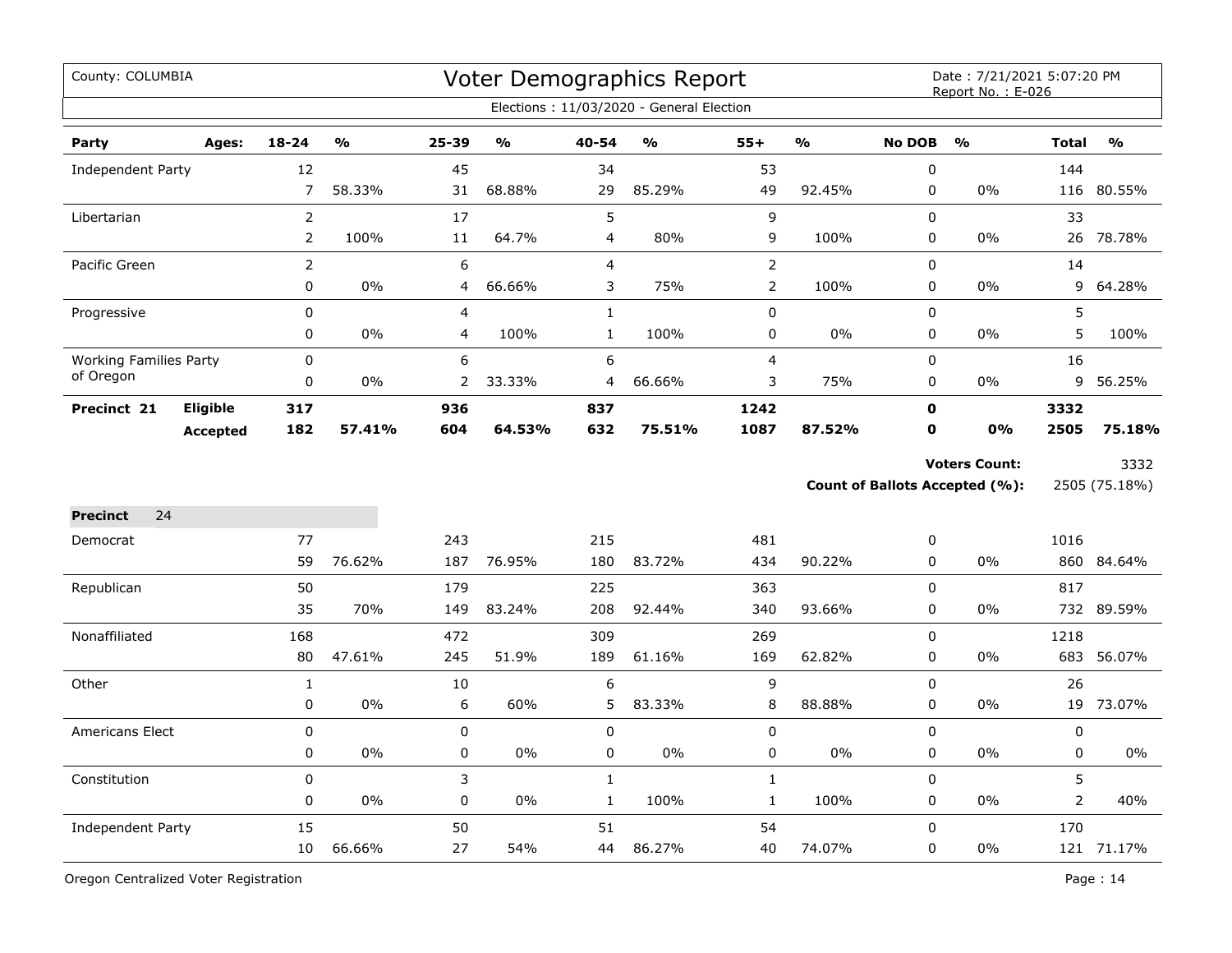| County: COLUMBIA              |                 |                |               |              |               |              | Voter Demographics Report                |                |               |               | Date: 7/21/2021 5:07:20 PM<br>Report No.: E-026 |              |                           |
|-------------------------------|-----------------|----------------|---------------|--------------|---------------|--------------|------------------------------------------|----------------|---------------|---------------|-------------------------------------------------|--------------|---------------------------|
|                               |                 |                |               |              |               |              | Elections: 11/03/2020 - General Election |                |               |               |                                                 |              |                           |
| Party                         | Ages:           | 18-24          | $\frac{1}{2}$ | 25-39        | $\frac{1}{2}$ | 40-54        | $\frac{0}{0}$                            | $55+$          | $\frac{0}{0}$ | <b>No DOB</b> | $\frac{1}{2}$                                   | <b>Total</b> | $\mathsf{o}\!/\mathsf{o}$ |
| Libertarian                   |                 | 6              |               | 12           |               | 6            |                                          | 6              |               | 0             |                                                 | 30           |                           |
|                               |                 | $\mathbf{1}$   | 16.66%        | 11           | 91.66%        | 5            | 83.33%                                   | 5              | 83.33%        | 0             | $0\%$                                           |              | 22 73.33%                 |
| Pacific Green                 |                 | $\mathbf{1}$   |               | 3            |               | $\mathbf{1}$ |                                          | $\mathbf{1}$   |               | 0             |                                                 | 6            |                           |
|                               |                 | $\mathbf{1}$   | 100%          | 3            | 100%          | $\mathbf{1}$ | 100%                                     | $\mathbf{1}$   | 100%          | 0             | $0\%$                                           | 6            | 100%                      |
| Progressive                   |                 | 0              |               | 0            |               | $\mathbf 0$  |                                          | 0              |               | $\mathbf 0$   |                                                 | $\mathbf 0$  |                           |
|                               |                 | 0              | $0\%$         | $\mathbf 0$  | $0\%$         | 0            | 0%                                       | 0              | $0\%$         | 0             | $0\%$                                           | 0            | 0%                        |
| <b>Working Families Party</b> |                 | $\mathbf{1}$   |               | 12           |               | 3            |                                          | 3              |               | $\mathbf 0$   |                                                 | 19           |                           |
| of Oregon                     |                 | 0              | $0\%$         | 5            | 41.66%        | 3            | 100%                                     | $\mathbf{1}$   | 33.33%        | 0             | $0\%$                                           | 9            | 47.36%                    |
| Precinct 24                   | <b>Eligible</b> | 319            |               | 984          |               | 817          |                                          | 1187           |               | 0             |                                                 | 3307         |                           |
|                               | <b>Accepted</b> | 186            | 58.31%        | 633          | 64.33%        | 636          | 77.85%                                   | 999            | 84.16%        | 0             | 0%                                              | 2454         | 74.21%                    |
|                               |                 |                |               |              |               |              |                                          |                |               |               | <b>Voters Count:</b>                            |              | 3307                      |
|                               |                 |                |               |              |               |              |                                          |                |               |               | <b>Count of Ballots Accepted (%):</b>           |              | 2454 (74.21%)             |
| 26<br><b>Precinct</b>         |                 |                |               |              |               |              |                                          |                |               |               |                                                 |              |                           |
| Democrat                      |                 | 90             |               | 220          |               | 265          |                                          | 441            |               | 0             |                                                 | 1016         |                           |
|                               |                 | 76             | 84.44%        | 180          | 81.81%        | 244          | 92.07%                                   | 399            | 90.47%        | 0             | $0\%$                                           | 899          | 88.48%                    |
| Republican                    |                 | 53             |               | 208          |               | 304          |                                          | 410            |               | $\Omega$      |                                                 | 975          |                           |
|                               |                 | 39             | 73.58%        | 179          | 86.05%        | 284          | 93.42%                                   | 391            | 95.36%        | 0             | 0%                                              | 893          | 91.58%                    |
| Nonaffiliated                 |                 | 199            |               | 386          |               | 303          |                                          | 216            |               | $\mathbf 0$   |                                                 | 1104         |                           |
|                               |                 | 104            | 52.26%        | 238          | 61.65%        | 211          | 69.63%                                   | 163            | 75.46%        | 0             | $0\%$                                           | 716          | 64.85%                    |
| Other                         |                 | 0              |               | 6            |               | 3            |                                          | 3              |               | $\mathbf 0$   |                                                 | 12           |                           |
|                               |                 | 0              | $0\%$         | 3            | 50%           | 3            | 100%                                     | 2              | 66.66%        | $\mathbf 0$   | $0\%$                                           | 8            | 66.66%                    |
| Americans Elect               |                 | 0              |               | $\mathbf 0$  |               | $\pmb{0}$    |                                          | $\mathbf 0$    |               | $\pmb{0}$     |                                                 | $\pmb{0}$    |                           |
|                               |                 | 0              | 0%            | 0            | 0%            | 0            | 0%                                       | 0              | $0\%$         | 0             | $0\%$                                           | 0            | $0\%$                     |
| Constitution                  |                 | $\overline{2}$ |               | $\mathbf{1}$ |               | 5            |                                          | $\overline{2}$ |               | $\mathbf 0$   |                                                 | 10           |                           |
|                               |                 | $\mathbf{1}$   | 50%           | $\mathbf{1}$ | 100%          | 5            | 100%                                     | $\overline{2}$ | 100%          | 0             | $0\%$                                           | 9            | 90%                       |
| Independent Party             |                 | 10             |               | 46           |               | 43           |                                          | 37             |               | 0             |                                                 | 136          |                           |
|                               |                 | 5              | 50%           | 29           | 63.04%        | 34           | 79.06%                                   | 34             | 91.89%        | 0             | $0\%$                                           | 102          | 75%                       |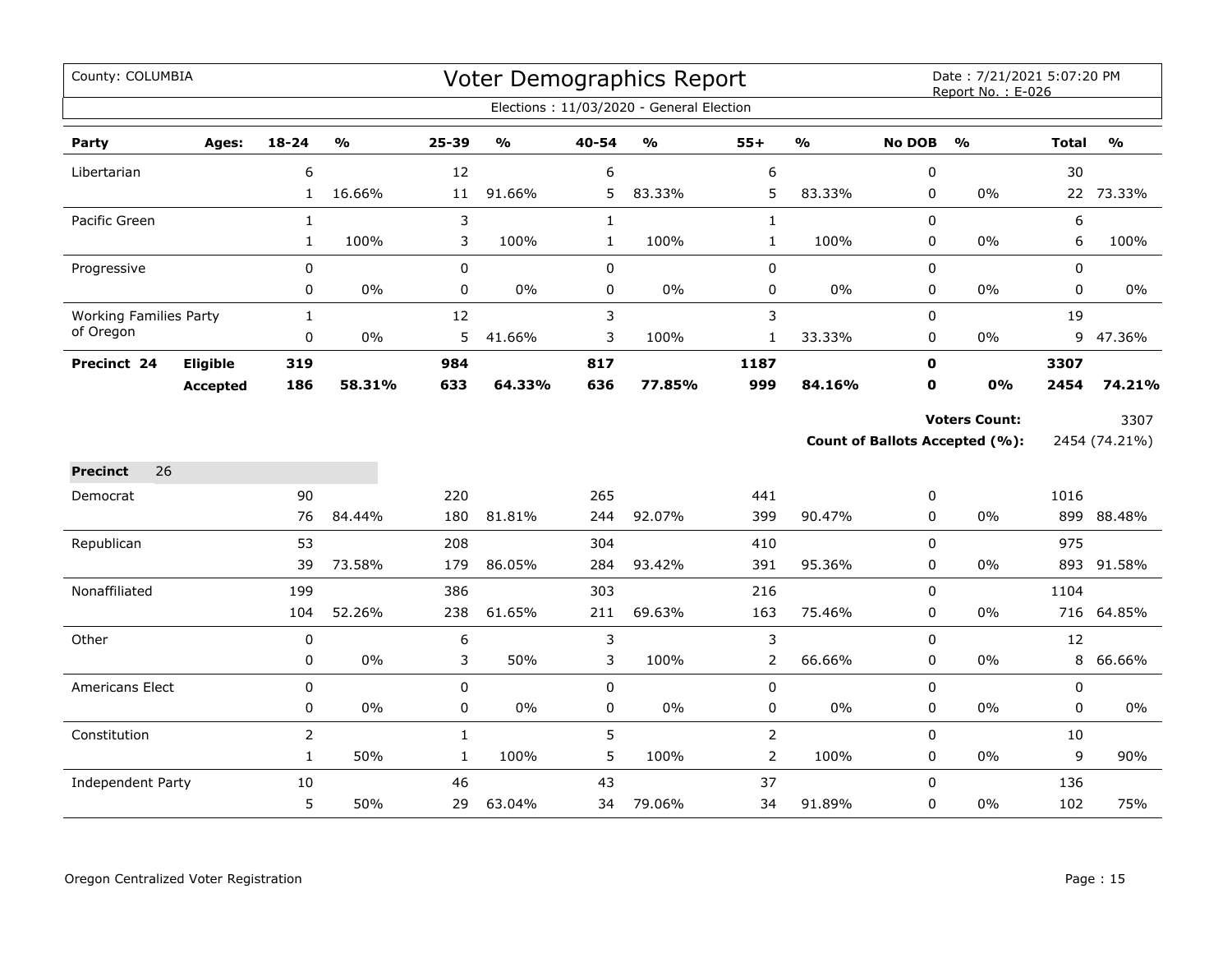| County: COLUMBIA              |                 |                |        |                |               |                | Voter Demographics Report<br>Elections: 11/03/2020 - General Election |                         |               |                | Date: 7/21/2021 5:07:20 PM<br>Report No.: E-026               |              |                       |
|-------------------------------|-----------------|----------------|--------|----------------|---------------|----------------|-----------------------------------------------------------------------|-------------------------|---------------|----------------|---------------------------------------------------------------|--------------|-----------------------|
|                               |                 |                |        |                |               |                |                                                                       |                         |               |                |                                                               |              |                       |
| Party                         | Ages:           | $18 - 24$      | %      | $25 - 39$      | $\frac{0}{0}$ | 40-54          | $\frac{0}{0}$                                                         | $55+$                   | $\frac{9}{6}$ | <b>No DOB</b>  | $\frac{0}{0}$                                                 | <b>Total</b> | $\frac{0}{0}$         |
| Libertarian                   |                 | 3              |        | 9              |               | 9              |                                                                       | $\overline{\mathbf{4}}$ |               | 0              |                                                               | 25           |                       |
|                               |                 | 2              | 66.66% | $\overline{7}$ | 77.77%        | 9              | 100%                                                                  | 4                       | 100%          | 0              | 0%                                                            | 22           | 88%                   |
| Pacific Green                 |                 | $\overline{2}$ |        | 3              |               | $\mathbf 0$    |                                                                       | $\mathbf{1}$            |               | 0              |                                                               | 6            |                       |
|                               |                 | $\overline{2}$ | 100%   | 2              | 66.66%        | $\pmb{0}$      | 0%                                                                    | $\mathbf{1}$            | 100%          | 0              | 0%                                                            | 5            | 83.33%                |
| Progressive                   |                 | $\overline{2}$ |        | 0              |               | $\pmb{0}$      |                                                                       | $\pmb{0}$               |               | $\mathsf 0$    |                                                               | 2            |                       |
|                               |                 | 0              | 0%     | 0              | $0\%$         | 0              | $0\%$                                                                 | 0                       | 0%            | 0              | 0%                                                            | 0            | $0\%$                 |
| <b>Working Families Party</b> |                 | $\mathbf 0$    |        | 3              |               | $\overline{7}$ |                                                                       | $\mathbf{1}$            |               | 0              |                                                               | 11           |                       |
| of Oregon                     |                 | $\pmb{0}$      | 0%     | 3              | 100%          | 5              | 71.42%                                                                | $\mathbf{1}$            | 100%          | 0              | 0%                                                            | 9            | 81.81%                |
| Precinct 26                   | Eligible        | 361            |        | 882            |               | 939            |                                                                       | 1115                    |               | $\mathbf 0$    |                                                               | 3297         |                       |
|                               | <b>Accepted</b> | 229            | 63.43% | 642            | 72.79%        | 795            | 84.66%                                                                | 997                     | 89.42%        | 0              | 0%                                                            | 2663         | 80.77%                |
|                               |                 |                |        |                |               |                |                                                                       |                         |               |                | <b>Voters Count:</b><br><b>Count of Ballots Accepted (%):</b> |              | 3297<br>2663 (80.77%) |
| 31<br><b>Precinct</b>         |                 |                |        |                |               |                |                                                                       |                         |               |                |                                                               |              |                       |
| Democrat                      |                 | 17             |        | 57             |               | 55             |                                                                       | 146                     |               | 0              |                                                               | 275          |                       |
|                               |                 | 16             | 94.11% | 50             | 87.71%        | 50             | 90.9%                                                                 | 138                     | 94.52%        | $\Omega$       | 0%                                                            | 254          | 92.36%                |
| Republican                    |                 | 20             |        | 47             |               | 80             |                                                                       | 128                     |               | $\overline{0}$ |                                                               | 275          |                       |
|                               |                 | 15             | 75%    | 41             | 87.23%        | 78             | 97.5%                                                                 | 120                     | 93.75%        | 0              | 0%                                                            | 254          | 92.36%                |
| Nonaffiliated                 |                 | 48             |        | 101            |               | 84             |                                                                       | 83                      |               | 0              |                                                               | 316          |                       |
|                               |                 | 26             | 54.16% | 72             | 71.28%        | 65             | 77.38%                                                                | 58                      | 69.87%        | 0              | 0%                                                            |              | 221 69.93%            |
| Other                         |                 | $\mathbf 0$    |        | $\mathbf 1$    |               | $\mathbf{1}$   |                                                                       | $\mathbf 1$             |               | 0              |                                                               | 3            |                       |
|                               |                 | 0              | 0%     | $\mathbf{1}$   | 100%          | $\mathbf{1}$   | 100%                                                                  | $\mathbf{1}$            | 100%          | 0              | 0%                                                            | 3            | 100%                  |
| <b>Americans Elect</b>        |                 | $\mathbf 0$    |        | 0              |               | $\mathbf 0$    |                                                                       | 0                       |               | 0              |                                                               | 0            |                       |
|                               |                 | $\pmb{0}$      | 0%     | 0              | 0%            | $\pmb{0}$      | 0%                                                                    | $\mathsf 0$             | 0%            | 0              | 0%                                                            | 0            | 0%                    |
| Constitution                  |                 | $\pmb{0}$      |        | 0              |               | $\mathbf 0$    |                                                                       | $\pmb{0}$               |               | 0              |                                                               | 0            |                       |
|                               |                 | $\pmb{0}$      | 0%     | 0              | 0%            | $\pmb{0}$      | 0%                                                                    | $\pmb{0}$               | 0%            | 0              | $0\%$                                                         | 0            | 0%                    |
| Independent Party             |                 | $\overline{2}$ |        | 7              |               | $10\,$         |                                                                       | 12                      |               | 0              |                                                               | 31           |                       |
|                               |                 | $\overline{2}$ | 100%   | 6              | 85.71%        | 9              | 90%                                                                   | 9                       | 75%           | 0              | 0%                                                            |              | 26 83.87%             |
| Libertarian                   |                 | $\mathbf{1}$   |        | 9              |               | 3              |                                                                       | $\mathfrak{Z}$          |               | 0              |                                                               | 16           |                       |
|                               |                 | $\pmb{0}$      | 0%     | 9              | 100%          | $\overline{2}$ | 66.66%                                                                | $\mathbf{1}$            | 33.33%        | 0              | 0%                                                            | 12           | 75%                   |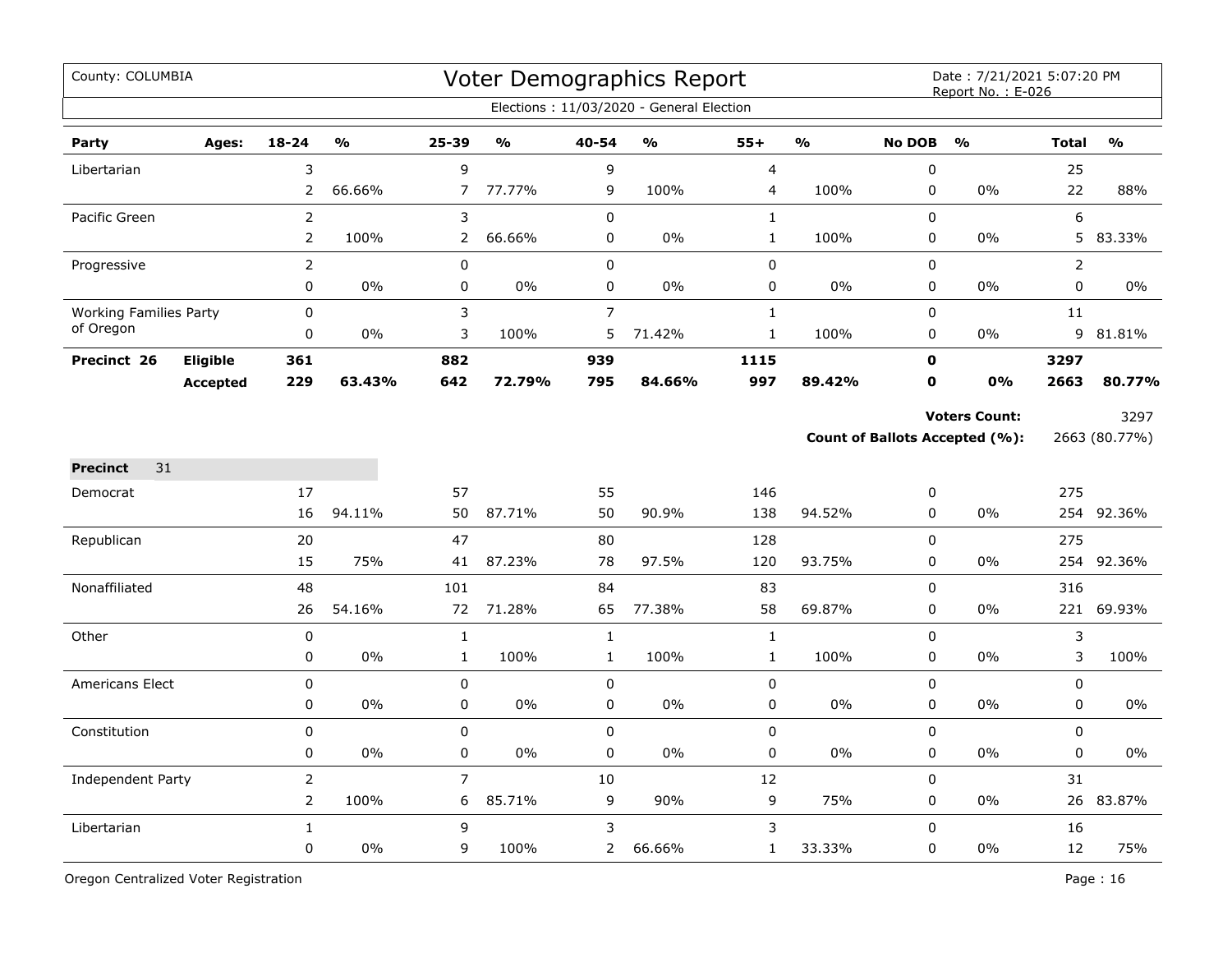| County: COLUMBIA              |                 |                |                         |                |                                   |                | <b>Voter Demographics Report</b>         |                  |                         |                | Date: 7/21/2021 5:07:20 PM<br>Report No.: E-026 |                |               |
|-------------------------------|-----------------|----------------|-------------------------|----------------|-----------------------------------|----------------|------------------------------------------|------------------|-------------------------|----------------|-------------------------------------------------|----------------|---------------|
|                               |                 |                |                         |                |                                   |                | Elections: 11/03/2020 - General Election |                  |                         |                |                                                 |                |               |
| Party                         | Ages:           | 18-24          | $\mathbf{0}/\mathbf{0}$ | 25-39          | $\mathsf{o}\mathsf{v}_\mathsf{o}$ | 40-54          | %                                        | $55+$            | $\mathbf{O}/\mathbf{o}$ | <b>No DOB</b>  | $\frac{0}{0}$                                   | <b>Total</b>   | $\frac{0}{0}$ |
| Pacific Green                 |                 | 0              |                         | $\overline{2}$ |                                   | 3              |                                          | $\mathsf{2}\,$   |                         | 0              |                                                 | $\overline{7}$ |               |
|                               |                 | $\pmb{0}$      | $0\%$                   | $\overline{2}$ | 100%                              | 3              | 100%                                     | $\overline{2}$   | 100%                    | 0              | 0%                                              | 7              | 100%          |
| Progressive                   |                 | $\pmb{0}$      |                         | $\overline{2}$ |                                   | $\pmb{0}$      |                                          | $\pmb{0}$        |                         | $\mathsf 0$    |                                                 | $\overline{2}$ |               |
|                               |                 | 0              | 0%                      | $\overline{2}$ | 100%                              | 0              | $0\%$                                    | $\pmb{0}$        | 0%                      | 0              | 0%                                              | $\overline{2}$ | 100%          |
| <b>Working Families Party</b> |                 | $\mathsf 0$    |                         | $\overline{2}$ |                                   | $\mathbf{1}$   |                                          | $\pmb{0}$        |                         | 0              |                                                 | 3              |               |
| of Oregon                     |                 | $\pmb{0}$      | 0%                      | 0              | $0\%$                             | $\mathbf{1}$   | 100%                                     | $\mathbf 0$      | 0%                      | 0              | 0%                                              | $\mathbf{1}$   | 33.33%        |
| Precinct 31                   | Eligible        | 88             |                         | 228            |                                   | 237            |                                          | 375              |                         | $\mathbf 0$    |                                                 | 928            |               |
|                               | <b>Accepted</b> | 59             | 67.05%                  | 183            | 80.26%                            | 209            | 88.19%                                   | 329              | 87.73%                  | 0              | 0%                                              | 780            | 84.05%        |
|                               |                 |                |                         |                |                                   |                |                                          |                  |                         |                | <b>Voters Count:</b>                            |                | 928           |
|                               |                 |                |                         |                |                                   |                |                                          |                  |                         |                | <b>Count of Ballots Accepted (%):</b>           |                | 780 (84.05%)  |
| <b>Precinct</b><br>32         |                 |                |                         |                |                                   |                |                                          |                  |                         |                |                                                 |                |               |
| Democrat                      |                 | 65             |                         | 224            |                                   | 278            |                                          | 470              |                         | 0              |                                                 | 1037           |               |
|                               |                 | 62             | 95.38%                  | 190            | 84.82%                            | 255            | 91.72%                                   | 442              | 94.04%                  | 0              | 0%                                              |                | 949 91.51%    |
| Republican                    |                 | 36             |                         | 152            |                                   | 168            |                                          | 359              |                         | 0              |                                                 | 715            |               |
|                               |                 | 27             | 75%                     | 139            | 91.44%                            | 162            | 96.42%                                   | 339              | 94.42%                  | 0              | 0%                                              | 667            | 93.28%        |
| Nonaffiliated                 |                 | 147            |                         | 284            |                                   | 281            |                                          | 241              |                         | 0              |                                                 | 953            |               |
|                               |                 | 92             | 62.58%                  | 182            | 64.08%                            | 210            | 74.73%                                   | 177              | 73.44%                  | 0              | 0%                                              | 661            | 69.35%        |
| Other                         |                 | $\mathbf 0$    |                         | $\overline{7}$ |                                   | 11             |                                          | $\boldsymbol{6}$ |                         | 0              |                                                 | 24             |               |
|                               |                 | 0              | $0\%$                   | 6              | 85.71%                            | 9              | 81.81%                                   | 4                | 66.66%                  | 0              | 0%                                              | 19             | 79.16%        |
| Americans Elect               |                 | $\mathbf 0$    |                         | 0              |                                   | $\mathbf 0$    |                                          | $\pmb{0}$        |                         | 0              |                                                 | 0              |               |
|                               |                 | 0              | $0\%$                   | 0              | $0\%$                             | 0              | $0\%$                                    | $\pmb{0}$        | 0%                      | 0              | 0%                                              | 0              | $0\%$         |
| Constitution                  |                 | $\mathbf 0$    |                         | $\mathbf{1}$   |                                   | $\overline{2}$ |                                          | $\mathbf{1}$     |                         | 0              |                                                 | 4              |               |
|                               |                 | 0              | 0%                      | 0              | $0\%$                             | $\mathbf{1}$   | 50%                                      | $\mathbf{1}$     | 100%                    | 0              | 0%                                              | 2              | 50%           |
| <b>Independent Party</b>      |                 | 14             |                         | 35             |                                   | 43             |                                          | 49               |                         | 0              |                                                 | 141            |               |
|                               |                 | 12             | 85.71%                  | 28             | 80%                               | 34             | 79.06%                                   | 49               | 100%                    | 0              | 0%                                              | 123            | 87.23%        |
| Libertarian                   |                 | 5              |                         | 12             |                                   | $\overline{7}$ |                                          | $\mathbf{1}$     |                         | $\overline{0}$ |                                                 | 25             |               |
|                               |                 | $\overline{2}$ | 40%                     | 10             | 83.33%                            | 6              | 85.71%                                   | $\mathbf{1}$     | 100%                    | 0              | 0%                                              | 19             | 76%           |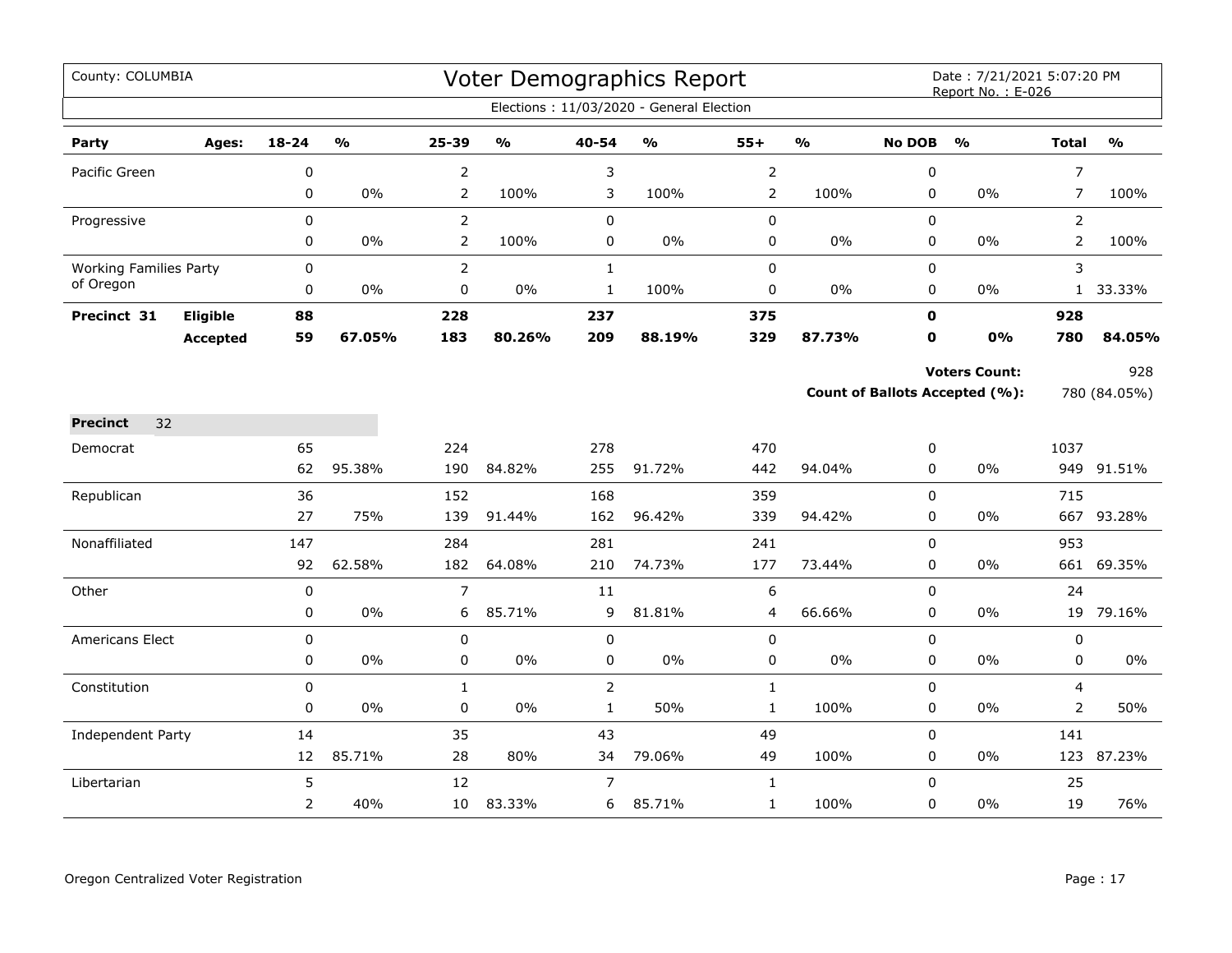| County: COLUMBIA                           |                 |              |               |                |               |                | Voter Demographics Report                |              |                |                | Date: 7/21/2021 5:07:20 PM<br>Report No.: E-026 |              |               |
|--------------------------------------------|-----------------|--------------|---------------|----------------|---------------|----------------|------------------------------------------|--------------|----------------|----------------|-------------------------------------------------|--------------|---------------|
|                                            |                 |              |               |                |               |                | Elections: 11/03/2020 - General Election |              |                |                |                                                 |              |               |
| Party                                      | Ages:           | $18 - 24$    | $\frac{1}{2}$ | 25-39          | $\frac{1}{2}$ | 40-54          | $\frac{1}{2}$                            | $55+$        | $\mathbf{v}_0$ | <b>No DOB</b>  | $\frac{1}{2}$                                   | <b>Total</b> | $\frac{1}{2}$ |
| Pacific Green                              |                 | $\mathbf 0$  |               | $\mathbf{1}$   |               | $\overline{2}$ |                                          | 3            |                | $\pmb{0}$      |                                                 | 6            |               |
|                                            |                 | 0            | 0%            | $\mathbf{1}$   | 100%          | $\mathbf{1}$   | 50%                                      | 3            | 100%           | $\pmb{0}$      | 0%                                              | 5            | 83.33%        |
| Progressive                                |                 | 0            |               | 0              |               | $\pmb{0}$      |                                          | $\pmb{0}$    |                | $\mathbf 0$    |                                                 | 0            |               |
|                                            |                 | 0            | 0%            | 0              | 0%            | $\mathbf 0$    | 0%                                       | 0            | 0%             | $\mathbf 0$    | 0%                                              | 0            | $0\%$         |
| <b>Working Families Party</b><br>of Oregon |                 | 0            |               | $\mathbf{1}$   |               | $\overline{2}$ |                                          | 5            |                | 0              |                                                 | 8            |               |
|                                            |                 | 0            | $0\%$         | $\mathbf{1}$   | 100%          | $\mathbf 0$    | $0\%$                                    | 3            | 60%            | 0              | 0%                                              | 4            | 50%           |
| Precinct 32                                | <b>Eligible</b> | 267          |               | 717            |               | 794            |                                          | 1135         |                | $\mathbf 0$    |                                                 | 2913         |               |
|                                            | <b>Accepted</b> | 195          | 73.03%        | 557            | 77.68%        | 678            | 85.39%                                   | 1019         | 89.78%         | $\mathbf 0$    | <b>0%</b>                                       | 2449         | 84.07%        |
|                                            |                 |              |               |                |               |                |                                          |              |                |                | <b>Voters Count:</b>                            |              | 2913          |
|                                            |                 |              |               |                |               |                |                                          |              |                |                | Count of Ballots Accepted (%):                  |              | 2449 (84.07%) |
| 34<br><b>Precinct</b>                      |                 |              |               |                |               |                |                                          |              |                |                |                                                 |              |               |
| Democrat                                   |                 | 38           |               | 146            |               | 139            |                                          | 247          |                | 0              |                                                 | 570          |               |
|                                            |                 | 33           | 86.84%        | 130            | 89.04%        | 123            | 88.48%                                   | 237          | 95.95%         | 0              | 0%                                              |              | 523 91.75%    |
| Republican                                 |                 | 22           |               | 96             |               | 111            |                                          | 182          |                | 0              |                                                 | 411          |               |
|                                            |                 | 13           | 59.09%        | 88             | 91.66%        | 102            | 91.89%                                   | 173          | 95.05%         | $\pmb{0}$      | 0%                                              | 376          | 91.48%        |
| Nonaffiliated                              |                 | 105          |               | 208            |               | 161            |                                          | 110          |                | $\mathbf 0$    |                                                 | 584          |               |
|                                            |                 | 60           | 57.14%        | 135            | 64.9%         | 125            | 77.63%                                   | 90           | 81.81%         | $\mathbf 0$    | 0%                                              | 410          | 70.2%         |
| Other                                      |                 | $\mathbf 0$  |               | $\overline{2}$ |               | 6              |                                          | $\mathbf{1}$ |                | $\mathbf 0$    |                                                 | 9            |               |
|                                            |                 | 0            | 0%            | $\mathbf{1}$   | 50%           | 5              | 83.33%                                   | 0            | 0%             | 0              | 0%                                              | 6            | 66.66%        |
| <b>Americans Elect</b>                     |                 | 0            |               | 0              |               | $\mathbf 0$    |                                          | $\mathbf 0$  |                | $\Omega$       |                                                 | 0            |               |
|                                            |                 | 0            | 0%            | 0              | 0%            | 0              | 0%                                       | $\pmb{0}$    | 0%             | $\mathbf 0$    | 0%                                              | 0            | 0%            |
| Constitution                               |                 | $\mathsf 0$  |               | $\overline{2}$ |               | $\mathbf{1}$   |                                          | 3            |                | $\mathbf 0$    |                                                 | 6            |               |
|                                            |                 | 0            | 0%            | $\overline{2}$ | 100%          | $\pmb{0}$      | 0%                                       | 3            | 100%           | $\pmb{0}$      | 0%                                              | 5            | 83.33%        |
| <b>Independent Party</b>                   |                 | 12           |               | 23             |               | 25             |                                          | 22           |                | $\overline{0}$ |                                                 | 82           |               |
|                                            |                 | 8            | 66.66%        | 20             | 86.95%        | 23             | 92%                                      | 22           | 100%           | $\mathbf 0$    | 0%                                              | 73           | 89.02%        |
| Libertarian                                |                 | $\mathbf{1}$ |               | 5              |               | 6              |                                          | $\mathbf{1}$ |                | $\mathbf 0$    |                                                 | 13           |               |
|                                            |                 | $\mathbf{1}$ | 100%          | 5              | 100%          | 5              | 83.33%                                   | $\mathbf{1}$ | 100%           | 0              | $0\%$                                           | 12           | 92.3%         |
| Pacific Green                              |                 | 0            |               | $\overline{2}$ |               | 4              |                                          | 0            |                | $\mathbf 0$    |                                                 | 6            |               |
|                                            |                 | 0            | 0%            | $\overline{2}$ | 100%          | 4              | 100%                                     | 0            | 0%             | $\mathbf 0$    | 0%                                              | 6            | 100%          |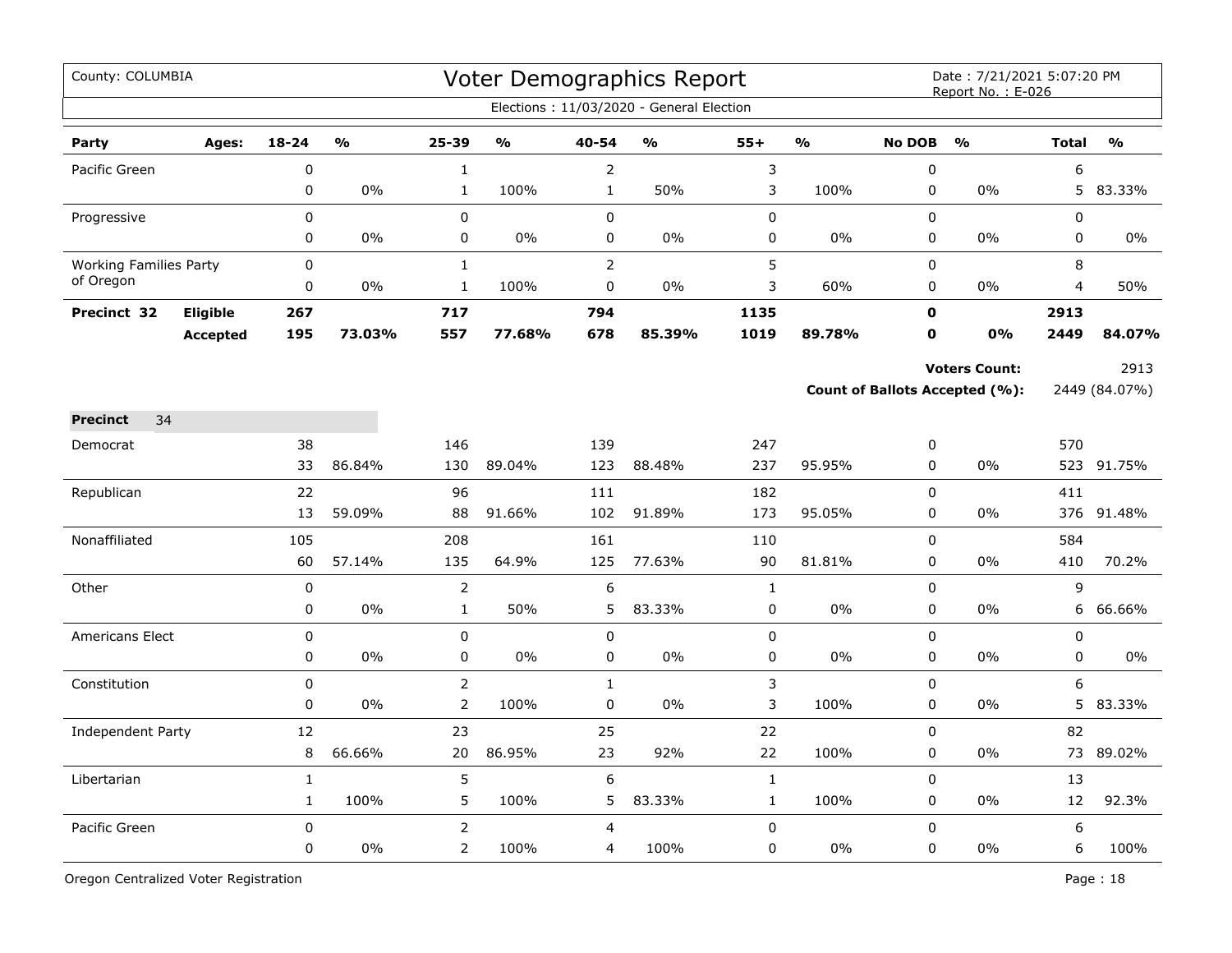| County: COLUMBIA              |                 |              |                         |                      |                         |                                  | Voter Demographics Report                |                |                         |                            | Date: 7/21/2021 5:07:20 PM<br>Report No.: E-026 |                   |               |
|-------------------------------|-----------------|--------------|-------------------------|----------------------|-------------------------|----------------------------------|------------------------------------------|----------------|-------------------------|----------------------------|-------------------------------------------------|-------------------|---------------|
|                               |                 |              |                         |                      |                         |                                  | Elections: 11/03/2020 - General Election |                |                         |                            |                                                 |                   |               |
| Party                         | Ages:           | 18-24        | $\mathbf{O}/\mathbf{o}$ | 25-39                | $\mathbf{O}/\mathbf{o}$ | 40-54                            | $\mathsf{o}\mathsf{v}_\mathsf{o}$        | $55+$          | $\mathbf{O}/\mathbf{o}$ | <b>No DOB</b>              | $\mathbf{O}/\mathbf{o}$                         | <b>Total</b>      | $\frac{9}{0}$ |
| Progressive                   |                 | $\mathbf{1}$ |                         | $\mathbf 1$          |                         | 0                                |                                          | $\pmb{0}$      |                         | 0                          |                                                 | $\overline{2}$    |               |
|                               |                 | $\mathbf{1}$ | 100%                    | $\mathbf{1}$         | 100%                    | 0                                | $0\%$                                    | 0              | 0%                      | 0                          | 0%                                              | $\overline{2}$    | 100%          |
| <b>Working Families Party</b> |                 | 0            |                         | $\overline{2}$       |                         | 3                                |                                          | $\overline{2}$ |                         | 0                          |                                                 | $\overline{7}$    |               |
| of Oregon                     |                 | 0            | 0%                      | $\mathbf{1}$         | 50%                     | $\mathbf{1}$                     | 33.33%                                   | $\mathbf{1}$   | 50%                     | 0                          | $0\%$                                           | 3                 | 42.85%        |
| Precinct 34                   | Eligible        | 179          |                         | 487                  |                         | 456                              |                                          | 568            |                         | $\mathbf 0$                |                                                 | 1690              |               |
|                               | <b>Accepted</b> | 116          | 64.80%                  | 385                  | 79.06%                  | 388                              | 85.09%                                   | 527            | 92.78%                  | 0                          | 0%                                              | 1416              | 83.79%        |
|                               |                 |              |                         |                      |                         |                                  |                                          |                |                         |                            | <b>Voters Count:</b>                            |                   | 1690          |
|                               |                 |              |                         |                      |                         |                                  |                                          |                |                         |                            | Count of Ballots Accepted (%):                  |                   | 1416 (83.79%) |
| 35<br><b>Precinct</b>         |                 |              |                         |                      |                         |                                  |                                          |                |                         |                            |                                                 |                   |               |
| Democrat                      |                 | 23           |                         | 57                   |                         | 84                               |                                          | 329            |                         | 0                          |                                                 | 493               |               |
|                               |                 | 20           | 86.95%                  | 46                   | 80.7%                   | 72                               | 85.71%                                   | 307            | 93.31%                  | $\Omega$                   | 0%                                              | 445               | 90.26%        |
| Republican                    |                 | 16           |                         | 53                   |                         | 90                               |                                          | 235            |                         | 0                          |                                                 | 394               |               |
|                               |                 | 12           | 75%                     | 45                   | 84.9%                   | 79                               | 87.77%                                   | 225            | 95.74%                  | 0                          | 0%                                              | 361               | 91.62%        |
| Nonaffiliated                 |                 | 57           |                         | 119                  |                         | 114                              |                                          | 183            |                         | 0                          |                                                 | 473               |               |
|                               |                 | 34           | 59.64%                  | 70                   | 58.82%                  | 75                               | 65.78%                                   | 134            | 73.22%                  | 0                          | 0%                                              |                   | 313 66.17%    |
| Other                         |                 | 0            |                         | 4                    |                         | 5                                |                                          | $\overline{4}$ |                         | $\mathbf 0$                |                                                 | 13                |               |
|                               |                 | 0            | $0\%$                   | 3                    | 75%                     | 3                                | 60%                                      | 4              | 100%                    | 0                          | 0%                                              | 10 <sub>1</sub>   | 76.92%        |
| Americans Elect               |                 | 0            |                         | $\pmb{0}$            |                         | $\mathbf 0$                      |                                          | $\pmb{0}$      |                         | 0                          |                                                 | $\pmb{0}$         |               |
|                               |                 | 0            | $0\%$                   | $\mathbf 0$          | $0\%$                   | $\mathbf 0$                      | $0\%$                                    | $\mathbf 0$    | 0%                      | 0                          | $0\%$                                           | $\mathbf 0$       | $0\%$         |
| Constitution                  |                 | 0            | $0\%$                   | $\mathbf{1}$         | 0%                      | $\mathbf 0$                      | $0\%$                                    | $\pmb{0}$      | $0\%$                   | 0<br>$\mathbf 0$           | $0\%$                                           | $\mathbf{1}$<br>0 | $0\%$         |
|                               |                 | 0            |                         | 0                    |                         | $\mathbf 0$                      |                                          | $\pmb{0}$      |                         |                            |                                                 |                   |               |
| Independent Party             |                 | 3<br>3       | 100%                    | 12<br>$\overline{7}$ | 58.33%                  | 15<br>14                         | 93.33%                                   | 44<br>41       | 93.18%                  | 0<br>0                     | 0%                                              | 74<br>65          | 87.83%        |
|                               |                 |              |                         |                      |                         |                                  |                                          |                |                         |                            |                                                 |                   |               |
| Libertarian                   |                 | 0<br>0       | $0\%$                   | 5<br>4               | 80%                     | $\overline{2}$<br>$\overline{2}$ | 100%                                     | 5<br>4         | 80%                     | $\mathsf 0$<br>$\mathbf 0$ | 0%                                              | 12<br>10          | 83.33%        |
| Pacific Green                 |                 | $\Omega$     |                         | 3                    |                         | 4                                |                                          | 3              |                         | 0                          |                                                 | 10                |               |
|                               |                 | 0            | $0\%$                   | 3                    | 100%                    | 4                                | 100%                                     | 2              | 66.66%                  | 0                          | 0%                                              | 9                 | 90%           |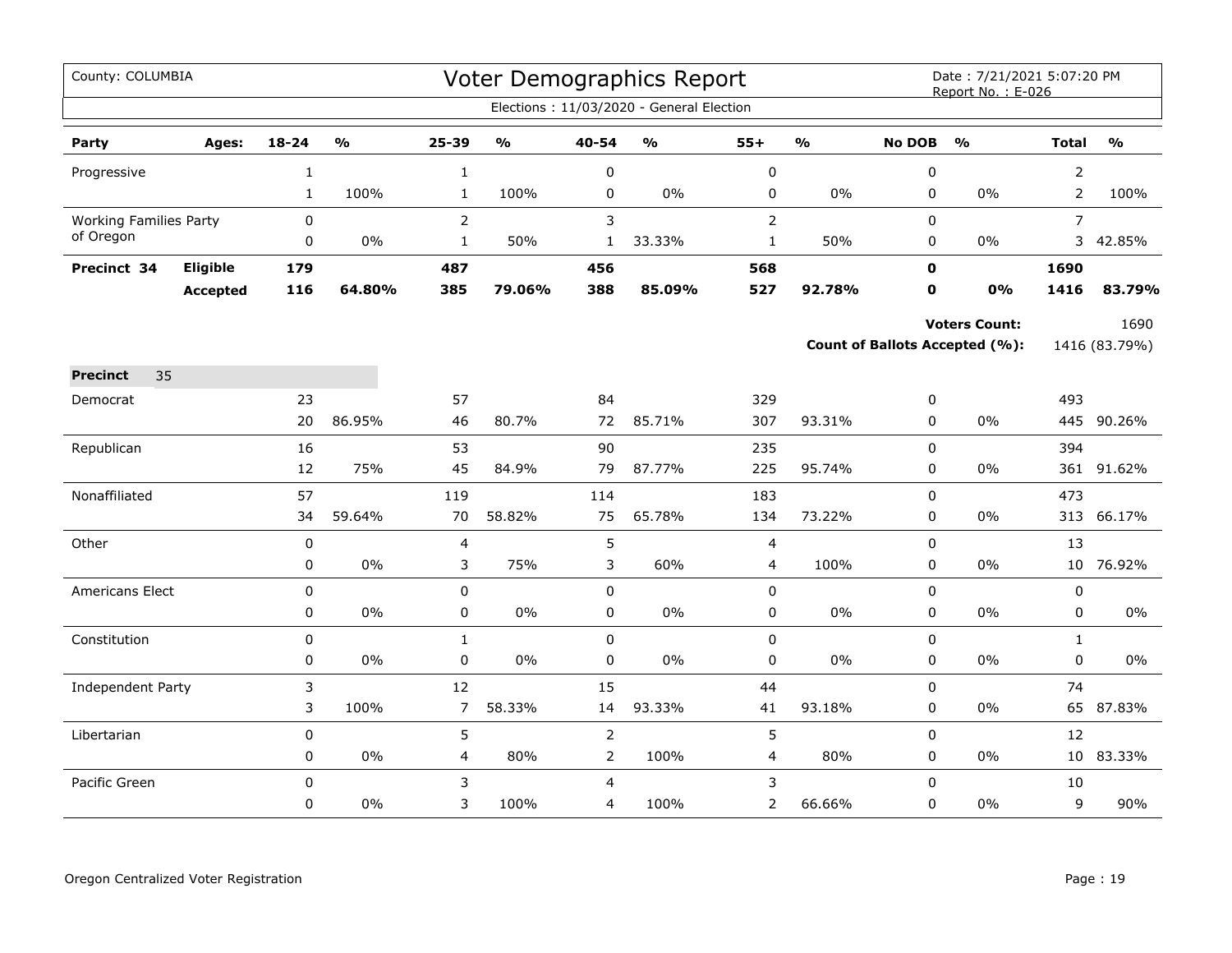| County: COLUMBIA              |                 |                |        |              |                                   |                | Voter Demographics Report                |                |               |               | Date: 7/21/2021 5:07:20 PM<br>Report No.: E-026 |                |               |
|-------------------------------|-----------------|----------------|--------|--------------|-----------------------------------|----------------|------------------------------------------|----------------|---------------|---------------|-------------------------------------------------|----------------|---------------|
|                               |                 |                |        |              |                                   |                | Elections: 11/03/2020 - General Election |                |               |               |                                                 |                |               |
| Party                         | Ages:           | $18 - 24$      | %      | 25-39        | $\mathsf{o}\mathsf{v}_\mathsf{o}$ | 40-54          | $\frac{1}{2}$                            | $55+$          | $\frac{0}{0}$ | <b>No DOB</b> | $\mathbf{O}/\mathbf{O}$                         | <b>Total</b>   | $\frac{0}{0}$ |
| Progressive                   |                 | 0              |        | $\pmb{0}$    |                                   | $\overline{2}$ |                                          | $\pmb{0}$      |               | $\pmb{0}$     |                                                 | $\overline{2}$ |               |
|                               |                 | 0              | 0%     | 0            | 0%                                | $\overline{2}$ | 100%                                     | $\pmb{0}$      | $0\%$         | $\mathbf 0$   | $0\%$                                           | $\overline{2}$ | 100%          |
| <b>Working Families Party</b> |                 | $\mathbf 0$    |        | 3            |                                   | $\mathbf{1}$   |                                          | $\overline{2}$ |               | $\Omega$      |                                                 | 6              |               |
| of Oregon                     |                 | 0              | $0\%$  | 2            | 66.66%                            | 0              | $0\%$                                    | $\mathsf{2}\,$ | 100%          | 0             | $0\%$                                           | 4              | 66.66%        |
| Precinct 35                   | Eligible        | 99             |        | 257          |                                   | 317            |                                          | 805            |               | 0             |                                                 | 1478           |               |
|                               | <b>Accepted</b> | 69             | 69.70% | 180          | 70.04%                            | 251            | 79.18%                                   | 719            | 89.32%        | $\mathbf o$   | 0%                                              | 1219           | 82.48%        |
|                               |                 |                |        |              |                                   |                |                                          |                |               |               | <b>Voters Count:</b>                            |                | 1478          |
|                               |                 |                |        |              |                                   |                |                                          |                |               |               | <b>Count of Ballots Accepted (%):</b>           |                | 1219 (82.48%) |
| 36<br><b>Precinct</b>         |                 |                |        |              |                                   |                |                                          |                |               |               |                                                 |                |               |
| Democrat                      |                 | 9              |        | 26           |                                   | 42             |                                          | 118            |               | 0             |                                                 | 195            |               |
|                               |                 | 9              | 100%   | 22           | 84.61%                            | 42             | 100%                                     | 111            | 94.06%        | $\mathsf 0$   | 0%                                              | 184            | 94.35%        |
| Republican                    |                 | $\overline{4}$ |        | 14           |                                   | 28             |                                          | 97             |               | $\pmb{0}$     |                                                 | 143            |               |
|                               |                 | 3              | 75%    | 12           | 85.71%                            | 27             | 96.42%                                   | 94             | 96.9%         | 0             | $0\%$                                           | 136            | 95.1%         |
| Nonaffiliated                 |                 | 25             |        | 36           |                                   | 38             |                                          | 46             |               | $\mathsf 0$   |                                                 | 145            |               |
|                               |                 | 18             | 72%    | 24           | 66.66%                            | 31             | 81.57%                                   | 38             | 82.6%         | $\mathbf 0$   | $0\%$                                           | 111            | 76.55%        |
| Other                         |                 | $\pmb{0}$      |        | $\mathbf 1$  |                                   | $\mathbf{1}$   |                                          | $\mathsf 3$    |               | $\pmb{0}$     |                                                 | 5              |               |
|                               |                 | 0              | 0%     | $\mathbf{1}$ | 100%                              | $\mathbf 0$    | 0%                                       | $\overline{2}$ | 66.66%        | $\pmb{0}$     | 0%                                              | 3              | 60%           |
| Americans Elect               |                 | 0              |        | $\pmb{0}$    |                                   | $\mathbf 0$    |                                          | $\pmb{0}$      |               | $\pmb{0}$     |                                                 | $\pmb{0}$      |               |
|                               |                 | 0              | 0%     | 0            | 0%                                | $\mathbf 0$    | 0%                                       | 0              | $0\%$         | $\mathbf 0$   | $0\%$                                           | $\mathbf 0$    | 0%            |
| Constitution                  |                 | 0              |        | $\mathbf 1$  |                                   | $\mathbf 1$    |                                          | $\overline{2}$ |               | $\Omega$      |                                                 | 4              |               |
|                               |                 | 0              | $0\%$  | $\mathbf{1}$ | 100%                              | $\mathbf{1}$   | 100%                                     | $\overline{2}$ | 100%          | $\mathbf 0$   | 0%                                              | $\overline{4}$ | 100%          |
| Independent Party             |                 | $\mathbf{1}$   |        | 5            |                                   | $\overline{4}$ |                                          | $\overline{7}$ |               | $\mathbf 0$   |                                                 | 17             |               |
|                               |                 | 0              | 0%     | 5            | 100%                              | 4              | 100%                                     | 6              | 85.71%        | $\pmb{0}$     | 0%                                              | 15             | 88.23%        |
| Libertarian                   |                 | 0              |        | $\pmb{0}$    |                                   | $\pmb{0}$      |                                          | $\pmb{0}$      |               | $\mathsf 0$   |                                                 | $\pmb{0}$      |               |
|                               |                 | 0              | 0%     | 0            | 0%                                | $\mathbf 0$    | $0\%$                                    | $\pmb{0}$      | $0\%$         | $\mathbf 0$   | $0\%$                                           | $\mathbf 0$    | 0%            |
| Pacific Green                 |                 | $\mathbf 0$    |        | 0            |                                   | $\mathsf 0$    |                                          | $\pmb{0}$      |               | $\mathsf 0$   |                                                 | $\mathbf 0$    |               |
|                               |                 | 0              | $0\%$  | 0            | $0\%$                             | 0              | $0\%$                                    | 0              | $0\%$         | 0             | 0%                                              | 0              | $0\%$         |
| Progressive                   |                 | 0              |        | $\mathsf 0$  |                                   | $\mathsf 0$    |                                          | $\pmb{0}$      |               | $\mathsf 0$   |                                                 | $\mathsf 0$    |               |
|                               |                 | 0              | 0%     | 0            | 0%                                | $\mathbf 0$    | 0%                                       | 0              | 0%            | $\pmb{0}$     | 0%                                              | $\pmb{0}$      | 0%            |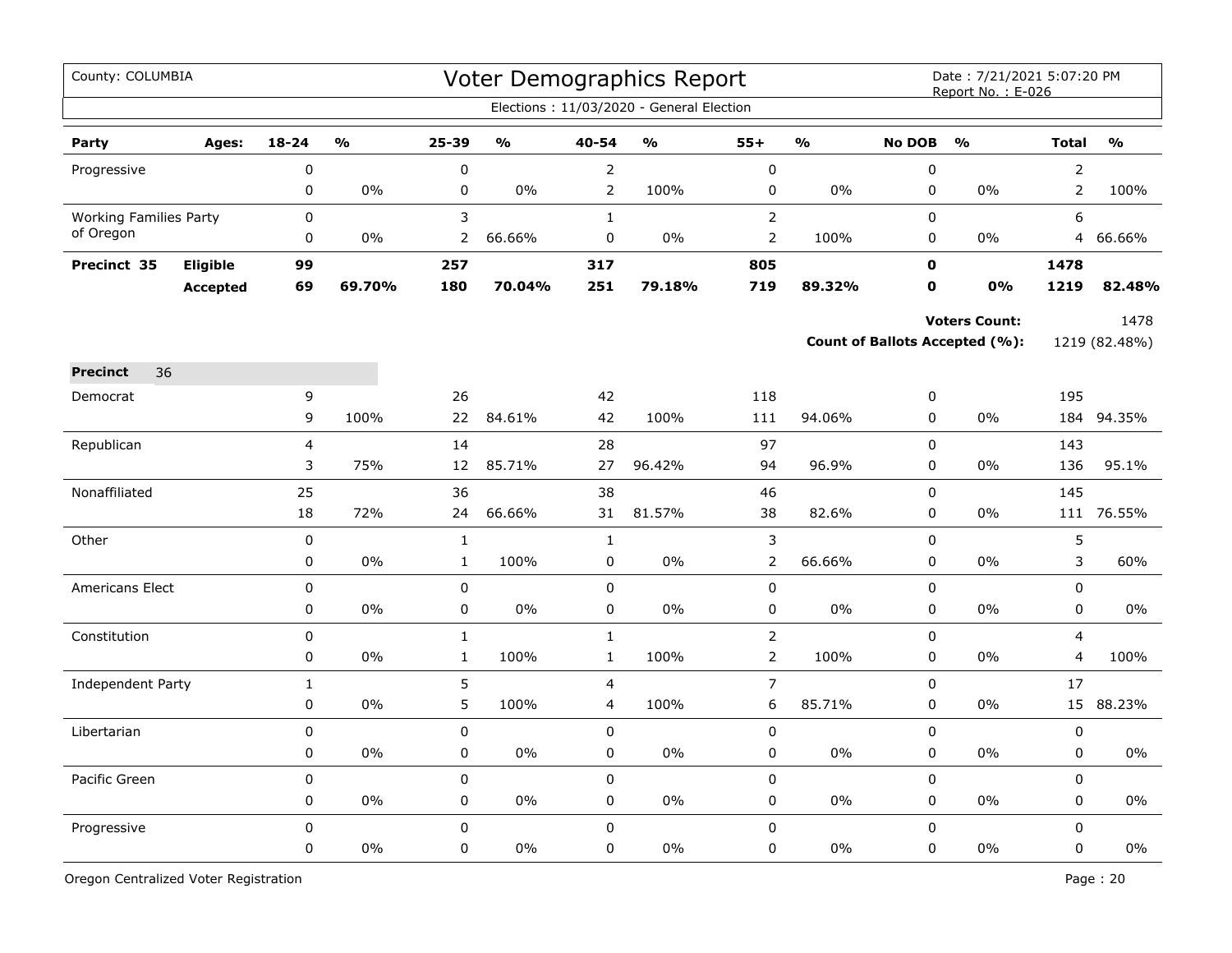| County: COLUMBIA              |                 |                |                         |              |                         |                | Voter Demographics Report                |                |               |               | Date: 7/21/2021 5:07:20 PM<br>Report No.: E-026 |              |                         |
|-------------------------------|-----------------|----------------|-------------------------|--------------|-------------------------|----------------|------------------------------------------|----------------|---------------|---------------|-------------------------------------------------|--------------|-------------------------|
|                               |                 |                |                         |              |                         |                | Elections: 11/03/2020 - General Election |                |               |               |                                                 |              |                         |
| Party                         | Ages:           | $18 - 24$      | $\mathbf{O}/\mathbf{o}$ | 25-39        | $\mathbf{O}/\mathbf{o}$ | 40-54          | $\mathsf{o}\mathsf{v}_\mathsf{o}$        | $55+$          | $\frac{0}{0}$ | <b>No DOB</b> | $\frac{1}{2}$                                   | <b>Total</b> | $\mathbf{O}/\mathbf{o}$ |
| <b>Working Families Party</b> |                 | 0              |                         | $\pmb{0}$    |                         | $\pmb{0}$      |                                          | $\pmb{0}$      |               | $\pmb{0}$     |                                                 | $\pmb{0}$    |                         |
| of Oregon                     |                 | 0              | $0\%$                   | 0            | $0\%$                   | 0              | $0\%$                                    | 0              | 0%            | $\mathbf 0$   | 0%                                              | 0            | 0%                      |
| Precinct 36                   | Eligible        | 39             |                         | 83           |                         | 114            |                                          | 273            |               | $\mathbf 0$   |                                                 | 509          |                         |
|                               | <b>Accepted</b> | 30             | 76.92%                  | 65           | 78.31%                  | 105            | 92.11%                                   | 253            | 92.67%        | 0             | 0%                                              | 453          | 89.00%                  |
|                               |                 |                |                         |              |                         |                |                                          |                |               |               | <b>Voters Count:</b>                            |              | 509                     |
|                               |                 |                |                         |              |                         |                |                                          |                |               |               | Count of Ballots Accepted (%):                  |              | 453 (89.00%)            |
| 38<br><b>Precinct</b>         |                 |                |                         |              |                         |                |                                          |                |               |               |                                                 |              |                         |
| Democrat                      |                 | 8              |                         | 33           |                         | 45             |                                          | 132            |               | 0             |                                                 | 218          |                         |
|                               |                 | $\overline{7}$ | 87.5%                   | 30           | 90.9%                   | 41             | 91.11%                                   | 122            | 92.42%        | 0             | 0%                                              |              | 200 91.74%              |
| Republican                    |                 | 5              |                         | 36           |                         | 40             |                                          | 120            |               | $\mathsf 0$   |                                                 | 201          |                         |
|                               |                 | 5              | 100%                    | 34           | 94.44%                  | 39             | 97.5%                                    | 113            | 94.16%        | $\mathbf 0$   | 0%                                              | 191          | 95.02%                  |
| Nonaffiliated                 |                 | 26             |                         | 54           |                         | 59             |                                          | 47             |               | $\mathbf 0$   |                                                 | 186          |                         |
|                               |                 | 15             | 57.69%                  | 38           | 70.37%                  | 43             | 72.88%                                   | 40             | 85.1%         | 0             | $0\%$                                           | 136          | 73.11%                  |
| Other                         |                 | $\pmb{0}$      |                         | $\mathbf{1}$ |                         | $\pmb{0}$      |                                          | $\overline{2}$ |               | $\mathbf 0$   |                                                 | 3            |                         |
|                               |                 | 0              | $0\%$                   | $\mathbf{1}$ | 100%                    | 0              | $0\%$                                    | $\overline{2}$ | 100%          | 0             | $0\%$                                           | 3            | 100%                    |
| Americans Elect               |                 | 0              |                         | 0            |                         | $\pmb{0}$      |                                          | 0              |               | $\mathsf 0$   |                                                 | $\mathbf 0$  |                         |
|                               |                 | 0              | $0\%$                   | 0            | $0\%$                   | $\pmb{0}$      | $0\%$                                    | 0              | $0\%$         | $\pmb{0}$     | $0\%$                                           | 0            | $0\%$                   |
| Constitution                  |                 | 0              |                         | 0            |                         | $\mathbf 0$    |                                          | 0              |               | $\mathbf 0$   |                                                 | $\mathbf 0$  |                         |
|                               |                 | 0              | $0\%$                   | $\pmb{0}$    | $0\%$                   | $\pmb{0}$      | 0%                                       | 0              | $0\%$         | $\pmb{0}$     | 0%                                              | $\pmb{0}$    | $0\%$                   |
| Independent Party             |                 | $\mathbf{1}$   |                         | 6            |                         | $\overline{4}$ |                                          | $\overline{7}$ |               | $\Omega$      |                                                 | 18           |                         |
|                               |                 | $\mathbf{1}$   | 100%                    | 6            | 100%                    | $\overline{4}$ | 100%                                     | 6              | 85.71%        | $\mathbf 0$   | 0%                                              | 17           | 94.44%                  |
| Libertarian                   |                 | 0              |                         | $\mathbf 1$  |                         | $\mathbf{1}$   |                                          | 3              |               | $\mathsf 0$   |                                                 | 5            |                         |
|                               |                 | 0              | $0\%$                   | $\mathbf{1}$ | 100%                    | $\mathbf{1}$   | 100%                                     | 3              | 100%          | $\pmb{0}$     | 0%                                              | 5            | 100%                    |
| Pacific Green                 |                 | 0              |                         | 0            |                         | $\mathbf 0$    |                                          | 0              |               | $\mathbf 0$   |                                                 | $\mathbf 0$  |                         |
|                               |                 | 0              | $0\%$                   | 0            | $0\%$                   | 0              | $0\%$                                    | 0              | $0\%$         | 0             | $0\%$                                           | 0            | $0\%$                   |
| Progressive                   |                 | 0              |                         | $\pmb{0}$    |                         | $\mathbf 0$    |                                          | $\mathbf{1}$   |               | $\mathbf 0$   |                                                 | $\mathbf{1}$ |                         |
|                               |                 | 0              | $0\%$                   | 0            | 0%                      | 0              | $0\%$                                    | $\mathbf{1}$   | 100%          | 0             | $0\%$                                           | $\mathbf{1}$ | 100%                    |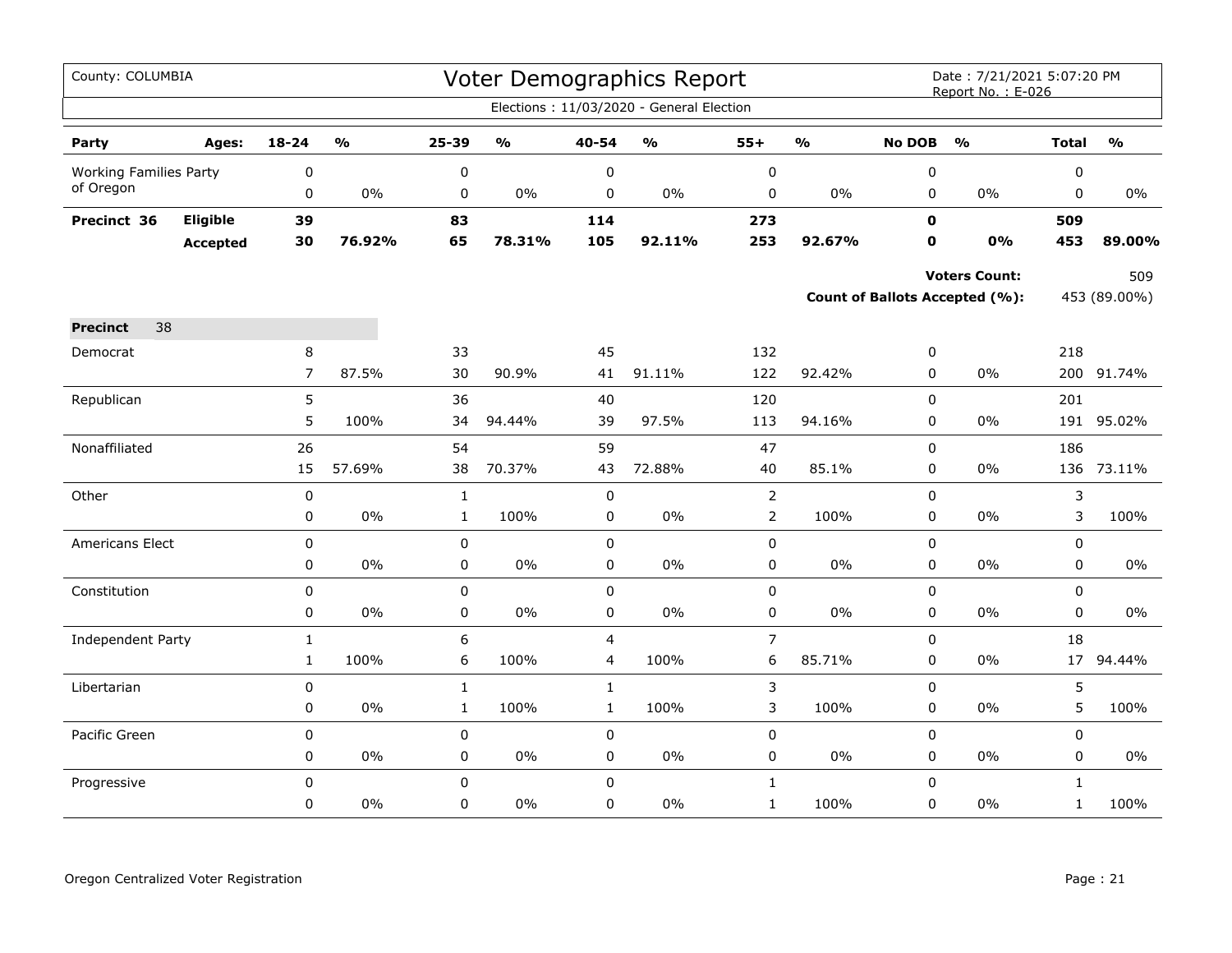| County: COLUMBIA              |                 |                |               |                |               |             | Voter Demographics Report                |                |               |               | Date: 7/21/2021 5:07:20 PM<br>Report No.: E-026 |                |               |
|-------------------------------|-----------------|----------------|---------------|----------------|---------------|-------------|------------------------------------------|----------------|---------------|---------------|-------------------------------------------------|----------------|---------------|
|                               |                 |                |               |                |               |             | Elections: 11/03/2020 - General Election |                |               |               |                                                 |                |               |
| Party                         | Ages:           | $18 - 24$      | $\frac{0}{0}$ | 25-39          | $\frac{1}{2}$ | 40-54       | $\frac{0}{0}$                            | $55+$          | $\frac{9}{0}$ | <b>No DOB</b> | $\frac{0}{0}$                                   | <b>Total</b>   | $\frac{0}{0}$ |
| <b>Working Families Party</b> |                 | 0              |               | 0              |               | 0           |                                          | $\overline{2}$ |               | 0             |                                                 | $\overline{2}$ |               |
| of Oregon                     |                 | 0              | $0\%$         | $\pmb{0}$      | 0%            | $\pmb{0}$   | 0%                                       | $\overline{2}$ | 100%          | $\pmb{0}$     | 0%                                              | $\mathsf{2}\,$ | 100%          |
| Precinct 38                   | Eligible        | 40             |               | 131            |               | 149         |                                          | 314            |               | $\mathbf 0$   |                                                 | 634            |               |
|                               | <b>Accepted</b> | 28             | 70.00%        | 110            | 83.97%        | 128         | 85.91%                                   | 289            | 92.04%        | $\mathbf{0}$  | 0%                                              | 555            | 87.54%        |
|                               |                 |                |               |                |               |             |                                          |                |               |               | <b>Voters Count:</b>                            |                | 634           |
|                               |                 |                |               |                |               |             |                                          |                |               |               | Count of Ballots Accepted (%):                  |                | 555 (87.54%)  |
| 39<br><b>Precinct</b>         |                 |                |               |                |               |             |                                          |                |               |               |                                                 |                |               |
| Democrat                      |                 | 0              |               | 4              |               | $\,8\,$     |                                          | 14             |               | $\pmb{0}$     |                                                 | 26             |               |
|                               |                 | 0              | 0%            | 4              | 100%          | 6           | 75%                                      | 12             | 85.71%        | $\pmb{0}$     | 0%                                              |                | 22 84.61%     |
| Republican                    |                 | $\overline{2}$ |               | 3              |               | 8           |                                          | 6              |               | $\mathbf 0$   |                                                 | 19             |               |
|                               |                 | $\overline{2}$ | 100%          | 3              | 100%          | 8           | 100%                                     | 4              | 66.66%        | 0             | 0%                                              | 17             | 89.47%        |
| Nonaffiliated                 |                 | $\overline{2}$ |               | 4              |               | 9           |                                          | 13             |               | $\mathbf 0$   |                                                 | 28             |               |
|                               |                 | $\mathbf{1}$   | 50%           | $\overline{2}$ | 50%           | 4           | 44.44%                                   | 8              | 61.53%        | $\mathbf 0$   | 0%                                              | 15             | 53.57%        |
| Other                         |                 | $\pmb{0}$      |               | $\pmb{0}$      |               | $\pmb{0}$   |                                          | $\mathbf 0$    |               | $\pmb{0}$     |                                                 | $\pmb{0}$      |               |
|                               |                 | 0              | 0%            | 0              | 0%            | 0           | 0%                                       | 0              | $0\%$         | 0             | $0\%$                                           | 0              | 0%            |
| <b>Americans Elect</b>        |                 | 0              |               | $\mathbf 0$    |               | 0           |                                          | 0              |               | $\mathbf 0$   |                                                 | 0              |               |
|                               |                 | 0              | 0%            | $\pmb{0}$      | 0%            | 0           | 0%                                       | $\pmb{0}$      | 0%            | $\mathbf 0$   | 0%                                              | 0              | 0%            |
| Constitution                  |                 | 0              |               | $\pmb{0}$      |               | 0           |                                          | $\mathbf{1}$   |               | $\pmb{0}$     |                                                 | $1\,$          |               |
|                               |                 | 0              | $0\%$         | 0              | 0%            | 0           | $0\%$                                    | $\mathbf{1}$   | 100%          | $\mathbf 0$   | $0\%$                                           | $\mathbf{1}$   | 100%          |
| Independent Party             |                 | 0              |               | $\mathsf 0$    |               | 0           |                                          | $\mathsf 0$    |               | $\mathsf 0$   |                                                 | $\mathbf 0$    |               |
|                               |                 | 0              | 0%            | $\mathsf 0$    | 0%            | $\pmb{0}$   | 0%                                       | $\pmb{0}$      | 0%            | $\pmb{0}$     | 0%                                              | $\mathbf 0$    | $0\%$         |
| Libertarian                   |                 | $\pmb{0}$      |               | $\pmb{0}$      |               | $\pmb{0}$   |                                          | $\pmb{0}$      |               | $\pmb{0}$     |                                                 | $\mathbf 0$    |               |
|                               |                 | 0              | 0%            | 0              | 0%            | $\pmb{0}$   | 0%                                       | $\mathbf 0$    | 0%            | $\pmb{0}$     | 0%                                              | 0              | $0\%$         |
| Pacific Green                 |                 | 0              |               | 0              |               | $\pmb{0}$   |                                          | $\mathbf 0$    |               | $\pmb{0}$     |                                                 | 0              |               |
|                               |                 | 0              | 0%            | 0              | 0%            | 0           | 0%                                       | 0              | 0%            | $\mathbf 0$   | 0%                                              | $\mathbf 0$    | $0\%$         |
| Progressive                   |                 | $\pmb{0}$      |               | 0              |               | $\pmb{0}$   |                                          | 0              |               | $\mathbf 0$   |                                                 | $\mathbf 0$    |               |
|                               |                 | 0              | 0%            | 0              | 0%            | $\pmb{0}$   | 0%                                       | $\mathbf 0$    | 0%            | $\pmb{0}$     | 0%                                              | 0              | 0%            |
| <b>Working Families Party</b> |                 | $\mathbf 0$    |               | $\mathbf 0$    |               | $\mathbf 0$ |                                          | 0              |               | $\mathbf 0$   |                                                 | $\mathbf 0$    |               |
| of Oregon                     |                 | 0              | 0%            | $\mathbf 0$    | 0%            | 0           | 0%                                       | $\mathbf 0$    | 0%            | 0             | $0\%$                                           | $\mathbf 0$    | 0%            |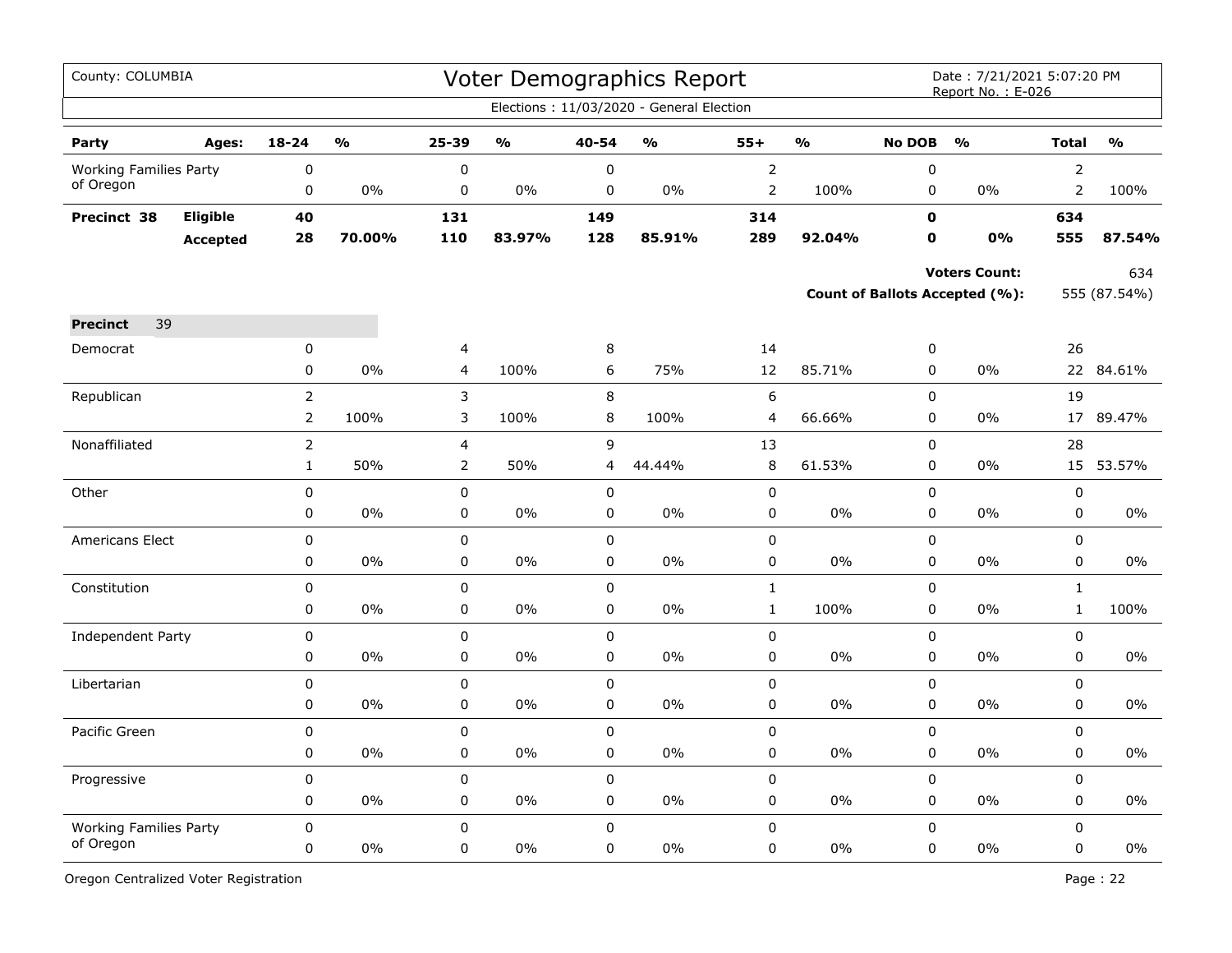| County: COLUMBIA              |                 |              |                         |                |                                   |                | <b>Voter Demographics Report</b>         |                |                         |               | Date: 7/21/2021 5:07:20 PM<br>Report No.: E-026 |                |                         |
|-------------------------------|-----------------|--------------|-------------------------|----------------|-----------------------------------|----------------|------------------------------------------|----------------|-------------------------|---------------|-------------------------------------------------|----------------|-------------------------|
|                               |                 |              |                         |                |                                   |                | Elections: 11/03/2020 - General Election |                |                         |               |                                                 |                |                         |
| Party                         | Ages:           | 18-24        | $\mathbf{0}/\mathbf{0}$ | 25-39          | $\mathsf{o}\mathsf{v}_\mathsf{o}$ | 40-54          | $\mathsf{o}\mathsf{v}_\mathsf{o}$        | $55+$          | $\mathbf{0}/\mathbf{0}$ | <b>No DOB</b> | $\frac{1}{2}$                                   | <b>Total</b>   | $\mathbf{O}/\mathbf{o}$ |
| Precinct 39                   | Eligible        | 4            |                         | $\mathbf{11}$  |                                   | 25             |                                          | 34             |                         | 0             |                                                 | 74             |                         |
|                               | <b>Accepted</b> | 3            | 75.00%                  | 9              | 81.82%                            | 18             | 72.00%                                   | 25             | 73.53%                  | O             | 0%                                              | 55             | 74.32%                  |
|                               |                 |              |                         |                |                                   |                |                                          |                |                         |               | <b>Voters Count:</b>                            |                | 74                      |
|                               |                 |              |                         |                |                                   |                |                                          |                |                         |               | Count of Ballots Accepted (%):                  |                | 55 (74.32%)             |
| 40<br><b>Precinct</b>         |                 |              |                         |                |                                   |                |                                          |                |                         |               |                                                 |                |                         |
| Democrat                      |                 | 19           |                         | 61             |                                   | 77             |                                          | 248            |                         | 0             |                                                 | 405            |                         |
|                               |                 | 18           | 94.73%                  | 47             | 77.04%                            | 73             | 94.8%                                    | 241            | 97.17%                  | 0             | 0%                                              |                | 379 93.58%              |
| Republican                    |                 | 29           |                         | 75             |                                   | 105            |                                          | 234            |                         | $\pmb{0}$     |                                                 | 443            |                         |
|                               |                 | 25           | 86.2%                   | 68             | 90.66%                            | 98             | 93.33%                                   | 227            | 97%                     | 0             | 0%                                              |                | 418 94.35%              |
| Nonaffiliated                 |                 | 48           |                         | 103            |                                   | 94             |                                          | 128            |                         | $\mathbf 0$   |                                                 | 373            |                         |
|                               |                 | 29           | 60.41%                  | 58             | 56.31%                            | 65             | 69.14%                                   | 89             | 69.53%                  | $\mathbf 0$   | $0\%$                                           | 241            | 64.61%                  |
| Other                         |                 | $\pmb{0}$    |                         | $\overline{2}$ |                                   | $\overline{2}$ |                                          | $\overline{2}$ |                         | $\mathbf 0$   |                                                 | 6              |                         |
|                               |                 | 0            | 0%                      | $\overline{2}$ | 100%                              | $\overline{2}$ | 100%                                     | $\mathbf{1}$   | 50%                     | 0             | 0%                                              | 5              | 83.33%                  |
| Americans Elect               |                 | $\mathbf 0$  |                         | $\pmb{0}$      |                                   | $\mathbf 0$    |                                          | 0              |                         | 0             |                                                 | 0              |                         |
|                               |                 | 0            | $0\%$                   | 0              | $0\%$                             | 0              | $0\%$                                    | 0              | $0\%$                   | 0             | 0%                                              | 0              | 0%                      |
| Constitution                  |                 | $\mathbf 0$  |                         | $\mathbf{1}$   |                                   | $\mathbf{1}$   |                                          | 0              |                         | $\mathbf 0$   |                                                 | $\overline{2}$ |                         |
|                               |                 | 0            | 0%                      | $\mathbf{1}$   | 100%                              | $\mathbf{1}$   | 100%                                     | 0              | 0%                      | 0             | 0%                                              | $\overline{2}$ | 100%                    |
| Independent Party             |                 | 5            |                         | 13             |                                   | 20             |                                          | 26             |                         | 0             |                                                 | 64             |                         |
|                               |                 | 4            | 80%                     | 9              | 69.23%                            | 16             | 80%                                      | 26             | 100%                    | 0             | 0%                                              |                | 55 85.93%               |
| Libertarian                   |                 | $\mathbf{1}$ |                         | 3              |                                   | 3              |                                          | $\overline{2}$ |                         | $\pmb{0}$     |                                                 | 9              |                         |
|                               |                 | $\mathbf{1}$ | 100%                    | 3              | 100%                              | $\overline{2}$ | 66.66%                                   | $\overline{2}$ | 100%                    | 0             | 0%                                              | 8              | 88.88%                  |
| Pacific Green                 |                 | 0            |                         | $\pmb{0}$      |                                   | $\mathbf{1}$   |                                          | $\mathbf{1}$   |                         | $\pmb{0}$     |                                                 | $\overline{2}$ |                         |
|                               |                 | 0            | 0%                      | 0              | $0\%$                             | $\mathbf{1}$   | 100%                                     | $\mathbf{1}$   | 100%                    | 0             | 0%                                              | $\overline{2}$ | 100%                    |
| Progressive                   |                 | $\mathbf{1}$ |                         | $\pmb{0}$      |                                   | 0              |                                          | $\mathbf 1$    |                         | $\pmb{0}$     |                                                 | $\overline{2}$ |                         |
|                               |                 | $\mathbf{1}$ | 100%                    | $\pmb{0}$      | $0\%$                             | 0              | $0\%$                                    | $\mathbf{1}$   | 100%                    | 0             | 0%                                              | $\overline{2}$ | 100%                    |
| <b>Working Families Party</b> |                 | $\mathbf{1}$ |                         | 3              |                                   | 4              |                                          | $\mathbf{1}$   |                         | 0             |                                                 | 9              |                         |
| of Oregon                     |                 | 0            | $0\%$                   | $\mathbf{1}$   | 33.33%                            | 4              | 100%                                     | $\mathbf{1}$   | 100%                    | $\mathbf 0$   | 0%                                              | 6              | 66.66%                  |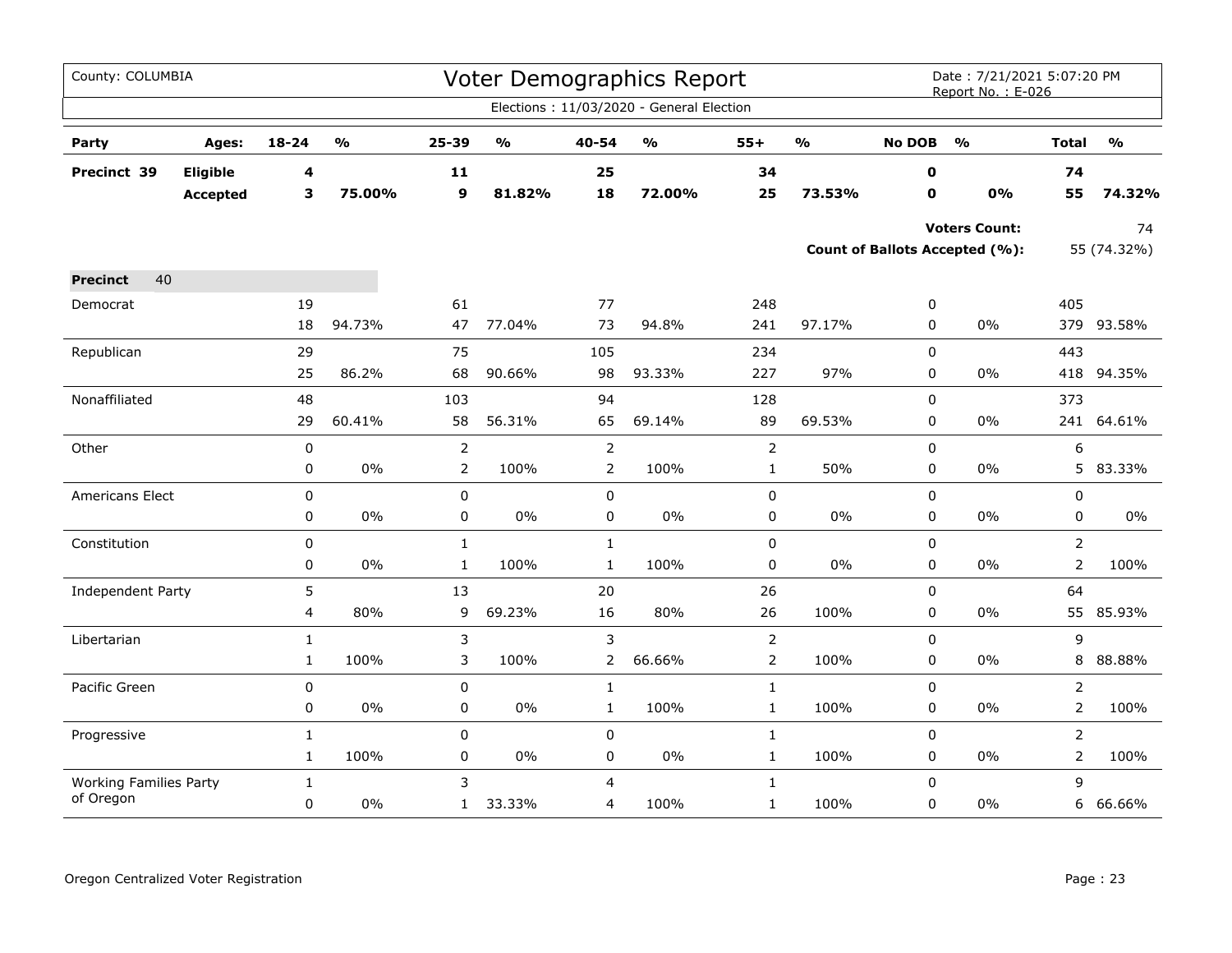| County: COLUMBIA              |                                    |                  |                                   |                |        |                | Voter Demographics Report                |                |                                   |                  | Date: 7/21/2021 5:07:20 PM<br>Report No.: E-026        |                |                       |
|-------------------------------|------------------------------------|------------------|-----------------------------------|----------------|--------|----------------|------------------------------------------|----------------|-----------------------------------|------------------|--------------------------------------------------------|----------------|-----------------------|
|                               |                                    |                  |                                   |                |        |                | Elections: 11/03/2020 - General Election |                |                                   |                  |                                                        |                |                       |
| Party                         | Ages:                              | $18 - 24$        | $\mathsf{o}\mathsf{v}_\mathsf{o}$ | 25-39          | %      | 40-54          | $\mathsf{o}\mathsf{v}_\mathsf{o}$        | $55+$          | $\mathsf{o}\mathsf{v}_\mathsf{o}$ | <b>No DOB</b>    | $\frac{0}{0}$                                          | <b>Total</b>   | $\frac{1}{2}$         |
| Precinct 40                   | <b>Eligible</b><br><b>Accepted</b> | 104<br>78        | 75.00%                            | 261<br>189     | 72.41% | 307<br>262     | 85.34%                                   | 643<br>589     | 91.60%                            | 0<br>$\mathbf 0$ | 0%                                                     | 1315<br>1118   | 85.02%                |
|                               |                                    |                  |                                   |                |        |                |                                          |                |                                   |                  | <b>Voters Count:</b><br>Count of Ballots Accepted (%): |                | 1315<br>1118 (85.02%) |
| 41<br><b>Precinct</b>         |                                    |                  |                                   |                |        |                |                                          |                |                                   |                  |                                                        |                |                       |
| Democrat                      |                                    | 16               |                                   | 82             |        | 78             |                                          | 233            |                                   | 0                |                                                        | 409            |                       |
|                               |                                    | 13               | 81.25%                            | 57             | 69.51% | 67             | 85.89%                                   | 213            | 91.41%                            | 0                | 0%                                                     | 350            | 85.57%                |
| Republican                    |                                    | 33               |                                   | 141            |        | 147            |                                          | 238            |                                   | $\mathbf 0$      |                                                        | 559            |                       |
|                               |                                    | 25               | 75.75%                            | 119            | 84.39% | 139            | 94.55%                                   | 227            | 95.37%                            | 0                | 0%                                                     | 510            | 91.23%                |
| Nonaffiliated                 |                                    | 103              |                                   | 241            |        | 173            |                                          | 184            |                                   | 0                |                                                        | 701            |                       |
|                               |                                    | 57               | 55.33%                            | 132            | 54.77% | 113            | 65.31%                                   | 133            | 72.28%                            | $\mathbf 0$      | $0\%$                                                  |                | 435 62.05%            |
| Other                         |                                    | 0                |                                   | $\overline{7}$ |        | 6              |                                          | 3              |                                   | $\mathbf 0$      |                                                        | 16             |                       |
|                               |                                    | 0                | 0%                                | 2              | 28.57% | 4              | 66.66%                                   | 3              | 100%                              | 0                | $0\%$                                                  | 9              | 56.25%                |
| Americans Elect               |                                    | $\mathbf 0$      |                                   | $\mathbf 0$    |        | $\mathbf 0$    |                                          | 0              |                                   | $\mathbf 0$      |                                                        | $\pmb{0}$      |                       |
|                               |                                    | 0                | 0%                                | 0              | $0\%$  | 0              | 0%                                       | 0              | 0%                                | 0                | $0\%$                                                  | 0              | $0\%$                 |
| Constitution                  |                                    | $\pmb{0}$        |                                   | $\pmb{0}$      |        | $\mathbf 1$    |                                          | $\overline{2}$ |                                   | 0                |                                                        | 3              |                       |
|                               |                                    | $\pmb{0}$        | 0%                                | $\pmb{0}$      | 0%     | $\mathbf{1}$   | 100%                                     | $\mathbf{1}$   | 50%                               | 0                | $0\%$                                                  |                | 2 66.66%              |
| Independent Party             |                                    | 10               |                                   | 25             |        | 26             |                                          | 31             |                                   | 0                |                                                        | 92             |                       |
|                               |                                    | $\overline{7}$   | 70%                               | 16             | 64%    | 23             | 88.46%                                   | 30             | 96.77%                            | 0                | 0%                                                     | 76             | 82.6%                 |
| Libertarian                   |                                    | $\boldsymbol{0}$ |                                   | 15             |        | $\overline{7}$ |                                          | 3              |                                   | 0                |                                                        | 25             |                       |
|                               |                                    | $\pmb{0}$        | 0%                                | 14             | 93.33% | 6              | 85.71%                                   | 3              | 100%                              | 0                | $0\%$                                                  | 23             | 92%                   |
| Pacific Green                 |                                    | $\pmb{0}$        |                                   | $\mathbf 1$    |        | 0              |                                          | $\overline{2}$ |                                   | 0                |                                                        | 3              |                       |
|                               |                                    | 0                | 0%                                | $\mathbf{1}$   | 100%   | $\mathbf 0$    | 0%                                       | $\overline{2}$ | 100%                              | $\mathbf 0$      | 0%                                                     | 3              | 100%                  |
| Progressive                   |                                    | 0                |                                   | $\pmb{0}$      |        | 0              |                                          | 0              |                                   | 0                |                                                        | $\pmb{0}$      |                       |
|                               |                                    | 0                | 0%                                | $\pmb{0}$      | 0%     | 0              | 0%                                       | 0              | 0%                                | 0                | 0%                                                     | $\pmb{0}$      | 0%                    |
| <b>Working Families Party</b> |                                    | $\pmb{0}$        |                                   | 3              |        | 3              |                                          | $\mathbf{1}$   |                                   | 0                |                                                        | $\overline{7}$ |                       |
| of Oregon                     |                                    | 0                | $0\%$                             | $\mathbf{1}$   | 33.33% | $\mathbf{1}$   | 33.33%                                   | $\mathbf{1}$   | 100%                              | 0                | $0\%$                                                  |                | 3 42.85%              |
| Precinct 41                   | Eligible                           | 162              |                                   | 515            |        | 441            |                                          | 697            |                                   | $\mathbf 0$      |                                                        | 1815           |                       |
|                               | <b>Accepted</b>                    | 102              | 62.96%                            | 342            | 66.41% | 354            | 80.27%                                   | 613            | 87.95%                            | O                | 0%                                                     | 1411           | 77.74%                |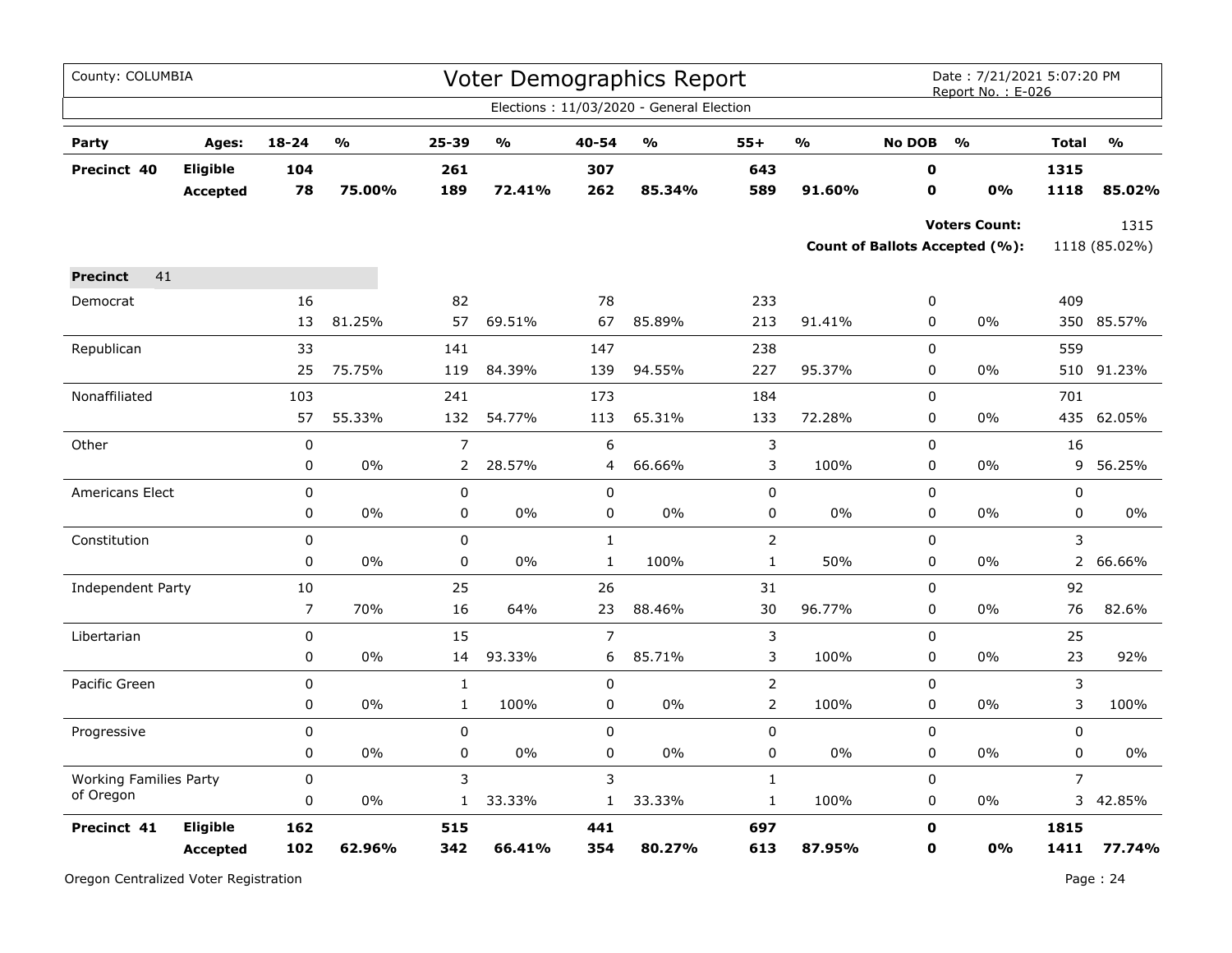| County: COLUMBIA              |                 |              |                         |                |        |                | Voter Demographics Report                |                |                         |               | Date: 7/21/2021 5:07:20 PM<br>Report No.: E-026 |                |                         |
|-------------------------------|-----------------|--------------|-------------------------|----------------|--------|----------------|------------------------------------------|----------------|-------------------------|---------------|-------------------------------------------------|----------------|-------------------------|
|                               |                 |              |                         |                |        |                | Elections: 11/03/2020 - General Election |                |                         |               |                                                 |                |                         |
| Party                         | Ages:           | 18-24        | $\mathbf{O}/\mathbf{o}$ | 25-39          | %      | 40-54          | $\mathbf{o}_{\mathbf{0}}$                | $55+$          | $\mathbf{O}/\mathbf{O}$ | <b>No DOB</b> | $\frac{0}{0}$                                   | <b>Total</b>   | $\mathbf{O}/\mathbf{o}$ |
|                               |                 |              |                         |                |        |                |                                          |                |                         |               | <b>Voters Count:</b>                            |                | 1815                    |
|                               |                 |              |                         |                |        |                |                                          |                |                         |               | Count of Ballots Accepted (%):                  |                | 1411 (77.74%)           |
| 44<br><b>Precinct</b>         |                 |              |                         |                |        |                |                                          |                |                         |               |                                                 |                |                         |
| Democrat                      |                 | 5            |                         | 29             |        | 62             |                                          | 139            |                         | 0             |                                                 | 235            |                         |
|                               |                 | 4            | 80%                     | 25             | 86.2%  | 54             | 87.09%                                   | 129            | 92.8%                   | 0             | 0%                                              |                | 212 90.21%              |
| Republican                    |                 | 24           |                         | 58             |        | 86             |                                          | 199            |                         | 0             |                                                 | 367            |                         |
|                               |                 | 20           | 83.33%                  | 51             | 87.93% | 82             | 95.34%                                   | 191            | 95.97%                  | 0             | $0\%$                                           | 344            | 93.73%                  |
| Nonaffiliated                 |                 | 57           |                         | 85             |        | 84             |                                          | 98             |                         | 0             |                                                 | 324            |                         |
|                               |                 | 31           | 54.38%                  | 48             | 56.47% | 63             | 75%                                      | 79             | 80.61%                  | 0             | $0\%$                                           | 221            | 68.2%                   |
| Other                         |                 | $\pmb{0}$    |                         | $\overline{2}$ |        | $\mathbf{1}$   |                                          | $\overline{2}$ |                         | $\mathbf 0$   |                                                 | 5              |                         |
|                               |                 | 0            | $0\%$                   | 0              | $0\%$  | $\mathbf 0$    | 0%                                       | $\mathbf{1}$   | 50%                     | $\mathbf 0$   | 0%                                              | $\mathbf{1}$   | 20%                     |
| Americans Elect               |                 | 0            |                         | 0              |        | $\mathbf 0$    |                                          | $\mathbf 0$    |                         | $\mathbf 0$   |                                                 | $\mathbf 0$    |                         |
|                               |                 | 0            | 0%                      | 0              | $0\%$  | 0              | $0\%$                                    | 0              | $0\%$                   | 0             | $0\%$                                           | $\pmb{0}$      | $0\%$                   |
| Constitution                  |                 | 0            |                         | 0              |        | $\mathbf 0$    |                                          | $\mathbf{1}$   |                         | $\mathbf 0$   |                                                 | $\mathbf{1}$   |                         |
|                               |                 | 0            | 0%                      | 0              | 0%     | 0              | 0%                                       | $\mathbf{1}$   | 100%                    | 0             | $0\%$                                           | $\mathbf{1}$   | 100%                    |
| Independent Party             |                 | 5            |                         | 15             |        | 13             |                                          | 26             |                         | $\Omega$      |                                                 | 59             |                         |
|                               |                 | 5            | 100%                    | 10             | 66.66% | 11             | 84.61%                                   | 25             | 96.15%                  | 0             | $0\%$                                           | 51             | 86.44%                  |
| Libertarian                   |                 | $\mathbf{1}$ |                         | 5              |        | $\overline{7}$ |                                          | 5              |                         | $\mathbf 0$   |                                                 | 18             |                         |
|                               |                 | $\mathbf{1}$ | 100%                    | 5              | 100%   | $\overline{7}$ | 100%                                     | 5              | 100%                    | 0             | 0%                                              | 18             | 100%                    |
| Pacific Green                 |                 | 0            |                         | $\pmb{0}$      |        | $\mathbf{1}$   |                                          | $\mathbf{1}$   |                         | $\Omega$      |                                                 | $\overline{2}$ |                         |
|                               |                 | 0            | 0%                      | 0              | $0\%$  | $\mathbf{1}$   | 100%                                     | $\mathbf{1}$   | 100%                    | 0             | 0%                                              | $\overline{2}$ | 100%                    |
| Progressive                   |                 | 0            |                         | $\mathbf 0$    |        | $\Omega$       |                                          | 0              |                         | $\Omega$      |                                                 | $\Omega$       |                         |
|                               |                 | 0            | 0%                      | 0              | 0%     | 0              | 0%                                       | 0              | $0\%$                   | 0             | $0\%$                                           | 0              | 0%                      |
| <b>Working Families Party</b> |                 | 0            |                         | 0              |        | $\overline{2}$ |                                          | 0              |                         | $\mathsf 0$   |                                                 | $\overline{2}$ |                         |
| of Oregon                     |                 | 0            | 0%                      | $\mathbf 0$    | 0%     | $\overline{2}$ | 100%                                     | $\mathbf 0$    | 0%                      | 0             | $0\%$                                           | $\overline{2}$ | 100%                    |
| Precinct 44                   | Eligible        | 92           |                         | 194            |        | 256            |                                          | 471            |                         | $\mathbf 0$   |                                                 | 1013           |                         |
|                               | <b>Accepted</b> | 61           | 66.30%                  | 139            | 71.65% | 220            | 85.94%                                   | 432            | 91.72%                  | O             | 0%                                              | 852            | 84.11%                  |

**Voters Count:** 1013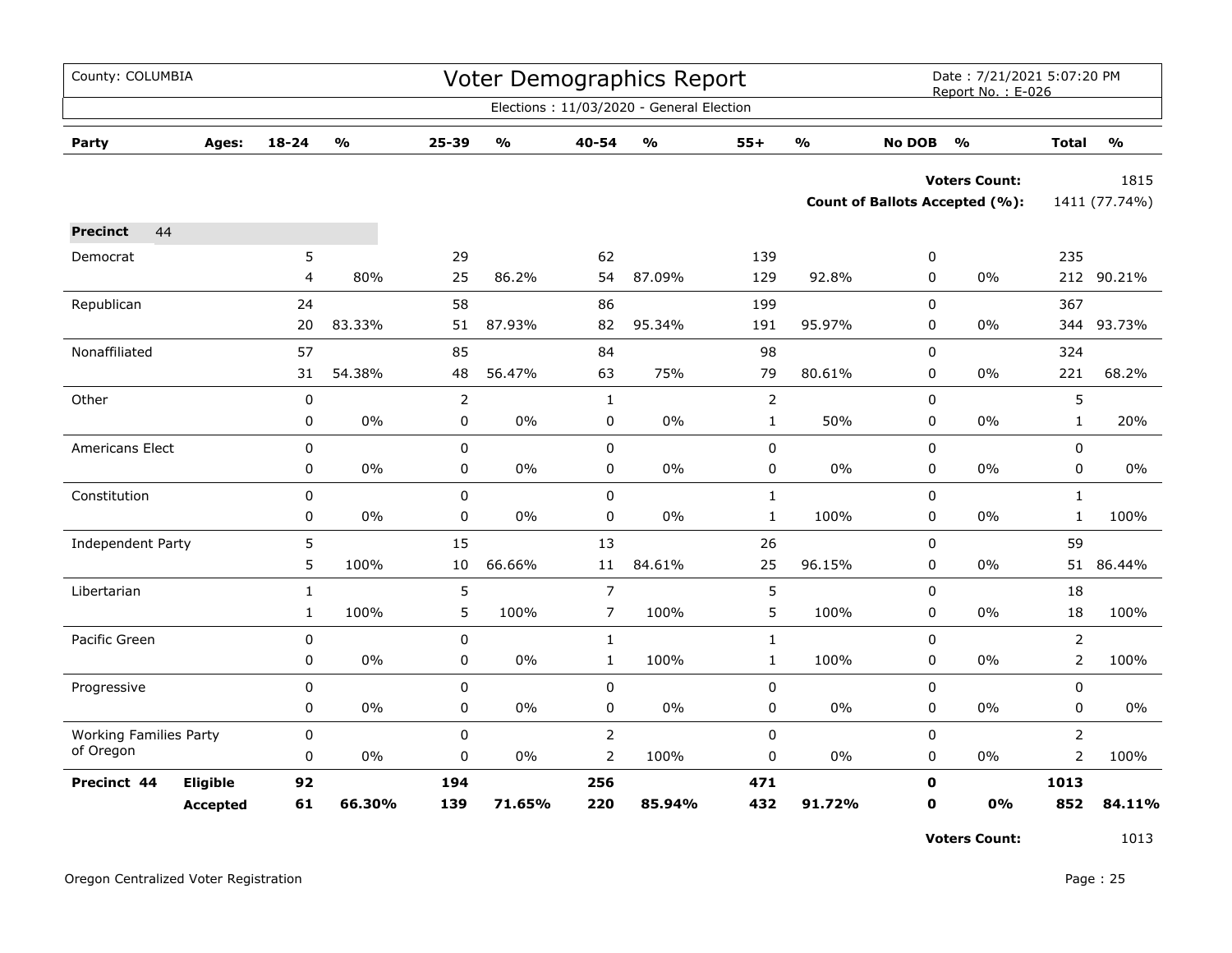| County: COLUMBIA              |                 |              |               |                |               |              | <b>Voter Demographics Report</b>         |              |               |               | Date: 7/21/2021 5:07:20 PM<br>Report No.: E-026 |                |               |
|-------------------------------|-----------------|--------------|---------------|----------------|---------------|--------------|------------------------------------------|--------------|---------------|---------------|-------------------------------------------------|----------------|---------------|
|                               |                 |              |               |                |               |              | Elections: 11/03/2020 - General Election |              |               |               |                                                 |                |               |
| Party                         | Ages:           | $18 - 24$    | $\frac{1}{2}$ | $25 - 39$      | $\frac{1}{2}$ | 40-54        | $\frac{0}{0}$                            | $55+$        | $\frac{1}{2}$ | <b>No DOB</b> | $\frac{1}{2}$                                   | <b>Total</b>   | $\frac{1}{2}$ |
|                               |                 |              |               |                |               |              |                                          |              |               |               | <b>Count of Ballots Accepted (%):</b>           | 852 (84.11%)   |               |
| 46<br><b>Precinct</b>         |                 |              |               |                |               |              |                                          |              |               |               |                                                 |                |               |
| Democrat                      |                 | $11\,$       |               | 26             |               | 34           |                                          | 149          |               | 0             |                                                 | 220            |               |
|                               |                 | 6            | 54.54%        | 22             | 84.61%        | 32           | 94.11%                                   | 135          | 90.6%         | 0             | 0%                                              |                | 195 88.63%    |
| Republican                    |                 | 16           |               | 51             |               | 82           |                                          | 155          |               | $\mathbf 0$   |                                                 | 304            |               |
|                               |                 | 11           | 68.75%        | 42             | 82.35%        | 79           | 96.34%                                   | 152          | 98.06%        | 0             | 0%                                              | 284            | 93.42%        |
| Nonaffiliated                 |                 | 41           |               | 80             |               | 82           |                                          | 110          |               | 0             |                                                 | 313            |               |
|                               |                 | 21           | 51.21%        | 48             | 60%           | 51           | 62.19%                                   | 89           | 80.9%         | 0             | 0%                                              | 209            | 66.77%        |
| Other                         |                 | $\pmb{0}$    |               | $\overline{2}$ |               | 3            |                                          | 4            |               | 0             |                                                 | 9              |               |
|                               |                 | $\pmb{0}$    | $0\%$         | $\overline{2}$ | 100%          | 3            | 100%                                     | 4            | 100%          | 0             | 0%                                              | 9              | 100%          |
| Americans Elect               |                 | $\mathbf 0$  |               | $\mathbf 0$    |               | $\mathbf 0$  |                                          | $\pmb{0}$    |               | 0             |                                                 | $\mathbf 0$    |               |
|                               |                 | 0            | $0\%$         | $\pmb{0}$      | $0\%$         | 0            | 0%                                       | 0            | 0%            | 0             | 0%                                              | 0              | 0%            |
| Constitution                  |                 | $\mathbf 0$  |               | $\mathbf 0$    |               | $\mathbf 0$  |                                          | $\mathbf{1}$ |               | 0             |                                                 | $\mathbf{1}$   |               |
|                               |                 | 0            | $0\%$         | 0              | 0%            | 0            | 0%                                       | $\mathbf{1}$ | 100%          | 0             | 0%                                              | $\mathbf{1}$   | 100%          |
| Independent Party             |                 | $\mathbf{1}$ |               | 6              |               | 10           |                                          | 17           |               | 0             |                                                 | 34             |               |
|                               |                 | $\mathbf{1}$ | 100%          | 4              | 66.66%        | 9            | 90%                                      | 15           | 88.23%        | 0             | 0%                                              | 29             | 85.29%        |
| Libertarian                   |                 | $\mathbf 0$  |               | 0              |               | $\mathbf{1}$ |                                          | 4            |               | $\mathbf 0$   |                                                 | 5              |               |
|                               |                 | 0            | $0\%$         | $\pmb{0}$      | 0%            | $\mathbf 1$  | 100%                                     | 3            | 75%           | 0             | 0%                                              | 4              | 80%           |
| Pacific Green                 |                 | $\pmb{0}$    |               | $\mathbf{1}$   |               | 0            |                                          | $\mathbf{1}$ |               | $\mathbf 0$   |                                                 | $\overline{2}$ |               |
|                               |                 | 0            | $0\%$         | $\mathbf{1}$   | 100%          | $\mathbf 0$  | $0\%$                                    | $\mathbf{1}$ | 100%          | 0             | 0%                                              | $\overline{2}$ | 100%          |
| Progressive                   |                 | $\pmb{0}$    |               | $\mathbf 0$    |               | 0            |                                          | $\pmb{0}$    |               | $\mathbf 0$   |                                                 | $\mathbf 0$    |               |
|                               |                 | 0            | $0\%$         | $\pmb{0}$      | 0%            | 0            | $0\%$                                    | $\pmb{0}$    | 0%            | $\mathbf 0$   | $0\%$                                           | $\mathbf 0$    | 0%            |
| <b>Working Families Party</b> |                 | 0            |               | $\mathbf{1}$   |               | $\mathbf 0$  |                                          | 0            |               | 0             |                                                 | $\mathbf{1}$   |               |
| of Oregon                     |                 | 0            | $0\%$         | 0              | $0\%$         | 0            | 0%                                       | 0            | 0%            | 0             | $0\%$                                           | 0              | 0%            |
| Precinct 46                   | Eligible        | 69           |               | 167            |               | 212          |                                          | 441          |               | $\mathbf 0$   |                                                 | 889            |               |
|                               | <b>Accepted</b> | 39           | 56.52%        | 119            | 71.26%        | 175          | 82.55%                                   | 400          | 90.70%        | $\mathbf 0$   | 0%                                              | 733            | 82.45%        |

**Voters Count:** 889 **Count of Ballots Accepted (%):** 733 (82.45%)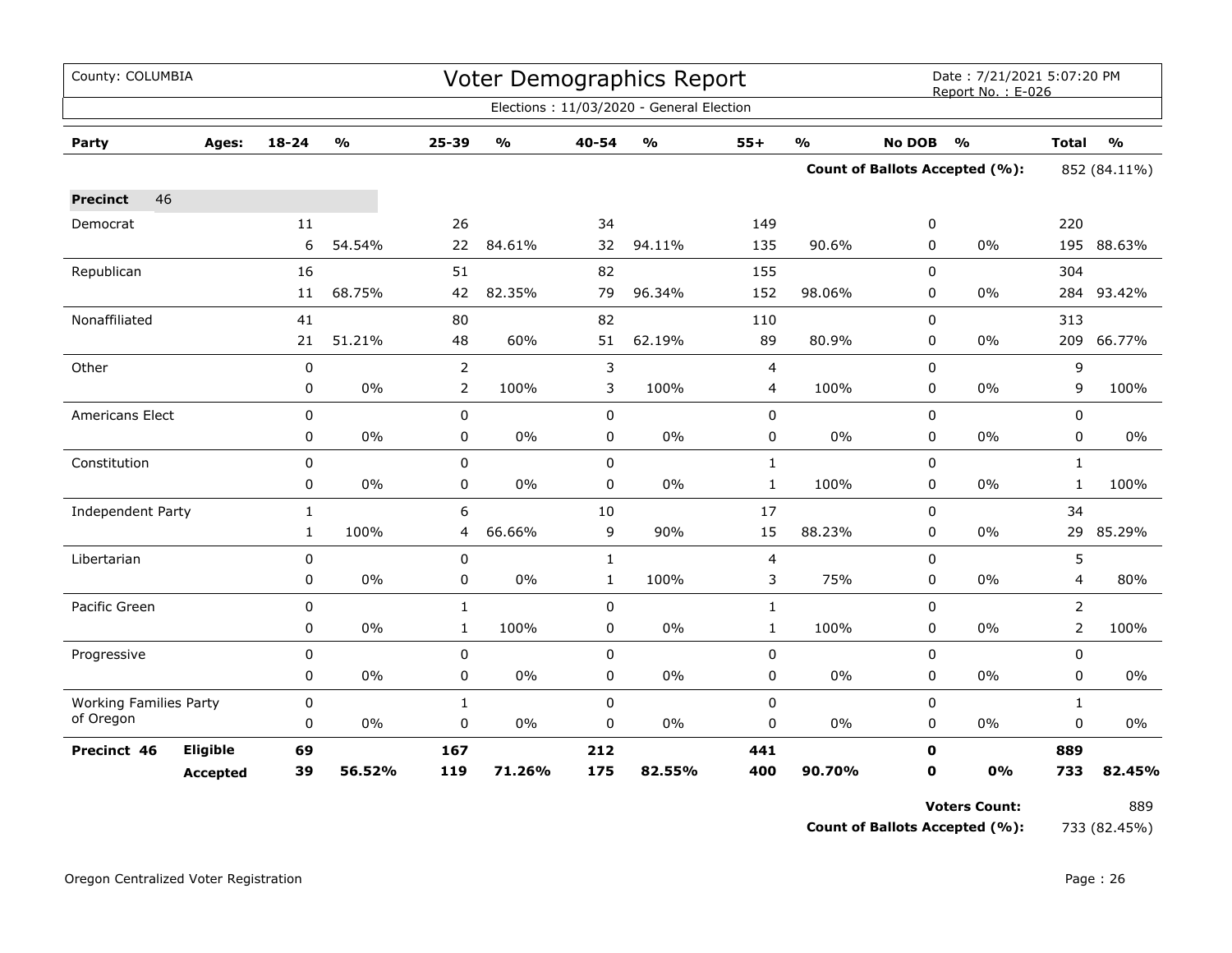| County: COLUMBIA              |                 |             |                         |                |               |              | Voter Demographics Report                |       |               |               | Date: 7/21/2021 5:07:20 PM<br>Report No.: E-026 |                |               |
|-------------------------------|-----------------|-------------|-------------------------|----------------|---------------|--------------|------------------------------------------|-------|---------------|---------------|-------------------------------------------------|----------------|---------------|
|                               |                 |             |                         |                |               |              | Elections: 11/03/2020 - General Election |       |               |               |                                                 |                |               |
| Party                         | Ages:           | 18-24       | $\mathbf{O}/\mathbf{o}$ | 25-39          | $\frac{1}{2}$ | 40-54        | $\mathsf{o}\mathsf{v}_\mathsf{o}$        | $55+$ | $\frac{1}{2}$ | <b>No DOB</b> | $\frac{0}{0}$                                   | <b>Total</b>   | $\frac{1}{2}$ |
| 47<br><b>Precinct</b>         |                 |             |                         |                |               |              |                                          |       |               |               |                                                 |                |               |
| Democrat                      |                 | 13          |                         | 56             |               | 94           |                                          | 222   |               | 0             |                                                 | 385            |               |
|                               |                 | 11          | 84.61%                  | 49             | 87.5%         | 82           | 87.23%                                   | 202   | 90.99%        | 0             | 0%                                              |                | 344 89.35%    |
| Republican                    |                 | 8           |                         | 37             |               | 57           |                                          | 180   |               | $\Omega$      |                                                 | 282            |               |
|                               |                 | 7           | 87.5%                   | 32             | 86.48%        | 57           | 100%                                     | 173   | 96.11%        | $\mathbf 0$   | 0%                                              | 269            | 95.39%        |
| Nonaffiliated                 |                 | 47          |                         | 89             |               | 90           |                                          | 106   |               | $\mathbf 0$   |                                                 | 332            |               |
|                               |                 | 26          | 55.31%                  | 57             | 64.04%        | 57           | 63.33%                                   | 72    | 67.92%        | 0             | 0%                                              |                | 212 63.85%    |
| Other                         |                 | 0           |                         | $\overline{2}$ |               | $\mathbf{1}$ |                                          | 4     |               | $\mathbf 0$   |                                                 | 7              |               |
|                               |                 | 0           | 0%                      | 2              | 100%          | 0            | 0%                                       | 4     | 100%          | 0             | 0%                                              | 6              | 85.71%        |
| Americans Elect               |                 | $\mathbf 0$ |                         | $\pmb{0}$      |               | $\mathbf 0$  |                                          | 0     |               | 0             |                                                 | 0              |               |
|                               |                 | 0           | 0%                      | $\mathbf 0$    | 0%            | 0            | 0%                                       | 0     | 0%            | 0             | 0%                                              | 0              | $0\%$         |
| Constitution                  |                 | $\mathbf 0$ |                         | 0              |               | $\mathbf 0$  |                                          | 3     |               | $\mathbf 0$   |                                                 | 3              |               |
|                               |                 | 0           | 0%                      | 0              | $0\%$         | $\mathbf 0$  | $0\%$                                    | 3     | 100%          | 0             | 0%                                              | 3              | 100%          |
| Independent Party             |                 | 5           |                         | 9              |               | 10           |                                          | 15    |               | 0             |                                                 | 39             |               |
|                               |                 | 4           | 80%                     | 9              | 100%          | 9            | 90%                                      | 12    | 80%           | 0             | 0%                                              | 34             | 87.17%        |
| Libertarian                   |                 | 0           |                         | 4              |               | 9            |                                          | 5     |               | $\mathbf 0$   |                                                 | 18             |               |
|                               |                 | 0           | 0%                      | 4              | 100%          | 9            | 100%                                     | 4     | 80%           | 0             | 0%                                              | 17             | 94.44%        |
| Pacific Green                 |                 | 0           |                         | 1              |               | $\mathbf{1}$ |                                          | 0     |               | 0             |                                                 | 2              |               |
|                               |                 | 0           | 0%                      | $\mathbf 0$    | $0\%$         | $\mathbf{1}$ | 100%                                     | 0     | $0\%$         | 0             | 0%                                              | $\mathbf{1}$   | 50%           |
| Progressive                   |                 | 0           |                         | 0              |               | $\mathbf 0$  |                                          | 0     |               | $\mathbf 0$   |                                                 | 0              |               |
|                               |                 | 0           | $0\%$                   | 0              | $0\%$         | 0            | $0\%$                                    | 0     | 0%            | 0             | 0%                                              | 0              | 0%            |
| <b>Working Families Party</b> |                 | 0           |                         | $\mathbf{1}$   |               | $\mathbf{1}$ |                                          | 0     |               | $\mathbf 0$   |                                                 | $\overline{2}$ |               |
| of Oregon                     |                 | 0           | 0%                      | 1              | 100%          | $\mathbf{1}$ | 100%                                     | 0     | $0\%$         | 0             | 0%                                              | 2              | 100%          |
| Precinct 47                   | Eligible        | 73          |                         | 199            |               | 263          |                                          | 535   |               | $\mathbf 0$   |                                                 | 1070           |               |
|                               | <b>Accepted</b> | 48          | 65.75%                  | 154            | 77.39%        | 216          | 82.13%                                   | 470   | 87.85%        | 0             | 0%                                              | 888            | 82.99%        |

Voters Count: 1070

**Count of Ballots Accepted (%):** 888 (82.99%)

Precinct 48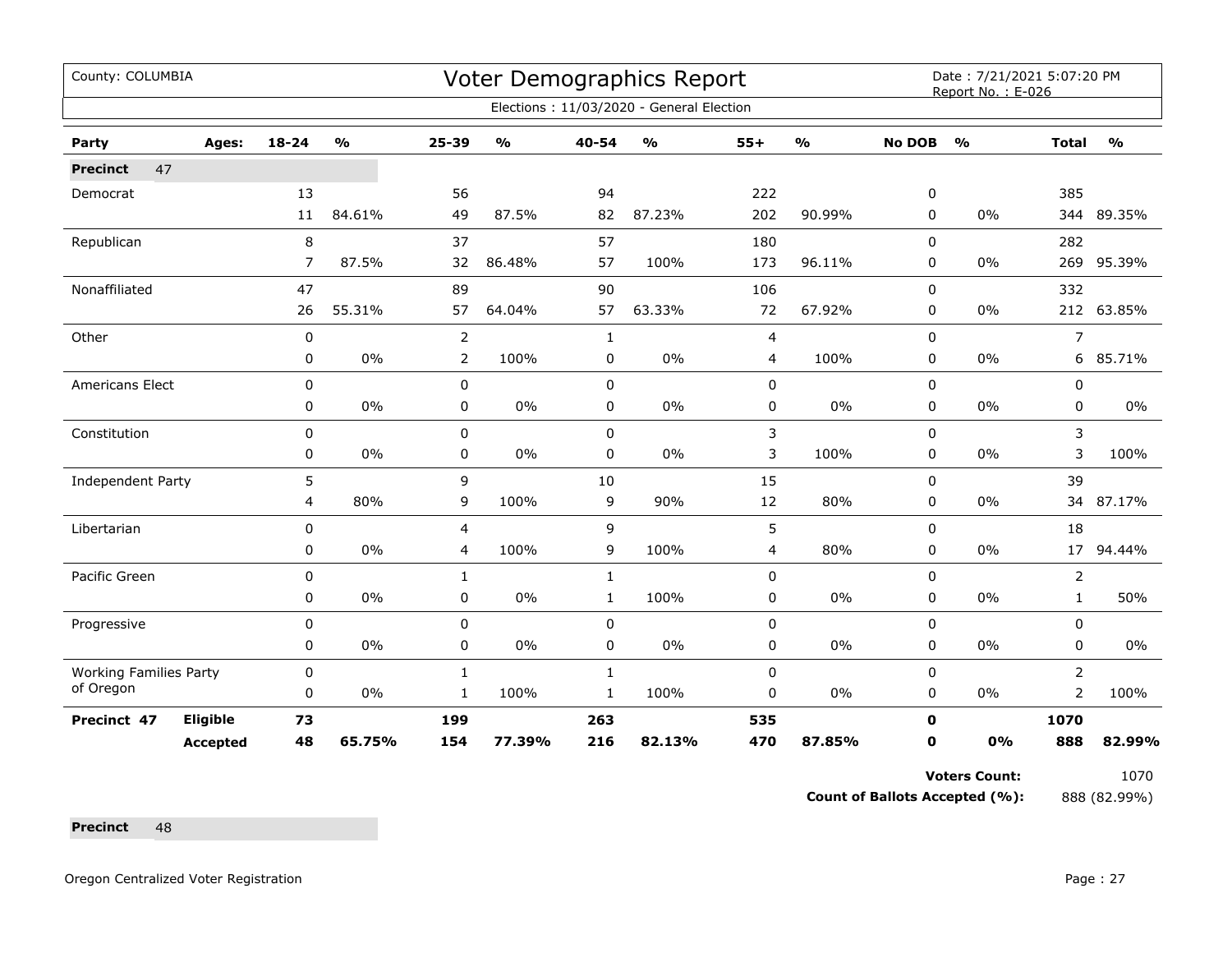| County: COLUMBIA                           |              |                                   |                |                                   |                | Voter Demographics Report                |                         |                         |               | Date: 7/21/2021 5:07:20 PM<br>Report No.: E-026 |                |               |
|--------------------------------------------|--------------|-----------------------------------|----------------|-----------------------------------|----------------|------------------------------------------|-------------------------|-------------------------|---------------|-------------------------------------------------|----------------|---------------|
|                                            |              |                                   |                |                                   |                | Elections: 11/03/2020 - General Election |                         |                         |               |                                                 |                |               |
| Party<br>Ages:                             | $18 - 24$    | $\mathsf{o}\mathsf{v}_\mathsf{o}$ | 25-39          | $\mathsf{o}\mathsf{v}_\mathsf{o}$ | 40-54          | $\mathsf{o}\mathsf{v}_\mathsf{o}$        | $55+$                   | $\mathbf{O}/\mathbf{O}$ | <b>No DOB</b> | $\frac{1}{2}$                                   | <b>Total</b>   | $\frac{0}{0}$ |
| Democrat                                   | $\mathbf 1$  |                                   | 20             |                                   | 22             |                                          | 84                      |                         | $\pmb{0}$     |                                                 | 127            |               |
|                                            | $\mathbf{1}$ | 100%                              | 14             | 70%                               | 18             | 81.81%                                   | 81                      | 96.42%                  | 0             | 0%                                              | 114            | 89.76%        |
| Republican                                 | 17           |                                   | 28             |                                   | 38             |                                          | 83                      |                         | $\pmb{0}$     |                                                 | 166            |               |
|                                            | 15           | 88.23%                            | 21             | 75%                               | 35             | 92.1%                                    | 75                      | 90.36%                  | 0             | 0%                                              | 146            | 87.95%        |
| Nonaffiliated                              | 20           |                                   | 50             |                                   | 46             |                                          | 54                      |                         | $\pmb{0}$     |                                                 | 170            |               |
|                                            | 12           | 60%                               | 27             | 54%                               | 30             | 65.21%                                   | 34                      | 62.96%                  | 0             | 0%                                              | 103            | 60.58%        |
| Other                                      | $\pmb{0}$    |                                   | $\mathbf 0$    |                                   | $\mathbf{1}$   |                                          | 3                       |                         | $\mathbf 0$   |                                                 | $\overline{4}$ |               |
|                                            | 0            | $0\%$                             | 0              | $0\%$                             | $\mathbf{1}$   | 100%                                     | 3                       | 100%                    | 0             | 0%                                              | 4              | 100%          |
| Americans Elect                            | 0            |                                   | $\mathbf 0$    |                                   | $\pmb{0}$      |                                          | $\mathbf 0$             |                         | $\pmb{0}$     |                                                 | $\pmb{0}$      |               |
|                                            | 0            | 0%                                | $\pmb{0}$      | 0%                                | $\pmb{0}$      | 0%                                       | 0                       | $0\%$                   | 0             | 0%                                              | 0              | 0%            |
| Constitution                               | $\mathbf 1$  |                                   | $\mathbf 1$    |                                   | $\pmb{0}$      |                                          | $\mathbf 0$             |                         | $\pmb{0}$     |                                                 | $\overline{2}$ |               |
|                                            | $\mathbf{1}$ | 100%                              | $\mathbf{1}$   | 100%                              | $\pmb{0}$      | 0%                                       | 0                       | 0%                      | 0             | 0%                                              | $\overline{2}$ | 100%          |
| Independent Party                          | 0            |                                   | 4              |                                   | 5              |                                          | 9                       |                         | $\mathbf 0$   |                                                 | 18             |               |
|                                            | 0            | $0\%$                             | 4              | 100%                              | 5              | 100%                                     | $\mathsf 9$             | 100%                    | $\pmb{0}$     | $0\%$                                           | 18             | 100%          |
| Libertarian                                | $\mathbf{1}$ |                                   | $\overline{2}$ |                                   | $1\,$          |                                          | $\overline{\mathbf{4}}$ |                         | $\pmb{0}$     |                                                 | $\,8\,$        |               |
|                                            | 0            | 0%                                | $\overline{2}$ | 100%                              | $\mathbf{1}$   | 100%                                     | 4                       | 100%                    | 0             | 0%                                              | $\overline{7}$ | 87.5%         |
| Pacific Green                              | 0            |                                   | 0              |                                   | $\mathsf 0$    |                                          | 0                       |                         | $\pmb{0}$     |                                                 | $\pmb{0}$      |               |
|                                            | $\pmb{0}$    | 0%                                | 0              | 0%                                | 0              | 0%                                       | 0                       | 0%                      | 0             | 0%                                              | 0              | 0%            |
| Progressive                                | 0            |                                   | $\mathbf 0$    |                                   | $\mathsf 0$    |                                          | $\mathbf 0$             |                         | $\mathbf 0$   |                                                 | $\mathsf 0$    |               |
|                                            | 0            | 0%                                | 0              | 0%                                | $\pmb{0}$      | 0%                                       | 0                       | 0%                      | 0             | 0%                                              | 0              | 0%            |
| <b>Working Families Party</b><br>of Oregon | 0            |                                   | $\mathbf{1}$   |                                   | $\mathbf 2$    |                                          | $\mathbf 1$             |                         | $\pmb{0}$     |                                                 | $\overline{4}$ |               |
|                                            | $\mathbf 0$  | 0%                                | $\mathbf{1}$   | 100%                              | $\overline{2}$ | 100%                                     | $\mathbf 1$             | 100%                    | $\mathbf 0$   | $0\%$                                           | 4              | 100%          |
| Eligible<br>Precinct 48                    | 40           |                                   | 106            |                                   | 115            |                                          | 238                     |                         | $\mathbf 0$   |                                                 | 499            |               |
| <b>Accepted</b>                            | 29           | 72.50%                            | 70             | 66.04%                            | 92             | 80.00%                                   | 207                     | 86.97%                  | $\mathbf 0$   | 0%                                              | 398            | 79.76%        |
|                                            |              |                                   |                |                                   |                |                                          |                         |                         |               | <b>Voters Count:</b>                            |                | 499           |
|                                            |              |                                   |                |                                   |                |                                          |                         |                         |               | Count of Ballots Accepted (%):                  |                | 398 (79.76%)  |
| 49<br><b>Precinct</b>                      |              |                                   |                |                                   |                |                                          |                         |                         |               |                                                 |                |               |
| Democrat                                   | 16           |                                   | 21             |                                   | 46             |                                          | 131                     |                         | 0             |                                                 | 214            |               |
|                                            | 13           | 81.25%                            | 16             | 76.19%                            | 36             | 78.26%                                   | 125                     | 95.41%                  | $\mathbf 0$   | 0%                                              |                | 190 88.78%    |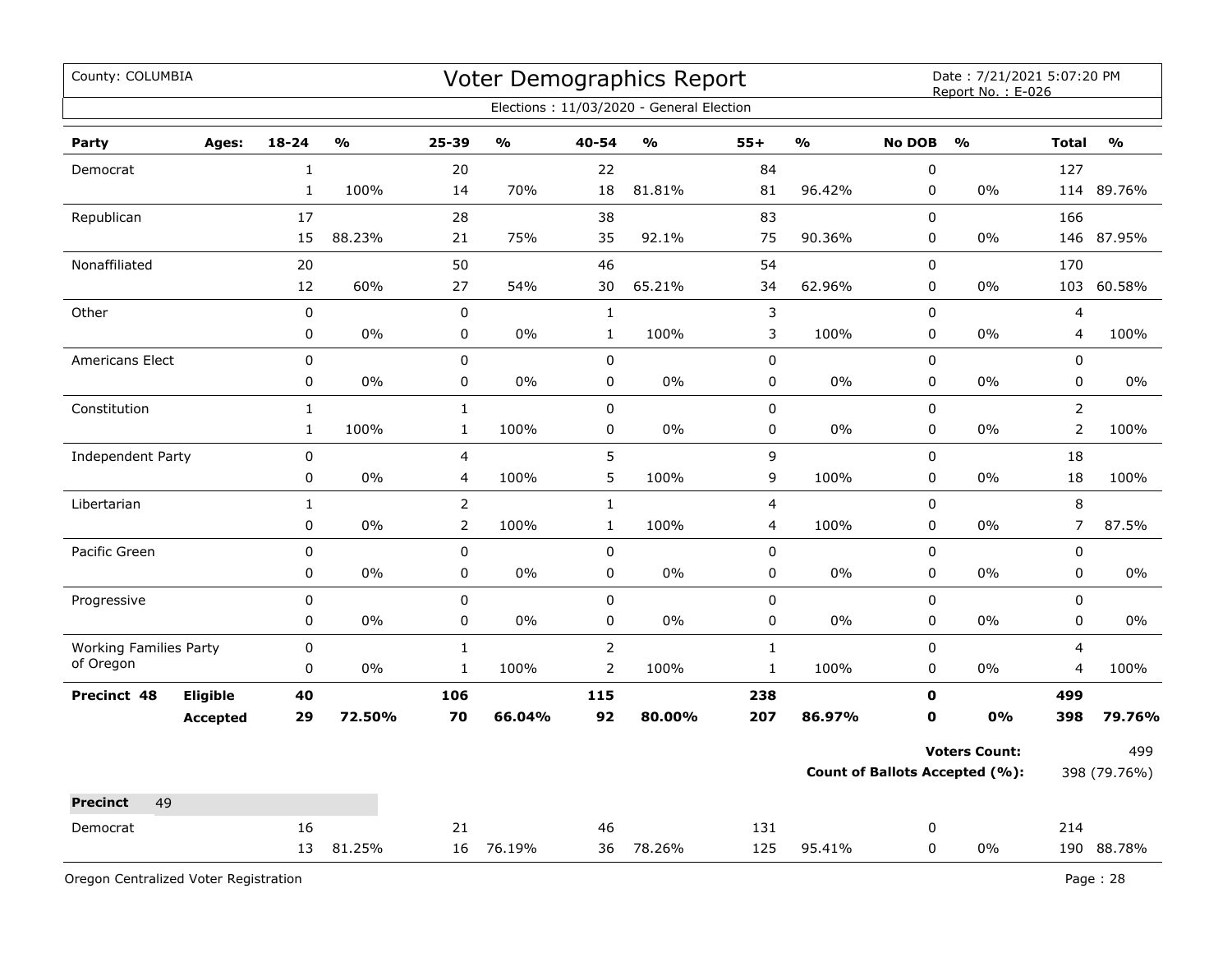| County: COLUMBIA                           |                 |              |                                   |                |                         |                | Voter Demographics Report                |                |               |                                       | Date: 7/21/2021 5:07:20 PM<br>Report No.: E-026 |                |               |
|--------------------------------------------|-----------------|--------------|-----------------------------------|----------------|-------------------------|----------------|------------------------------------------|----------------|---------------|---------------------------------------|-------------------------------------------------|----------------|---------------|
|                                            |                 |              |                                   |                |                         |                | Elections: 11/03/2020 - General Election |                |               |                                       |                                                 |                |               |
| Party                                      | Ages:           | $18 - 24$    | $\mathsf{o}\mathsf{v}_\mathsf{o}$ | 25-39          | $\mathbf{0}/\mathbf{0}$ | $40 - 54$      | $\mathsf{o}\mathsf{v}_\mathsf{o}$        | $55+$          | $\frac{0}{0}$ | <b>No DOB</b>                         | $\frac{1}{2}$                                   | <b>Total</b>   | $\frac{0}{0}$ |
| Republican                                 |                 | 15           |                                   | 35             |                         | 43             |                                          | 121            |               | 0                                     |                                                 | 214            |               |
|                                            |                 | 10           | 66.66%                            | 28             | 80%                     | 42             | 97.67%                                   | 115            | 95.04%        | $\mathbf 0$                           | $0\%$                                           |                | 195 91.12%    |
| Nonaffiliated                              |                 | 22           |                                   | 52             |                         | 60             |                                          | 81             |               | 0                                     |                                                 | 215            |               |
|                                            |                 | 10           | 45.45%                            | 35             | 67.3%                   | 46             | 76.66%                                   | 55             | 67.9%         | 0                                     | $0\%$                                           | 146            | 67.9%         |
| Other                                      |                 | $\pmb{0}$    |                                   | $\overline{2}$ |                         | $\mathbf 1$    |                                          | $\mathbf 1$    |               | 0                                     |                                                 | $\overline{4}$ |               |
|                                            |                 | 0            | $0\%$                             | $\mathbf{1}$   | 50%                     | $\mathbf{1}$   | 100%                                     | $\mathbf{1}$   | 100%          | 0                                     | $0\%$                                           | 3              | 75%           |
| Americans Elect                            |                 | 0            |                                   | $\mathbf 0$    |                         | $\mathbf 0$    |                                          | 0              |               | $\mathbf 0$                           |                                                 | $\mathbf 0$    |               |
|                                            |                 | 0            | 0%                                | 0              | 0%                      | 0              | 0%                                       | 0              | 0%            | 0                                     | 0%                                              | 0              | 0%            |
| Constitution                               |                 | $\pmb{0}$    |                                   | $\pmb{0}$      |                         | 0              |                                          | 4              |               | 0                                     |                                                 | 4              |               |
|                                            |                 | 0            | $0\%$                             | $\pmb{0}$      | $0\%$                   | 0              | 0%                                       | 4              | 100%          | 0                                     | $0\%$                                           | 4              | 100%          |
| Independent Party                          |                 | $\mathbf{1}$ |                                   | $\overline{4}$ |                         | 4              |                                          | 21             |               | $\Omega$                              |                                                 | 30             |               |
|                                            |                 | 0            | 0%                                | 3              | 75%                     | $\overline{2}$ | 50%                                      | 19             | 90.47%        | 0                                     | $0\%$                                           | 24             | 80%           |
| Libertarian                                |                 | 3            |                                   | $\mathbf{1}$   |                         | $\mathbf 0$    |                                          | $\overline{2}$ |               | $\mathbf 0$                           |                                                 | 6              |               |
|                                            |                 | 3            | 100%                              | $\mathbf{1}$   | 100%                    | 0              | $0\%$                                    | $\overline{2}$ | 100%          | $\mathbf 0$                           | $0\%$                                           | 6              | 100%          |
| Pacific Green                              |                 | $\mathbf{1}$ |                                   | $\pmb{0}$      |                         | $\pmb{0}$      |                                          | $\mathbf 1$    |               | 0                                     |                                                 | $\overline{2}$ |               |
|                                            |                 | 0            | 0%                                | 0              | 0%                      | 0              | 0%                                       | $\mathbf{1}$   | 100%          | 0                                     | $0\%$                                           | $\mathbf{1}$   | 50%           |
| Progressive                                |                 | 0            |                                   | $\pmb{0}$      |                         | 0              |                                          | 0              |               | 0                                     |                                                 | 0              |               |
|                                            |                 | 0            | 0%                                | $\pmb{0}$      | 0%                      | $\mathbf 0$    | 0%                                       | 0              | $0\%$         | 0                                     | $0\%$                                           | 0              | $0\%$         |
| <b>Working Families Party</b><br>of Oregon |                 | $\pmb{0}$    |                                   | 0              |                         | $\mathbf{1}$   |                                          | $\mathbf{1}$   |               | $\pmb{0}$                             |                                                 | $\overline{2}$ |               |
|                                            |                 | $\mathbf 0$  | 0%                                | $\mathbf 0$    | $0\%$                   | $\pmb{0}$      | 0%                                       | $\mathbf{1}$   | 100%          | $\mathbf 0$                           | $0\%$                                           | $\mathbf{1}$   | 50%           |
| Precinct 49                                | Eligible        | 58           |                                   | 115            |                         | 155            |                                          | 363            |               | 0                                     |                                                 | 691            |               |
|                                            | <b>Accepted</b> | 36           | 62.07%                            | 84             | 73.04%                  | 127            | 81.94%                                   | 323            | 88.98%        | $\mathbf 0$                           | 0%                                              | 570            | 82.49%        |
|                                            |                 |              |                                   |                |                         |                |                                          |                |               |                                       | <b>Voters Count:</b>                            |                | 691           |
|                                            |                 |              |                                   |                |                         |                |                                          |                |               | <b>Count of Ballots Accepted (%):</b> |                                                 | 570 (82.49%)   |               |
| 50<br><b>Precinct</b>                      |                 |              |                                   |                |                         |                |                                          |                |               |                                       |                                                 |                |               |
| Democrat                                   |                 | 0            |                                   | $\mathbf{1}$   |                         | 5              |                                          | 21             |               | 0                                     |                                                 | 27             |               |
|                                            |                 | 0            | 0%                                | $\mathbf{1}$   | 100%                    | 4              | 80%                                      | 20             | 95.23%        | 0                                     | $0\%$                                           |                | 25 92.59%     |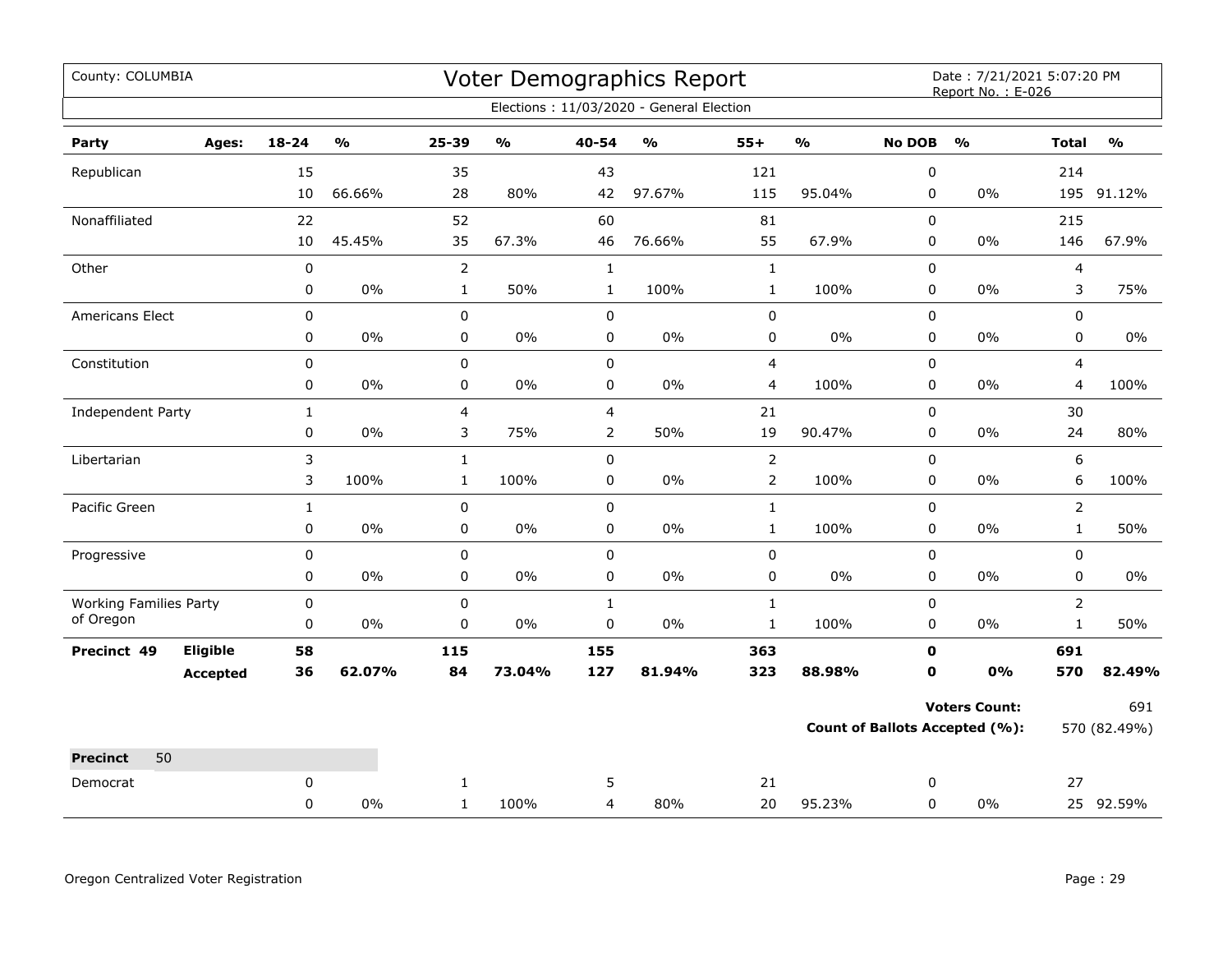| County: COLUMBIA                           |                 |                |               |                         |                                   |                | Voter Demographics Report<br>Elections: 11/03/2020 - General Election |              |                                       |               | Date: 7/21/2021 5:07:20 PM<br>Report No.: E-026 |                |            |
|--------------------------------------------|-----------------|----------------|---------------|-------------------------|-----------------------------------|----------------|-----------------------------------------------------------------------|--------------|---------------------------------------|---------------|-------------------------------------------------|----------------|------------|
| Party                                      | Ages:           | $18 - 24$      | $\frac{0}{0}$ | 25-39                   | $\mathsf{o}\mathsf{v}_\mathsf{o}$ | 40-54          | %                                                                     | $55+$        | $\frac{0}{0}$                         | <b>No DOB</b> | O <sub>0</sub>                                  | <b>Total</b>   | O/2        |
| Republican                                 |                 | 0              |               | $\overline{2}$          |                                   | $\pmb{0}$      |                                                                       | 15           |                                       | $\pmb{0}$     |                                                 | 17             |            |
|                                            |                 | 0              | 0%            | $\overline{2}$          | 100%                              | $\pmb{0}$      | 0%                                                                    | 14           | 93.33%                                | 0             | 0%                                              | 16             | 94.11%     |
| Nonaffiliated                              |                 | $\overline{2}$ |               | 3                       |                                   | $\overline{4}$ |                                                                       | 4            |                                       | $\mathbf 0$   |                                                 | 13             |            |
|                                            |                 | $\overline{2}$ | 100%          | 2                       | 66.66%                            | $\overline{2}$ | 50%                                                                   | 3            | 75%                                   | $\pmb{0}$     | 0%                                              | 9              | 69.23%     |
| Other                                      |                 | 0              |               | 0                       |                                   | $\mathbf 0$    |                                                                       | 0            |                                       | 0             |                                                 | 0              |            |
|                                            |                 | 0              | 0%            | 0                       | 0%                                | 0              | 0%                                                                    | 0            | $0\%$                                 | 0             | 0%                                              | 0              | $0\%$      |
| <b>Americans Elect</b>                     |                 | 0              |               | $\mathbf 0$             |                                   | $\mathbf 0$    |                                                                       | 0            |                                       | $\mathbf 0$   |                                                 | $\mathbf 0$    |            |
|                                            |                 | 0              | 0%            | 0                       | 0%                                | $\mathsf 0$    | 0%                                                                    | 0            | $0\%$                                 | $\mathbf 0$   | 0%                                              | $\mathbf 0$    | $0\%$      |
| Constitution                               |                 | $\mathbf 0$    |               | 0                       |                                   | $\mathbf 0$    |                                                                       | $\pmb{0}$    |                                       | $\mathbf 0$   |                                                 | $\mathbf 0$    |            |
|                                            |                 | 0              | 0%            | 0                       | 0%                                | 0              | 0%                                                                    | 0            | 0%                                    | 0             | 0%                                              | 0              | 0%         |
| Independent Party                          |                 | $\mathbf{1}$   |               | 0                       |                                   | $\pmb{0}$      |                                                                       | $\mathbf{1}$ |                                       | $\pmb{0}$     |                                                 | $\overline{2}$ |            |
|                                            |                 | $\mathbf{1}$   | 100%          | 0                       | 0%                                | $\mathbf 0$    | 0%                                                                    | $\mathbf 1$  | 100%                                  | 0             | $0\%$                                           | $\overline{2}$ | 100%       |
| Libertarian                                |                 | 0              |               | $\mathbf 1$             |                                   | $\pmb{0}$      |                                                                       | 0            |                                       | $\pmb{0}$     |                                                 | $\mathbf{1}$   |            |
|                                            |                 | 0              | $0\%$         | $\mathbf{1}$            | 100%                              | $\pmb{0}$      | $0\%$                                                                 | $\pmb{0}$    | $0\%$                                 | 0             | 0%                                              | $\mathbf 1$    | 100%       |
| Pacific Green                              |                 | $\pmb{0}$      |               | 0                       |                                   | $\pmb{0}$      |                                                                       | 0            |                                       | $\pmb{0}$     |                                                 | $\pmb{0}$      |            |
|                                            |                 | 0              | 0%            | 0                       | 0%                                | 0              | 0%                                                                    | 0            | 0%                                    | 0             | 0%                                              | 0              | 0%         |
| Progressive                                |                 | 0              |               | 0                       |                                   | $\mathbf 0$    |                                                                       | 0            |                                       | $\mathbf 0$   |                                                 | $\mathbf 0$    |            |
|                                            |                 | 0              | $0\%$         | 0                       | 0%                                | $\pmb{0}$      | 0%                                                                    | 0            | 0%                                    | $\pmb{0}$     | 0%                                              | $\pmb{0}$      | 0%         |
| <b>Working Families Party</b><br>of Oregon |                 | 0              |               | $\mathbf 0$             |                                   | $\pmb{0}$      |                                                                       | $\mathsf 0$  |                                       | $\pmb{0}$     |                                                 | $\pmb{0}$      |            |
|                                            |                 | $\pmb{0}$      | 0%            | 0                       | 0%                                | $\pmb{0}$      | 0%                                                                    | 0            | $0\%$                                 | $\pmb{0}$     | 0%                                              | $\pmb{0}$      | 0%         |
| Precinct 50                                | Eligible        | 3              |               | $\overline{\mathbf{z}}$ |                                   | 9              |                                                                       | 41           |                                       | $\mathbf 0$   |                                                 | 60             |            |
|                                            | <b>Accepted</b> | 3              | 100.00%       | 6                       | 85.71%                            | 6              | 66.67%                                                                | 38           | 92.68%                                | $\mathbf 0$   | 0%                                              | 53             | 88.33%     |
|                                            |                 |                |               |                         |                                   |                |                                                                       |              |                                       |               | <b>Voters Count:</b>                            |                | 60         |
|                                            |                 |                |               |                         |                                   |                |                                                                       |              | <b>Count of Ballots Accepted (%):</b> |               | 53 (88.33%)                                     |                |            |
| 51<br><b>Precinct</b>                      |                 |                |               |                         |                                   |                |                                                                       |              |                                       |               |                                                 |                |            |
| Democrat                                   |                 | 3              |               | 9                       |                                   | 16             |                                                                       | 67           |                                       | $\pmb{0}$     |                                                 | 95             |            |
|                                            |                 | 2              | 66.66%        | 5                       | 55.55%                            | 15             | 93.75%                                                                | 62           | 92.53%                                | $\mathbf 0$   | 0%                                              | 84             | 88.42%     |
| Republican                                 |                 | 6              |               | 31                      |                                   | 30             |                                                                       | 68           |                                       | $\pmb{0}$     |                                                 | 135            |            |
|                                            |                 | 6              | 100%          | 26                      | 83.87%                            | 30             | 100%                                                                  | 68           | 100%                                  | 0             | 0%                                              |                | 130 96.29% |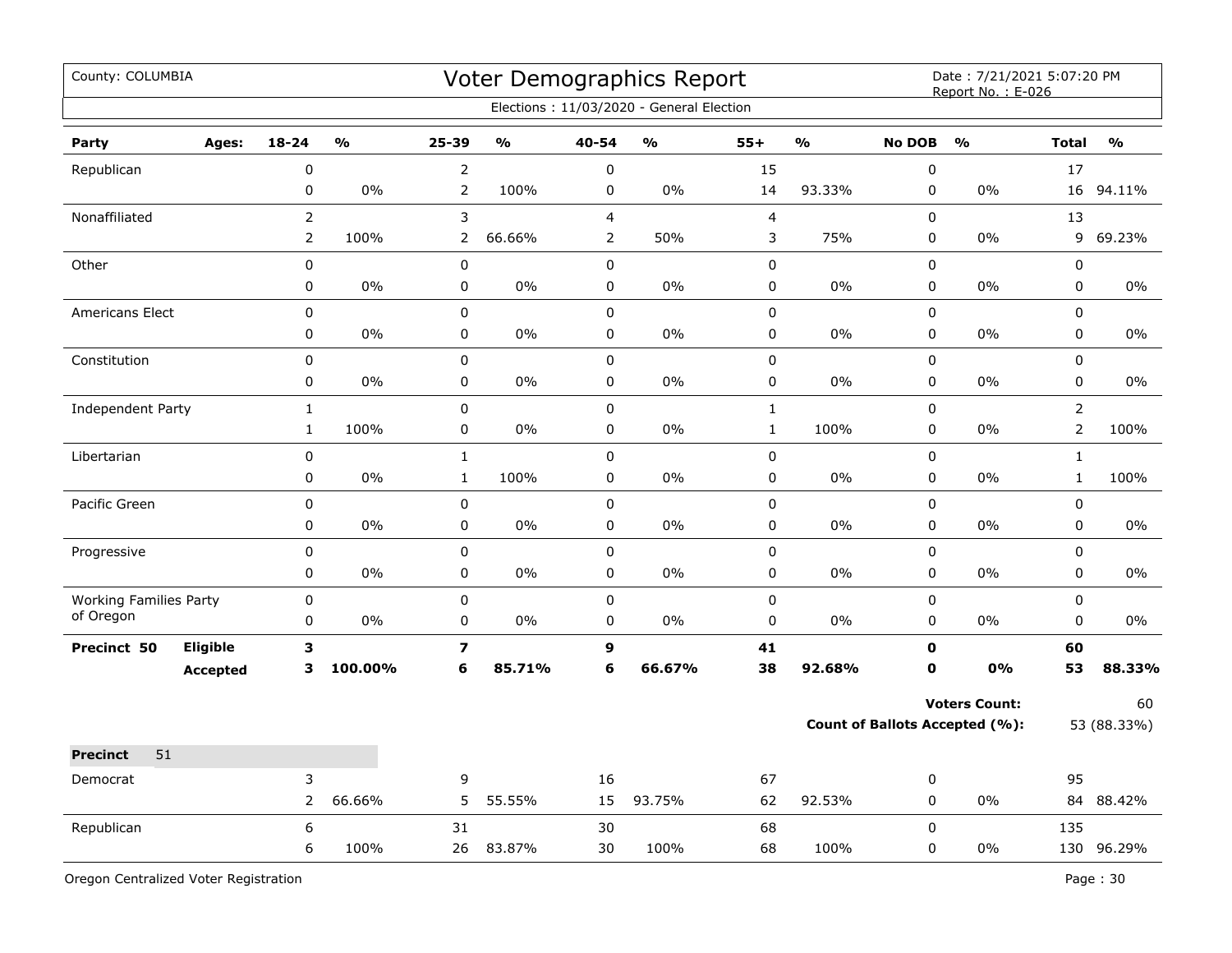| County: COLUMBIA                           |                 |              |               |              |        |                | <b>Voter Demographics Report</b>         |                |               |               | Date: 7/21/2021 5:07:20 PM<br>Report No.: E-026 |                |               |
|--------------------------------------------|-----------------|--------------|---------------|--------------|--------|----------------|------------------------------------------|----------------|---------------|---------------|-------------------------------------------------|----------------|---------------|
|                                            |                 |              |               |              |        |                | Elections: 11/03/2020 - General Election |                |               |               |                                                 |                |               |
| Party                                      | Ages:           | 18-24        | $\frac{0}{0}$ | 25-39        | %      | $40 - 54$      | $\mathsf{o}\mathsf{v}_\mathsf{o}$        | $55+$          | $\frac{0}{0}$ | <b>No DOB</b> | $\frac{0}{0}$                                   | <b>Total</b>   | $\frac{0}{0}$ |
| Nonaffiliated                              |                 | 14           |               | 32           |        | 22             |                                          | 53             |               | 0             |                                                 | 121            |               |
|                                            |                 | 6            | 42.85%        | 20           | 62.5%  | 14             | 63.63%                                   | 44             | 83.01%        | 0             | 0%                                              |                | 84 69.42%     |
| Other                                      |                 | $\mathbf{1}$ |               | 0            |        | $\pmb{0}$      |                                          | $\mathbf 2$    |               | 0             |                                                 | 3              |               |
|                                            |                 | 0            | 0%            | 0            | 0%     | 0              | $0\%$                                    | $\overline{2}$ | 100%          | 0             | 0%                                              | $\overline{2}$ | 66.66%        |
| Americans Elect                            |                 | 0            |               | 0            |        | $\pmb{0}$      |                                          | $\pmb{0}$      |               | 0             |                                                 | 0              |               |
|                                            |                 | 0            | 0%            | 0            | 0%     | $\pmb{0}$      | $0\%$                                    | $\pmb{0}$      | 0%            | $\pmb{0}$     | 0%                                              | 0              | 0%            |
| Constitution                               |                 | 0            |               | $\mathbf 0$  |        | $\mathbf 0$    |                                          | $\mathbf 0$    |               | 0             |                                                 | 0              |               |
|                                            |                 | 0            | 0%            | 0            | 0%     | 0              | 0%                                       | 0              | $0\%$         | 0             | 0%                                              | 0              | $0\%$         |
| Independent Party                          |                 | $\mathbf{1}$ |               | 3            |        | $\overline{2}$ |                                          | $\,8\,$        |               | $\mathbf 0$   |                                                 | 14             |               |
|                                            |                 | $\mathbf{1}$ | 100%          | 3            | 100%   | $\overline{2}$ | 100%                                     | 5              | 62.5%         | $\pmb{0}$     | 0%                                              | 11             | 78.57%        |
| Libertarian                                |                 | 0            |               | $\mathbf{1}$ |        | $\mathbf{1}$   |                                          | $\pmb{0}$      |               | $\Omega$      |                                                 | $\overline{2}$ |               |
|                                            |                 | 0            | 0%            | $\pmb{0}$    | 0%     | $\mathbf 1$    | 100%                                     | $\pmb{0}$      | 0%            | 0             | 0%                                              | $\mathbf 1$    | 50%           |
| Pacific Green                              |                 | 0            |               | $\mathbf{1}$ |        | $\mathbf 0$    |                                          | $\mathbf{1}$   |               | 0             |                                                 | $\overline{2}$ |               |
|                                            |                 | 0            | 0%            | $\mathbf{1}$ | 100%   | $\mathbf 0$    | 0%                                       | $\mathbf{1}$   | 100%          | 0             | 0%                                              | $\overline{2}$ | 100%          |
| Progressive                                |                 | 0            |               | $\mathbf 0$  |        | $\mathsf 0$    |                                          | $\pmb{0}$      |               | 0             |                                                 | 0              |               |
|                                            |                 | 0            | 0%            | 0            | 0%     | 0              | $0\%$                                    | 0              | $0\%$         | 0             | 0%                                              | 0              | 0%            |
| <b>Working Families Party</b><br>of Oregon |                 | 0            |               | $\mathbf{1}$ |        | $\mathbf{1}$   |                                          | $\pmb{0}$      |               | 0             |                                                 | $\overline{2}$ |               |
|                                            |                 | 0            | 0%            | $\mathbf{1}$ | 100%   | $\mathbf{1}$   | 100%                                     | 0              | 0%            | 0             | 0%                                              | $\overline{2}$ | 100%          |
| Precinct 51                                | Eligible        | 25           |               | 78           |        | 72             |                                          | 199            |               | $\mathbf 0$   |                                                 | 374            |               |
|                                            | <b>Accepted</b> | 15           | 60.00%        | 56           | 71.79% | 63             | 87.50%                                   | 182            | 91.46%        | $\mathbf{o}$  | 0%                                              | 316            | 84.49%        |
|                                            |                 |              |               |              |        |                |                                          |                |               |               | <b>Voters Count:</b>                            |                | 374           |
|                                            |                 |              |               |              |        |                |                                          |                |               |               | <b>Count of Ballots Accepted (%):</b>           |                | 316 (84.49%)  |
| 53<br><b>Precinct</b>                      |                 |              |               |              |        |                |                                          |                |               |               |                                                 |                |               |
| Democrat                                   |                 | 25           |               | 64           |        | 82             |                                          | 388            |               | 0             |                                                 | 559            |               |
|                                            |                 | 19           | 76%           | 56           | 87.5%  | 75             | 91.46%                                   | 368            | 94.84%        | 0             | $0\%$                                           |                | 518 92.66%    |
| Republican                                 |                 | 25           |               | 70           |        | 128            |                                          | 284            |               | $\Omega$      |                                                 | 507            |               |
|                                            |                 | 23           | 92%           | 56           | 80%    | 120            | 93.75%                                   | 275            | 96.83%        | 0             | 0%                                              |                | 474 93.49%    |